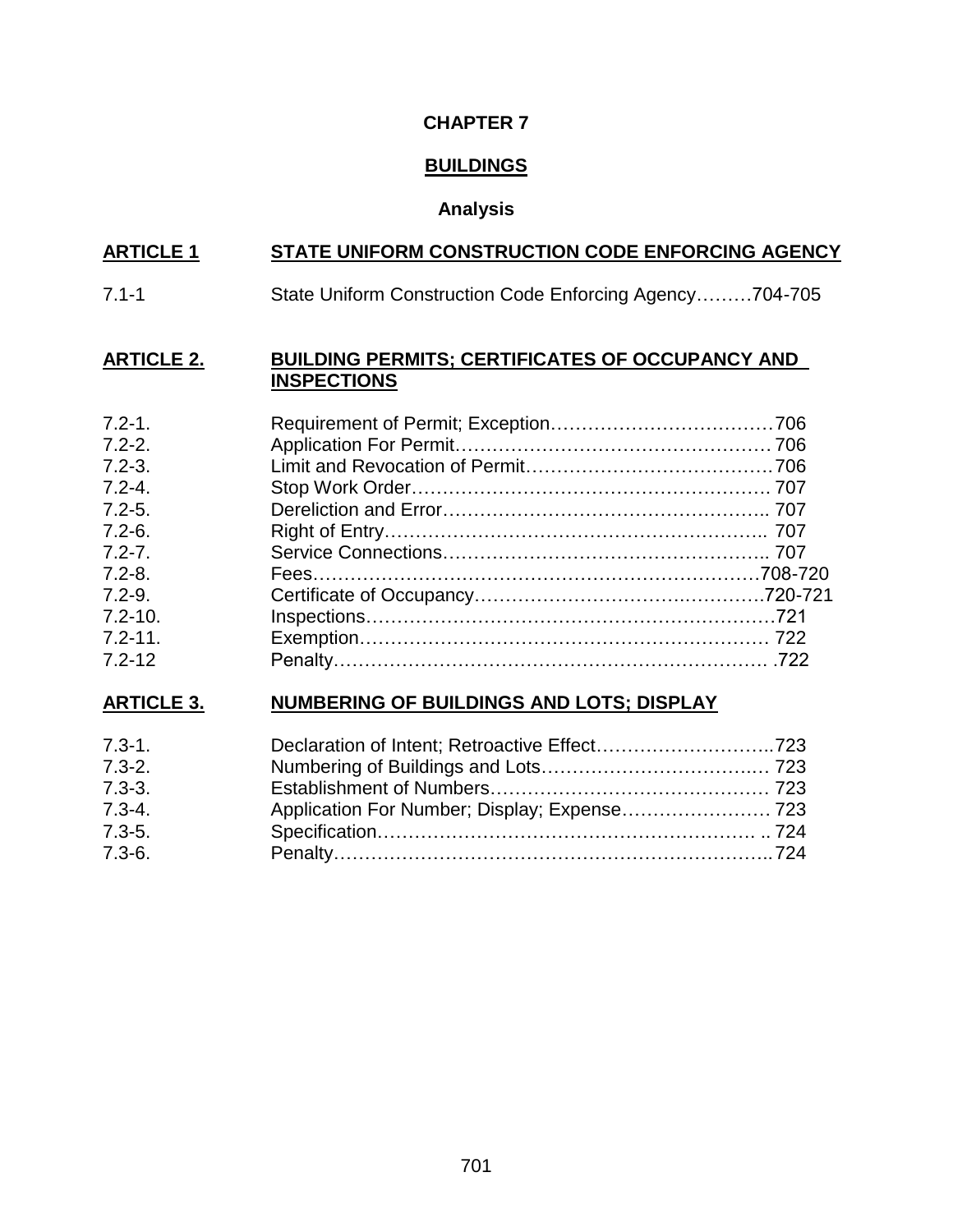# **ARTICLE 4 CONDEMNATION OF UNFIT BUILDINGS**

| Creation of Position of Housing Officer and Assistant |                                                   |
|-------------------------------------------------------|---------------------------------------------------|
|                                                       |                                                   |
|                                                       |                                                   |
|                                                       |                                                   |
|                                                       |                                                   |
|                                                       |                                                   |
|                                                       |                                                   |
|                                                       |                                                   |
|                                                       |                                                   |
|                                                       |                                                   |
|                                                       |                                                   |
|                                                       |                                                   |
|                                                       |                                                   |
|                                                       |                                                   |
|                                                       | Petition; Investigation; Issuance of Complaint725 |

# **ARTICLE 4A. AUTHORIZING THE INSPECTION OF DWELLINGS**

| $7.4A-1.$   |  |
|-------------|--|
| $7.4A-2.$   |  |
| $7.4A-3.$   |  |
| $7.4A-4.$   |  |
| $7.4A-5.$   |  |
| $7.4A-6.$   |  |
| $7.4A - 7.$ |  |
| $7.4A-8.$   |  |
| $7.4A-9.$   |  |
| $7.4A-10.$  |  |
| $7.4A-11$   |  |

#### **ARTICLE 4B. INSPECTION OF PREMISES PRIOR TO CHANGE IN OCCUPANCY; ISSUANCE OF CERTIFICATE OF OCCUPANCY**

| $7.4B-1.$  |                                                           |  |
|------------|-----------------------------------------------------------|--|
| $7.4B-2.$  |                                                           |  |
| $7.4B-3$   |                                                           |  |
| $7.4B-4.$  |                                                           |  |
| $7.4B-5.$  |                                                           |  |
| $7.4B-6.$  |                                                           |  |
| $7.4B-7.$  |                                                           |  |
| $7.4B-8.$  |                                                           |  |
| 7.4B-9     |                                                           |  |
| $7.4B-10.$ | Apartment complexes - certification of occupancy          |  |
|            | Inspections and issuances of certificates of occupancy736 |  |
| $7.4B-11$  |                                                           |  |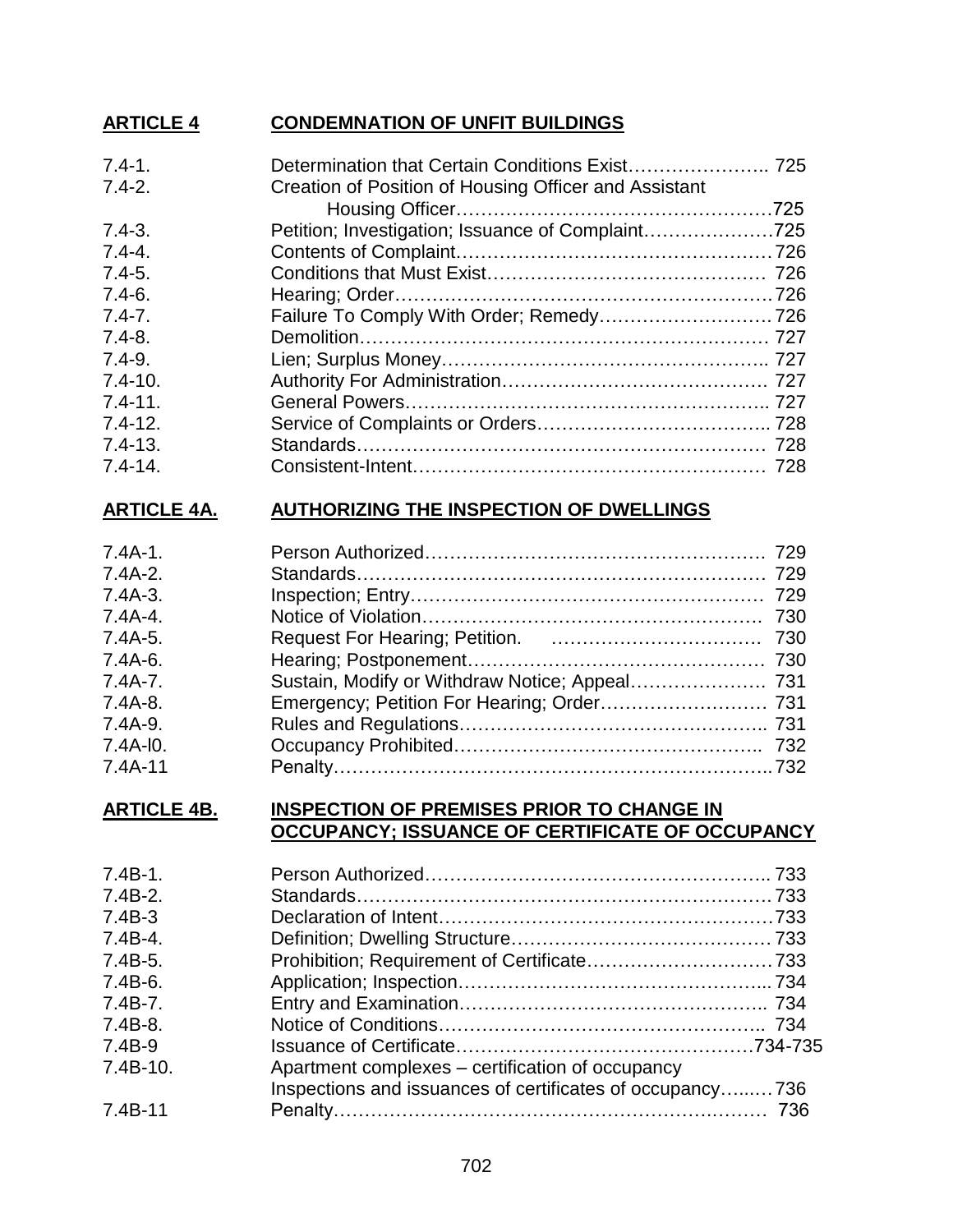# **ARTICLE 4C. ABANDONED PROPERTIES INSPECTION FEE**

7.4C -1 Abandoned Properties Inspection Fee………………………….737

## **ARTICLE 5. MINIMUM CONSTRUCTION REQUIREMENTS FOR RESIDENTIAL STRUCTURES**

7.5-1 Specifications…………………………………………………….. 738

## **ARTICLE 6. MAINTENANCE OF EXTERIOR PREMISES**

| $7.6 - 1.$ |  |
|------------|--|
| $7.6 - 2.$ |  |
| $7.6 - 2b$ |  |
| $7.6 - 3.$ |  |
| $7.6 - 4.$ |  |
| $7.6 - 5.$ |  |
| $7.6 - 6.$ |  |

## **ARTICLE 7 FIRE DAMAGED PROPERTIES – PAYMENT OF BACK TAXES AND DEMOLITION COSTS FROM THE PROCEEDS OF FIRE INSURANCE POLICIES**

| $7.7 - 1$ |                                                                |  |
|-----------|----------------------------------------------------------------|--|
| $7.7 - 2$ |                                                                |  |
| $7.7 - 3$ |                                                                |  |
| $7.7 - 4$ |                                                                |  |
| $7.7 - 5$ | Amendment or modification of official certificate of search745 |  |
| $7.7 - 6$ | Filing of Ordinance with Commissioner of Insurance746          |  |
| $7.7 - 7$ |                                                                |  |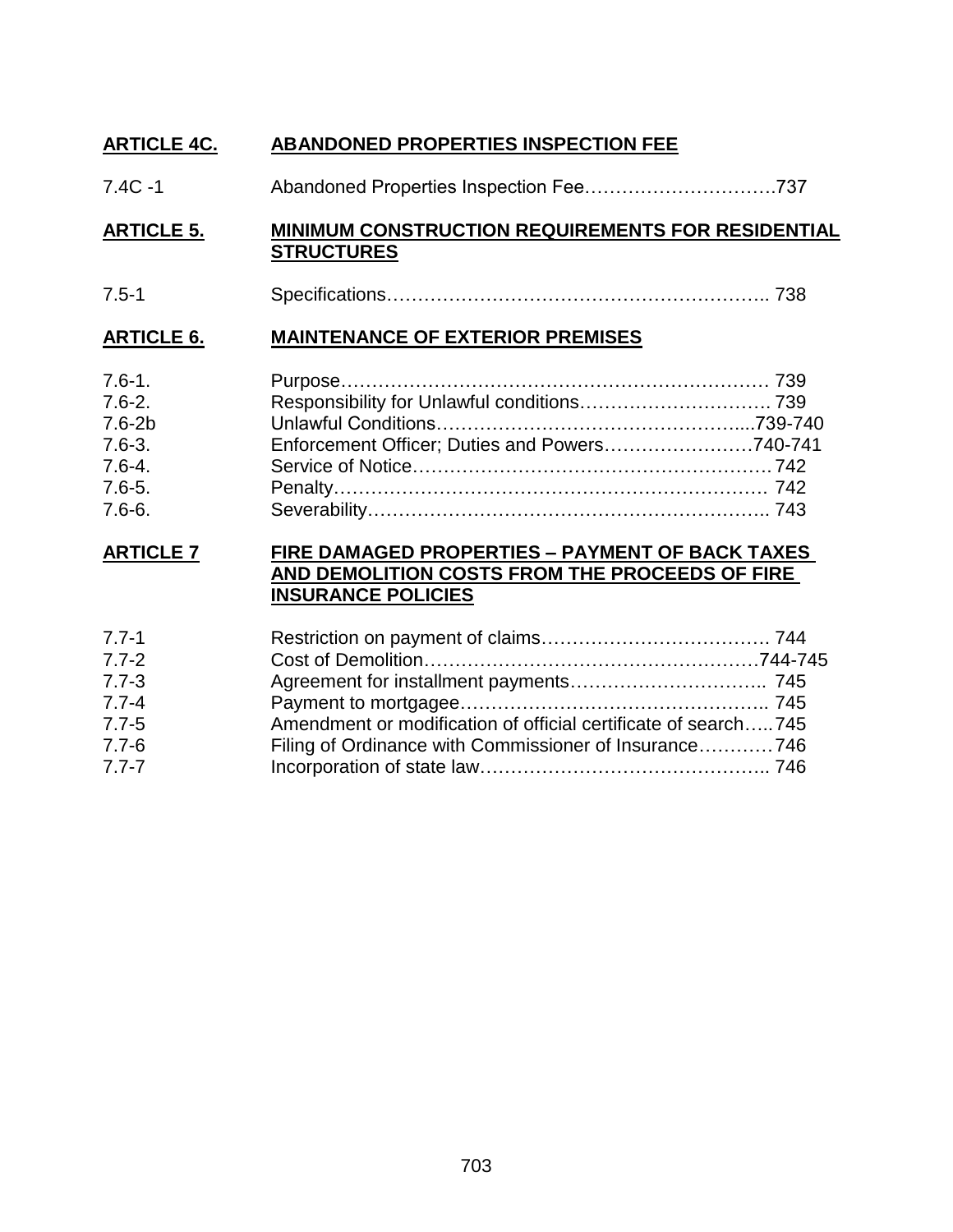# **ARTICLE 1 STATE UNIFORM CONSTRUCTION CODE ENFORCING AGENCY**

## **Sec. 7.1-1 State Uniform Construction Code Enforcing Agency**

- A. There is hereby established in the Township, an enforcing agency to be known as the Township Construction Code Enforcement Agency, consisting of a construction official and sub-code officials for building, plumbing, electrical and fire protection sub-codes, and such other for fire codes as the Commissioner of the Department of Community Affairs shall hereafter adopt as part of the State Uniform Construction Code.
- B. Each such official position shall be filed by qualified persons in accordance with law, and retained by contract as an on-site inspection agency. A person may hold more than one position provided that he is qualified.
- C. The duties of the Township's construction official are as set forth in NJAC 5:23-  $4.5(h)$ .
- D. The positions of Deputy Electrical Sub Code Official and Deputy Plumbing Sub Code Official are hereby created. The term of these offices shall be one year, commencing on January 1 and ending on December 31. The positions shall be filled by duly adopted resolution of the Township Committee, and the individuals appointed to fill the positions in question shall be paid in accordance with the Township's Salary Ordinance. The Construction Official or appropriate sub code official shall be responsible for the supervision of the deputy sub code officials.
- E. The positions of Deputy Construction Code Officer and Deputy Building Officer-Subcode are hereby created. The term of these offices shall be one year, commencing on January 1 and ending on December 31. The positions shall be filled by duly adopted resolution of the Township Committee, and the individuals appointed to fill the positions in question shall be paid in accordance with the Township's salary ordinance. The Construction Official or appropriate sub code official shall be responsible for the supervision of the deputy sub code officials.
- F. The fees for construction permits and certificates to occupy shall be as contained in The Revised General Ordinances of the Township of Pennsville 2011, Chapter 7.
- G. The construction official shall, with the advice of the sub-code officials, prepare and submit to the Township Committee bi-annually, a report recommending a fee schedule based on the operating expenses of the agency, and any other expenses of the municipality fairly attributable to the enforcement of the State Uniform Construction Code Act. Fees pertaining to the operation of the enforcing agency are as set forth in the schedule attached.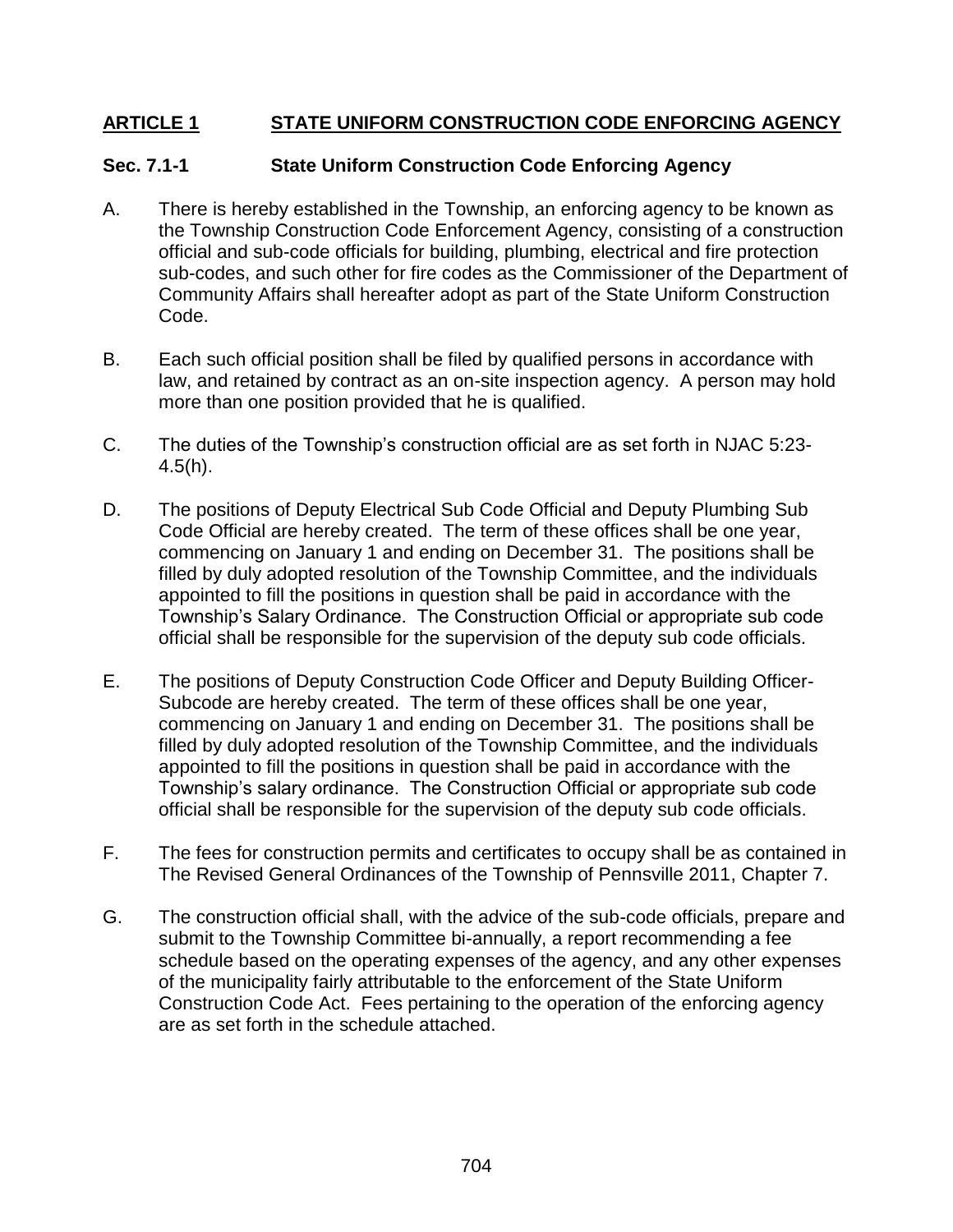- H. In order to provide for the training, certification, and technical support programs required by the Uniform Construction Code Act and the regulations, the enforcing agency shall collect in addition to the fees specified above, a surcharge of \$.0006 per cubic foot of volume of new construction. Said surcharge fee shall be remitted to the Bureau of Housing Inspection, Department of Community Affairs, on a quarterly basis for the fiscal quarter ending September 30, December 31, March 31 and June 30, and not later than one month next succeeding the end of the quarter for which it is due. In the fiscal year in which the Regulations first become effective, said fee shall be collected and remitted for the third and fourth quarters only.
- I. The enforcing agency shall report annually at the end of each fiscal year to the Bureau of Housing Inspection, and not later than July 31, the total amount of the surcharge fee collected in the fiscal year. In the fiscal year in which the regulations first become effective, said report shall be for the third and fourth quarters only.
- J. The following fire limits are established pursuant to NJAC. 5:23, and the boundaries are established as presently contained in previously adopted ordinances of the Township.
- K. The construction official shall prepare and submit to the Township Committee biannually, a report, re-evaluating the delineation of the fire limits. This report shall indicate the recommendations of the construction official, the building sub-code official, and the fire sub-code official regarding those areas which should be designated as within fire limits, with the reasons thereof.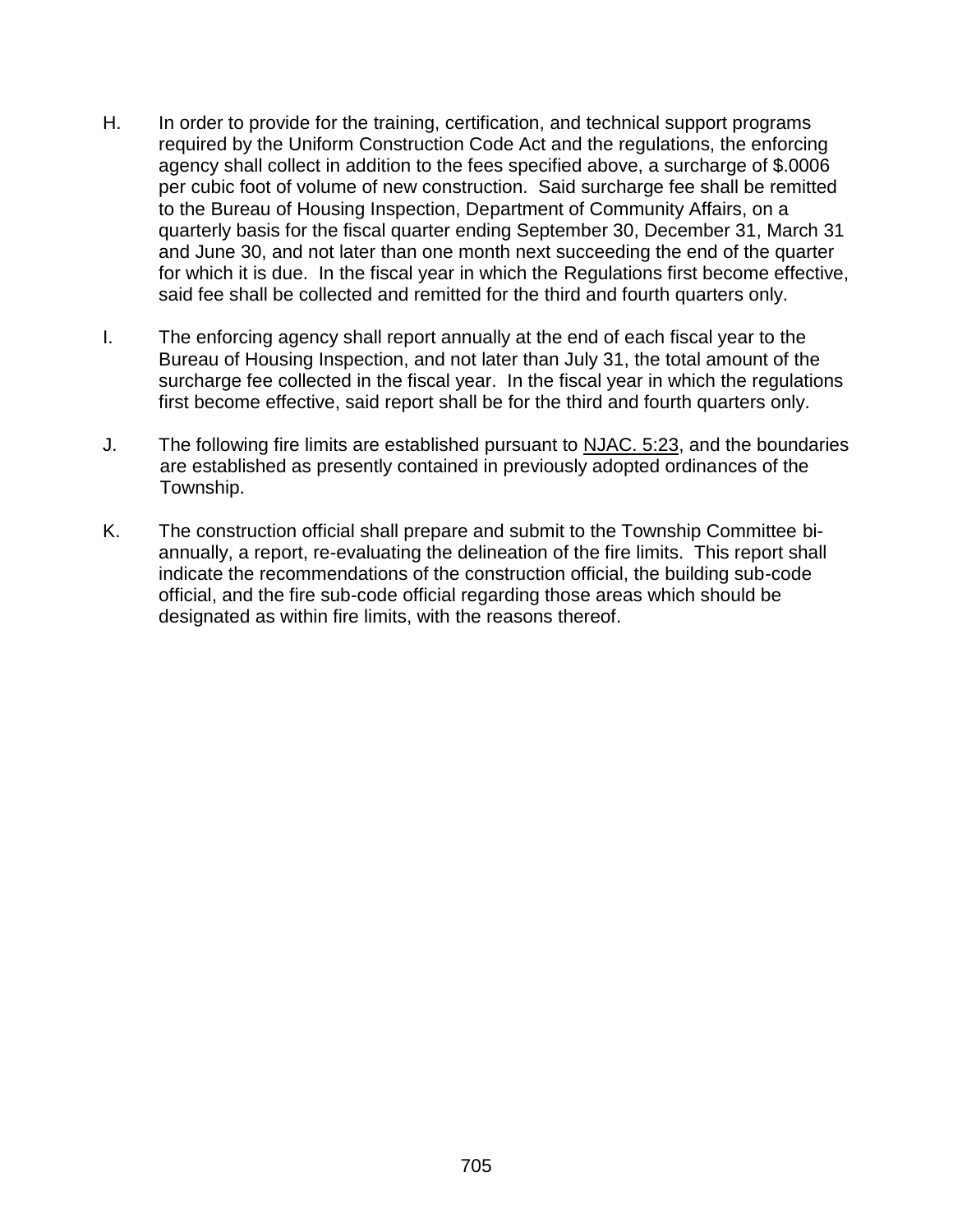## **ARTICLE 2. BUILDING PERMITS; CERTIFICATES OF OCCUPANCY AND INSPECTIONS**

# **Sec. 7.2-1. REQUIREMENT OF PERMIT; EXCEPTION.**

No person or its representative shall erect or construct or proceed with the erection or construction of any building or structure, nor add to, enlarge, alter, repair, move, convert, extend or demolish any building or structure, or cause the same to be done, without first obtaining a permit therefor from the Township Building Subcode Official.

No building permit shall be required herein where the value or cost of the work to be done is less than \$100.00, except as where it may be otherwise provided for by any other ordinance of the Township.

# **Sec. 7.2-2. APPLICATION FOR PERMIT.**

Any person desiring a building permit as required shall file an application to the building subcode official in writing on approved forms describing the land upon which the work is to be done sufficient to readily identify it and describing the kind and quality of the work to be performed. The building inspector may require the filing of plans when the work involved is of such nature that the building subcode official may require further information before issuance of the permit.

# **Sec. 7.2-3. LIMIT AND REVOCATION PERMIT.**

A permit diligently prosecuted shall be good for one year from the date of its issuance.

The building inspector may revoke a permit issued hereto under in the event of a false statement or misrepresentation of vital fact in the application or in the plans, if any are submitted.

Any permit issued shall become invalid if the authorized work shall not have been commenced within six months after issuance or is suspended or abandoned for a period of six months after commencing the work.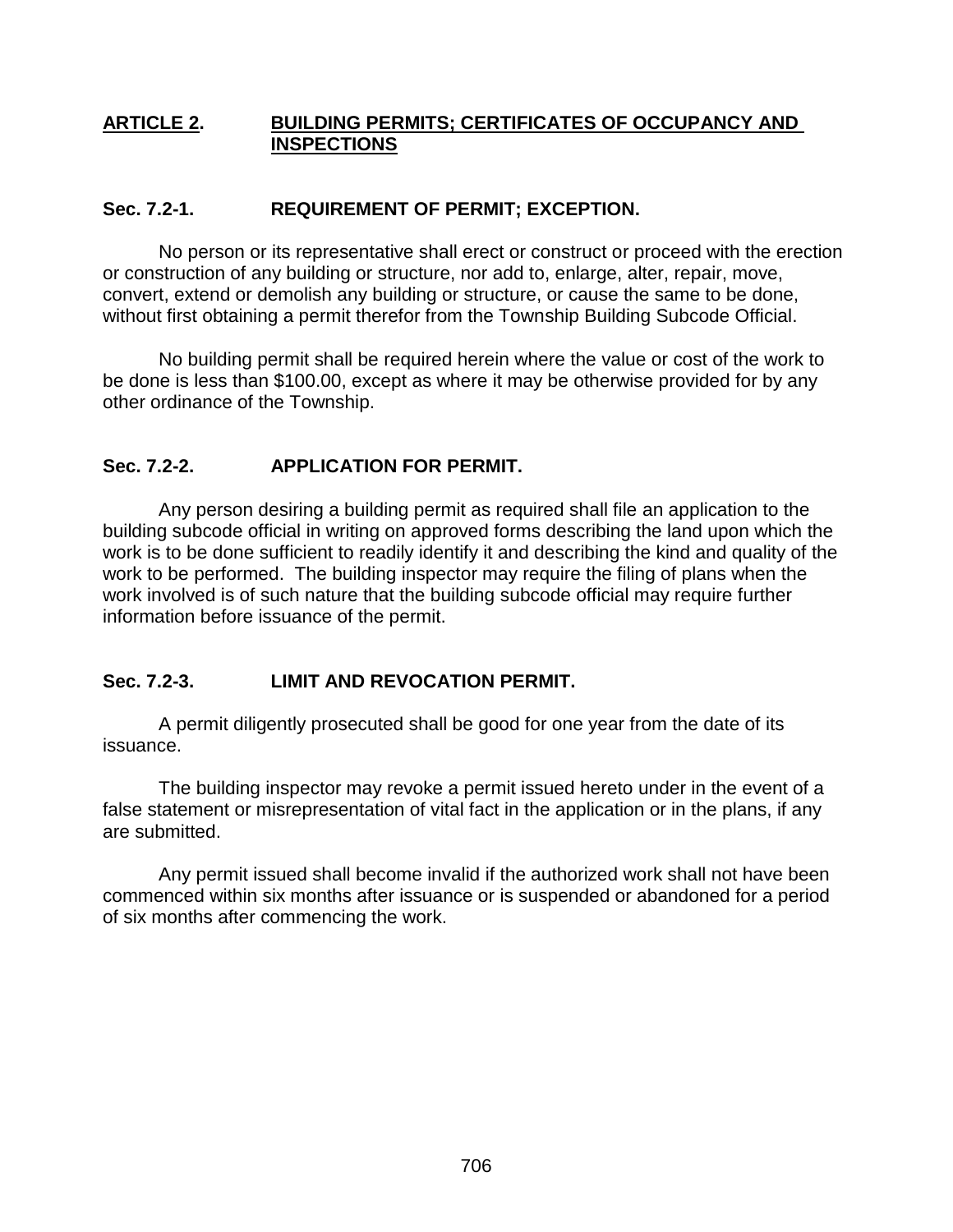# **Sec. 7.2-4. STOP WORK ORDER.**

Whenever the provisions of this Chapter or of the matters contained in the permit application or plans as approved are not complied with, a stop work order shall be served on the property owner or its representative or permittee and a copy thereof may be posted at the site of the operation. Such stop work order shall not be revoked except by written notice of the construction official after satisfactory evidence has been supplied to him/her that the unlawful work has been corrected.

The effect of such stop work order shall require all further work to be stopped until the condition complained of has been remedied.

## **Sec. 7.2-5. DERELICTION AND ERROR.**

No dereliction of duty or error on the part of the building subcode official shall legalize the erection, construction or alteration of any building or structure not in conformity with the requirements of any Township ordinance. No building permit shall be construed as authority to violate, cancel or set aside any provision of any Township ordinance or statute, except such variation as may be legally granted.

## **Sec. 7.2-6. RIGHT OF ENTRY.**

The building inspector is directed and authorized to enforce the provisions of this chapter and he/she shall have the right of entry to any building or premises during the usual hours of his office in the discharge of his duties. The permit issued shall be posted in a conspicuous place on the front premises and in such position as to permit the building inspector to make necessary entries thereon respecting the work. The permit shall be maintained thereas prior to commencement and until completion of the work.

# **Sec. 7.2-7. SERVICE CONNECTIONS.**

A permit to demolish or remove a building or structure shall not be issued until a release is obtained from the Public Utility Company and the municipal official having jurisdiction stating that all abandoned water, electric, sewer and other service connections have been removed, plugged or otherwise sealed in a safe manner. (09-05-63, Sec. 7)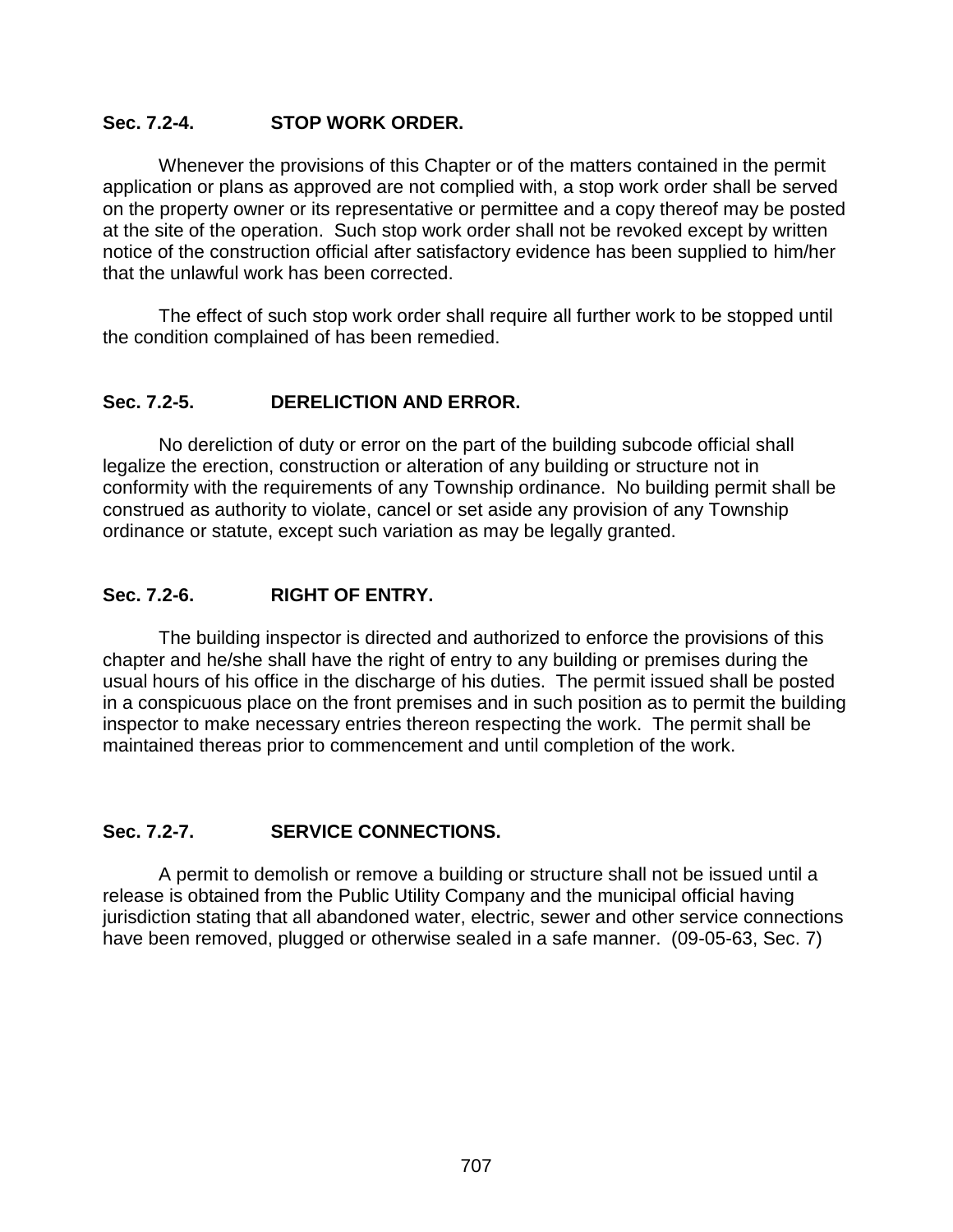## **Sec. 7.2-8. FEES.**

The basic construction permit fee shall be the sum of the parts computed on the basis of the parts or cost of construction, the number of plumbing fixtures and pieces of equipment, the number of electrical fixtures and the rating of electrical devices, the number of sprinklers, standpipes and detectors (smoke and heat) at the unit rates and/or the applicable flat fees as provided herein plus any special fees.

- A. The fee for plan review shall be 20% of the amount to be charged for a construction permit
	- 1. The fee for plan review of elevator devices in structures of groups other than R-3, R-4 or R-5 and for elevator devices in structures of group R-2 exempted by (1.b) below shall be \$260 for each device
	- 2. The fee for plan review for elevator devices of groups other than R-3, R-4 or R-5 and for elevator devices wholly within dwelling units in structures of group R-2 shall be \$50 for each device.
- B. Building subcode fees:
	- 1. Fees for new construction shall be based upon the cubic feet of the structure. The minimum fee shall be \$65.00 except for Groups A 1-5, B, M, H, E, F 1-2 & S 1-2 where the minimum fee shall be \$150.

| (a) | E, U, R 1-5 | Use groups B, H, I 1-4, M,                                       | .034 x cu ft volume                             |
|-----|-------------|------------------------------------------------------------------|-------------------------------------------------|
| (b) |             | Use groups A 1-5, F 1-2, S 1-2                                   | .19 x cu ft volume                              |
| (c) | or shelter  | Farm use buildings, storage                                      | .0010 x cu ft volume<br>(Maximum fee $$1,443$ ) |
| (d) |             | Manufactured homes (trailers,<br>includes footings & foundations | \$250                                           |
| (e) |             | Modular homes (includes footings<br>& foundations                | \$500                                           |
|     | i.          | Garages                                                          | .034 x cu ft volume                             |
|     | ii.         | Porches, decks, etc.                                             | \$30 per \$1,000                                |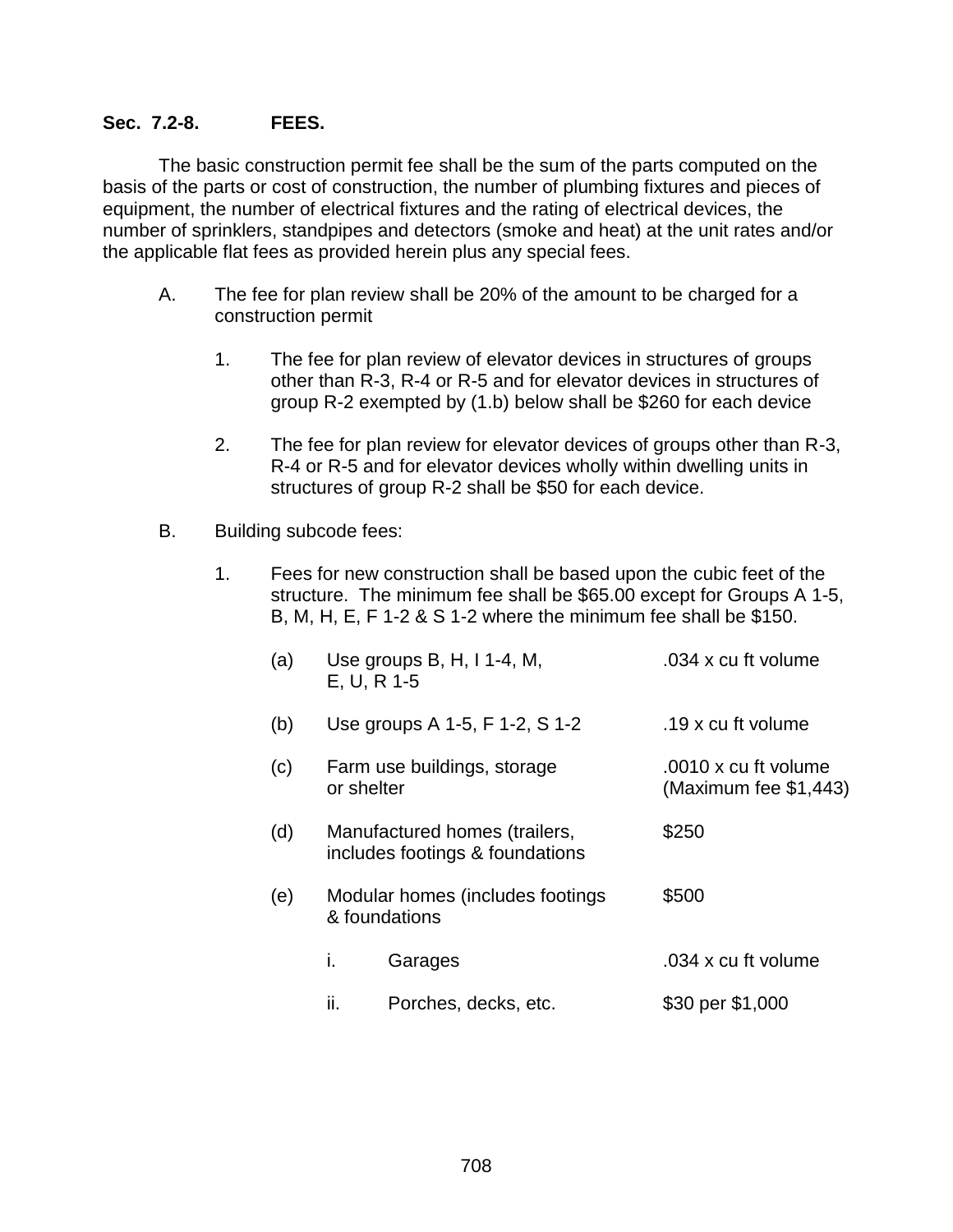- 2. Fees for renovations, alterations and repairs or site construction associated with pre-engineered systems of commercial farm buildings, pre-manufactured construction, and the external utility connection for pre-manufactured construction shall be based upon the estimated costs of work.
	- (a) Up to \$50,000 the fee shall be \$30 per \$1,000 of cost of construction.
	- (b) From \$50,001 to and including \$100,000, an additional \$23 per \$1,000.
	- (c) \$100,001 and above, the additional fee shall be \$19 per \$1,000

For the purpose of determining estimated cost, the applicant shall submit to the enforcing agency such cost data as may be available, produced by the design professional or record, or by a recognized estimating firm, or by the contractor, A bona fide contractor's bid, if available, shall be submitted. The enforcing agency shall make the final decision regarding estimated cost.

- 3. Additions:
	- (a) Additions shall be computed on the same basis as for new construction for the added portion provided in each case, with the minimum fee of \$65.
	- (b) Renovations and additions (combination) shall be computed as the sum of the fees computed separately in accordance with this section.
	- (c) The fee for tents, in excess of 900 SF or more than 30 ft on any dimension, shall be \$116.This fee shall not be required nor imposed for tents, tensioned membrane structures, and canopies that meet all of the criteria set forth below. Notwithstanding the above, tents, tensioned membrane structures, and canopies meeting the following criteria shall be subject to the permitting requirements of the Uniform Fire Code (NJAC 5:70-2.7).
		- i. The tent, tensioned membrane structure, or canopy is 140 feet or less in any dimension and 16,800 square feet or less in area where it is one until or is composed of multiple units;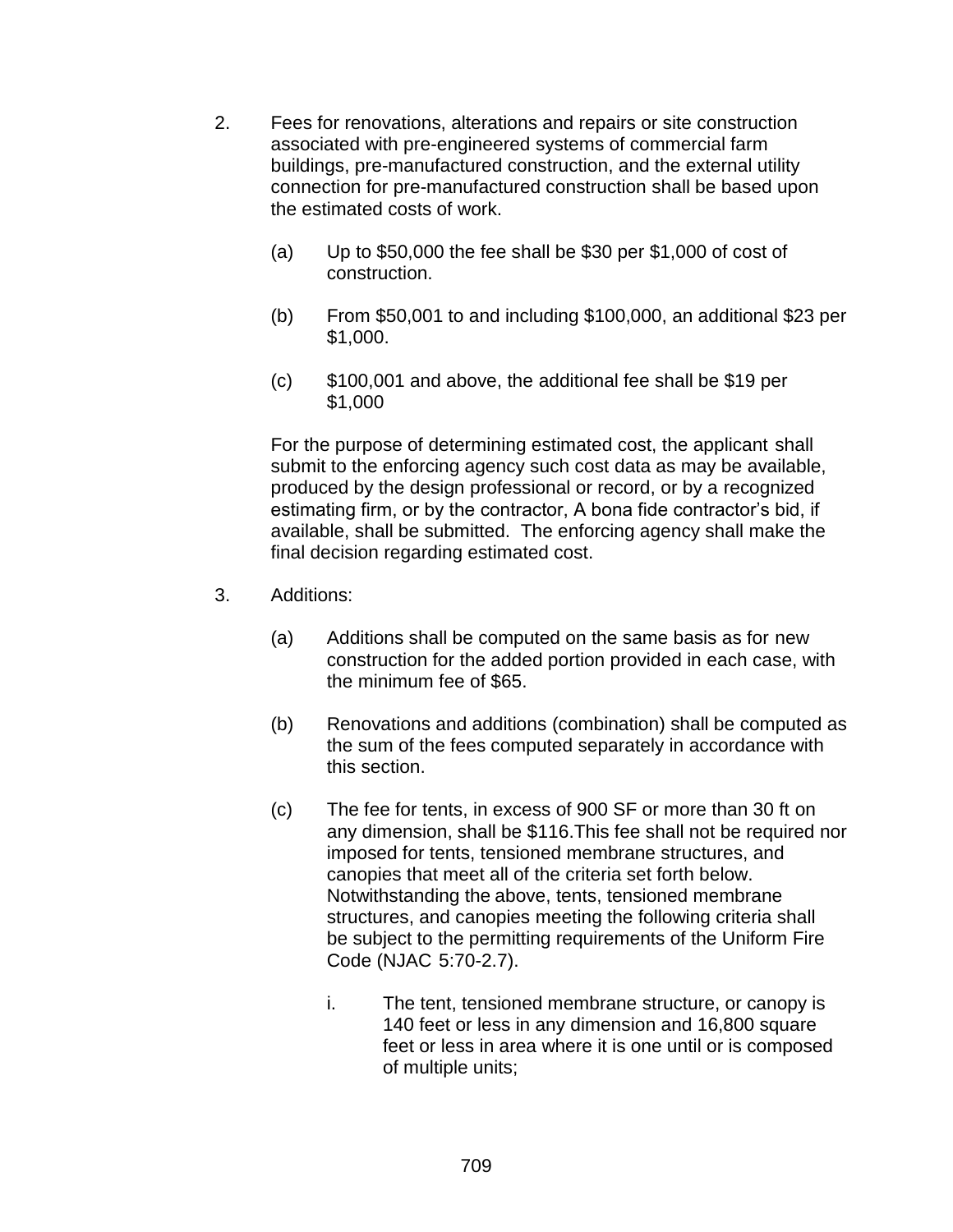- ii. The tent, tensioned membrane structure, or canopy remains in place or will remain in place for fewer than 180 days.
- iii. The tent, tensioned membrane structure, or canopy is used or occupied only between April 1 and November 30;
- iv. The tent, tensioned membrane structure, or canopy does not have a permanent anchoring system or foundation; and
- v. The tent, tensioned membrane structure, or canopy does not contain platforms or bleachers greater than 11 feet in height.
- (d) The fee for roofing or siding work shall be computed the same as alterations
- (e) Above-ground swimming pools (surface greater than 550 square feet) shall be \$126. For all smaller pools, hot tubs and spas the fee shall be \$65.
- (f) In-ground swimming pools (greater than 550 square feet) the fee shall be \$175. All others shall be \$65.
- (g) For sheds and storage buildings over 100 sq ft and up to 200 sq ft in size shall be calculated as new construction with a minimum fee to be \$65.
- (h) For sheds over 200 sq ft the fee shall be calculated like garages and additions with minimum fee to be \$65.
- (i) The fee for retaining walls shall be as follows:
	- i. With a surface area greater than 550 sq ft that is associated with a Class 3 residential structure shall be \$189.
	- ii. With a surface area 550 sq ft or less that is associated with a Class 3 residential structure shall be \$95.
	- iii. Newly constructed retaining wall of any size at other than a Class 3 residential structure shall be based on the cost of the construction with a minimum fee to be \$65.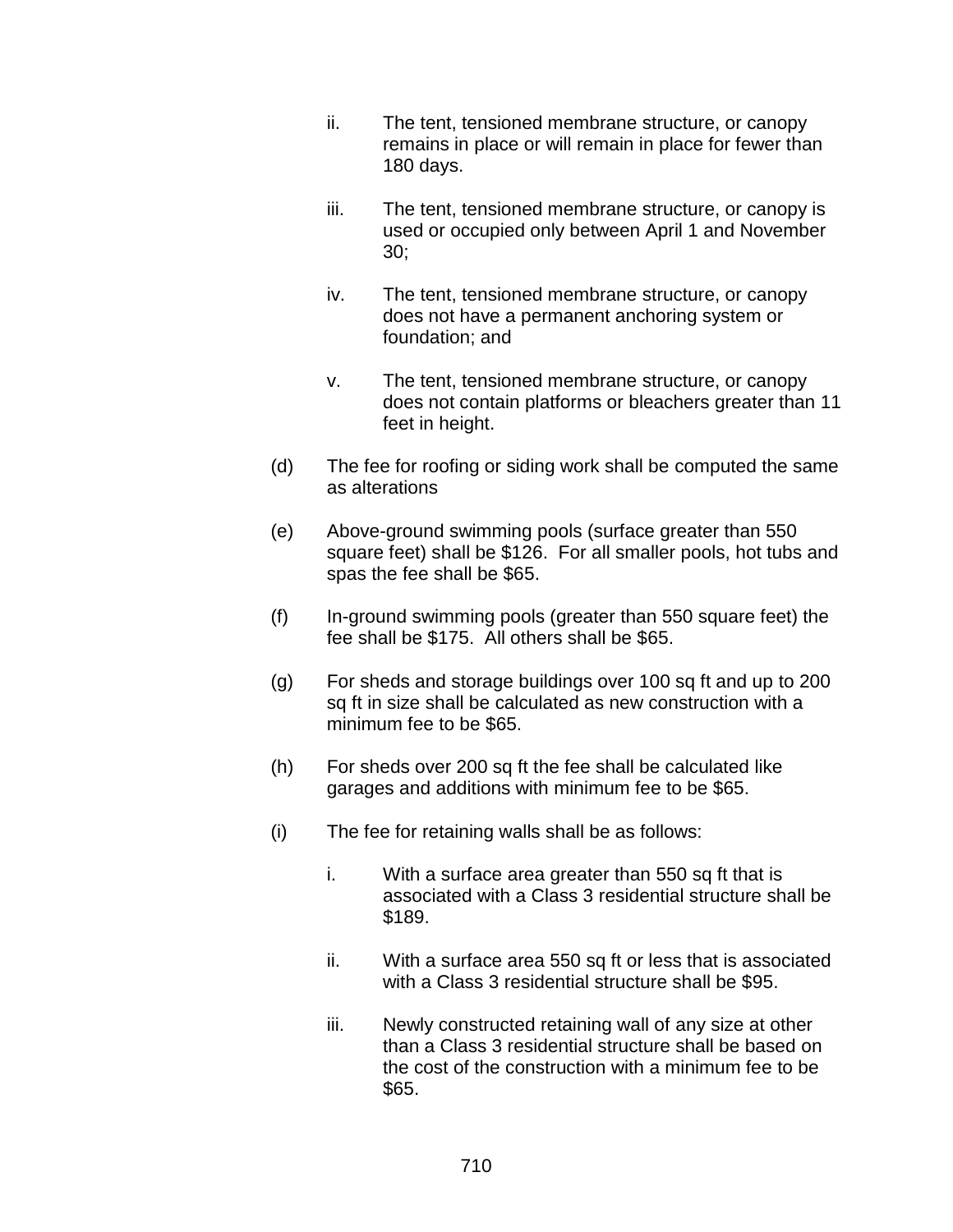(j) Open deck structures shall be as follows:

| Ĺ.   | Under 100 sq ft    | \$65.00  |
|------|--------------------|----------|
| ii.  | 100 to 200 sq ft   | \$100.00 |
| iii. | 201 to 400 sq ft   | \$150.00 |
| iv.  | 400 sq ft and over | \$200.00 |

- 4. Elevators: The fee for elevator tests and inspections shall be NJAC 5:23-12.
- 5. Fees for demolition:
	- (a) In-ground pool \$65.
	- (b) Storage tanks: Use groups R-3 or R-5, \$55; all others \$85.
	- (c) Structures less than 5,000 sq ft and less than 30 ft in height shall be a flat fee of \$82 for group R-3 and R-5 and structures on farms including commercial farm buildings under NJAC 5:23-3.2(d), and \$151 for all other groups.
- C. Plumbing subcode fees:
	- 1. Plumbing fixtures and equipment with the minimum permit fee being \$65 shall be as follows:
		- (a) The fee shall be \$13 per fixture, stack, piece of equipment or appliance condensate line connected to the plumbing system and for each appliance connected to the gas piping or oil piping system, sump pumps except as indicated below
		- (b) The fee shall be \$82 per special device for the following:
			- i. Grease traps
			- ii. Oil separators.
			- iii. Refrigeration units.
			- iv. Utility service connections.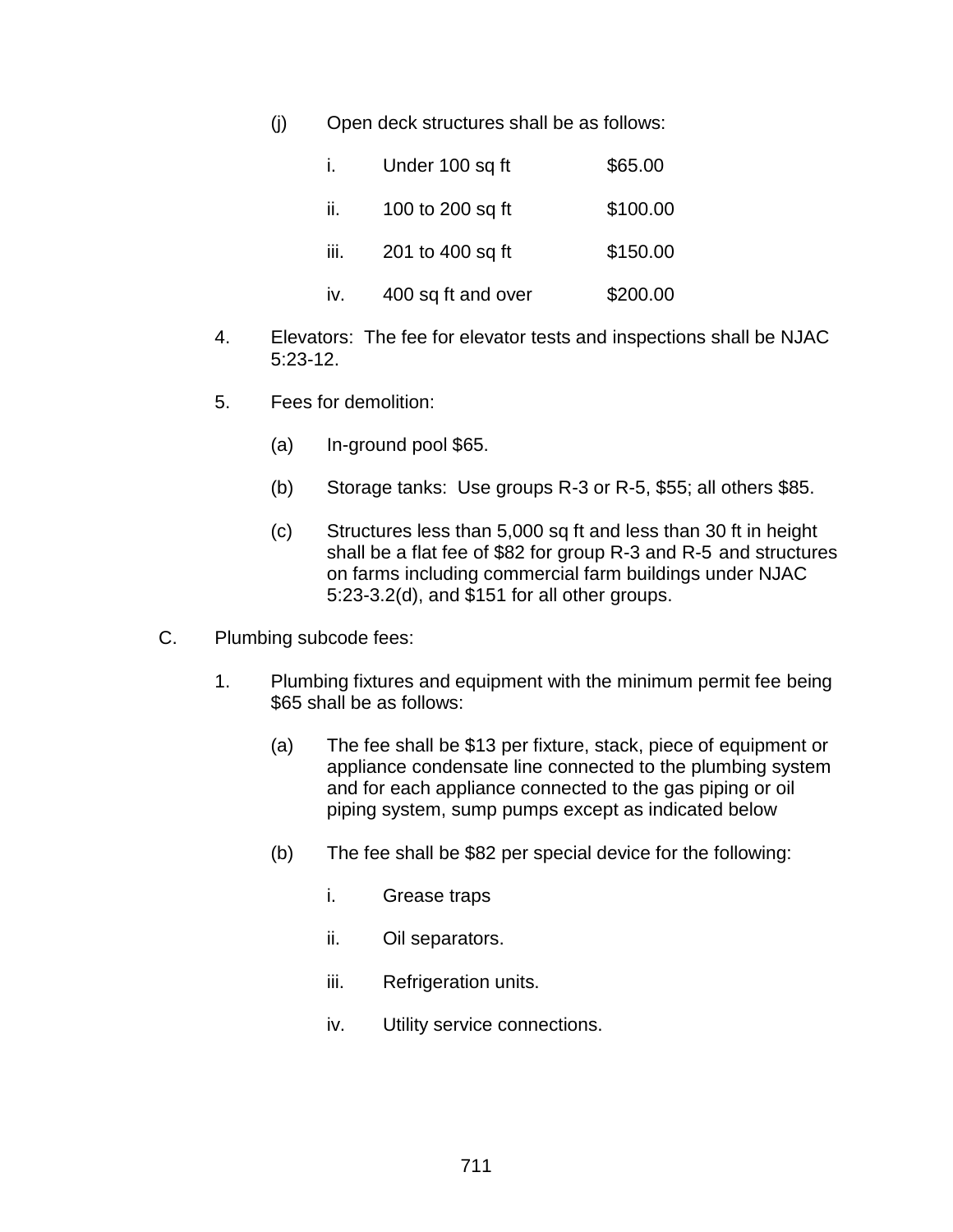- v. Back flow preventers equipped with test ports (double check valve assembly, reduced pressure zone and pressure vacuum breaker backflow preventers).
- vi. Steam boilers.
- vii. Hot water boilers (excluding those used for domestic water heating).
- viii. Active solar systems.
- ix. Sewer pumps and interceptors.
- x. LP underground gas lines and tanks.
- xi. R-3 and R-5: Vacuum breakers and backflow preventers shall be \$30.
- xii. Well and septic connections shall be \$50 for each one.
- xiii. Soda dispensing and coffee machines
- xiv Acid neutralizing devices
- xv Gas piping
- xvi For cross connections and back flow preventers that are subject to testing, requiring inspection annually, the fee shall be \$58 for each device when they are tested.
- xvii For heating system conversion units on existing heating appliances (oil to gas) the fee shall be \$15 per conversion unit.
- D. Electric subcode fees:
	- 1. Electrical fixtures and devices, with a minimum fee of \$65, shall be as follows:
		- (a) One to fifty receptacles, fixtures or devices the fee shall be \$45.
		- (b) For each additional block of up to 25 the fee shall be \$8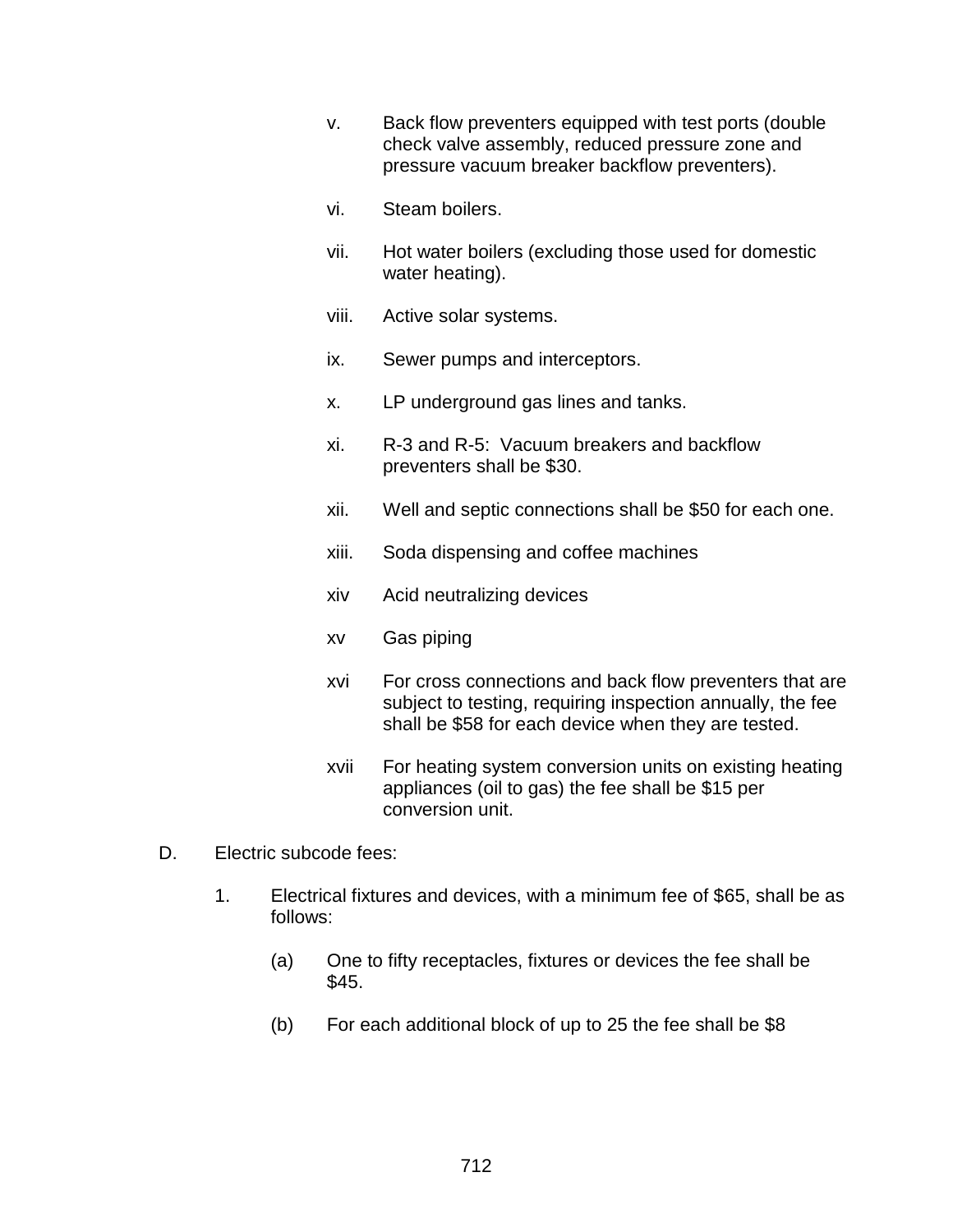- (c) Light standards (mogul base, mercury base or fixtures other than those specified in the previous subsection) –
	- i. For one to five fixtures \$65
	- ii. Each additional lamp \$10
- (d) For each motor/electrical device/transformer/or branch circuit:

| İ.   | Up to 10 hp/kw/kva  | \$13  |
|------|---------------------|-------|
| ii.  | Up to 50 hp/kw/kva  | \$58  |
| iii. | Up to 100 hp/kw/kva | \$116 |
| iv.  | Over 100 hp/kw/kva  | \$576 |
|      |                     |       |

(e) Services/panels/sub panels/disconnects:

|      | Up to 200 amps  | \$58  |
|------|-----------------|-------|
| ii.  | Up to 1000 amps | \$116 |
| iii. | Over 1000 amps  | \$576 |

- (f) The fee charged for electrical work for each permanently installed private swimming pool as defined in the building subcode, spa, hot tub or fountain shall be a flat fee of \$46 for above ground pools and \$100 for in ground pools which shall include any required bonding and associated equipment such as filter pumps, motors, disconnecting means, switches, required receptacles, heaters, etc., excepting panel boards and underwater lighting fixtures. For public swimming pools, the fee shall be changed on the basis of the number of electrical fixtures and rating of electrical devices in accordance with D. 1 a thru e above.
- (g) Service entrance conductors:

|  | Up to 200 amps | \$40 |
|--|----------------|------|
|--|----------------|------|

- ii. Up to 1000 amps  $$70$
- iii. Over 1000 amps \$129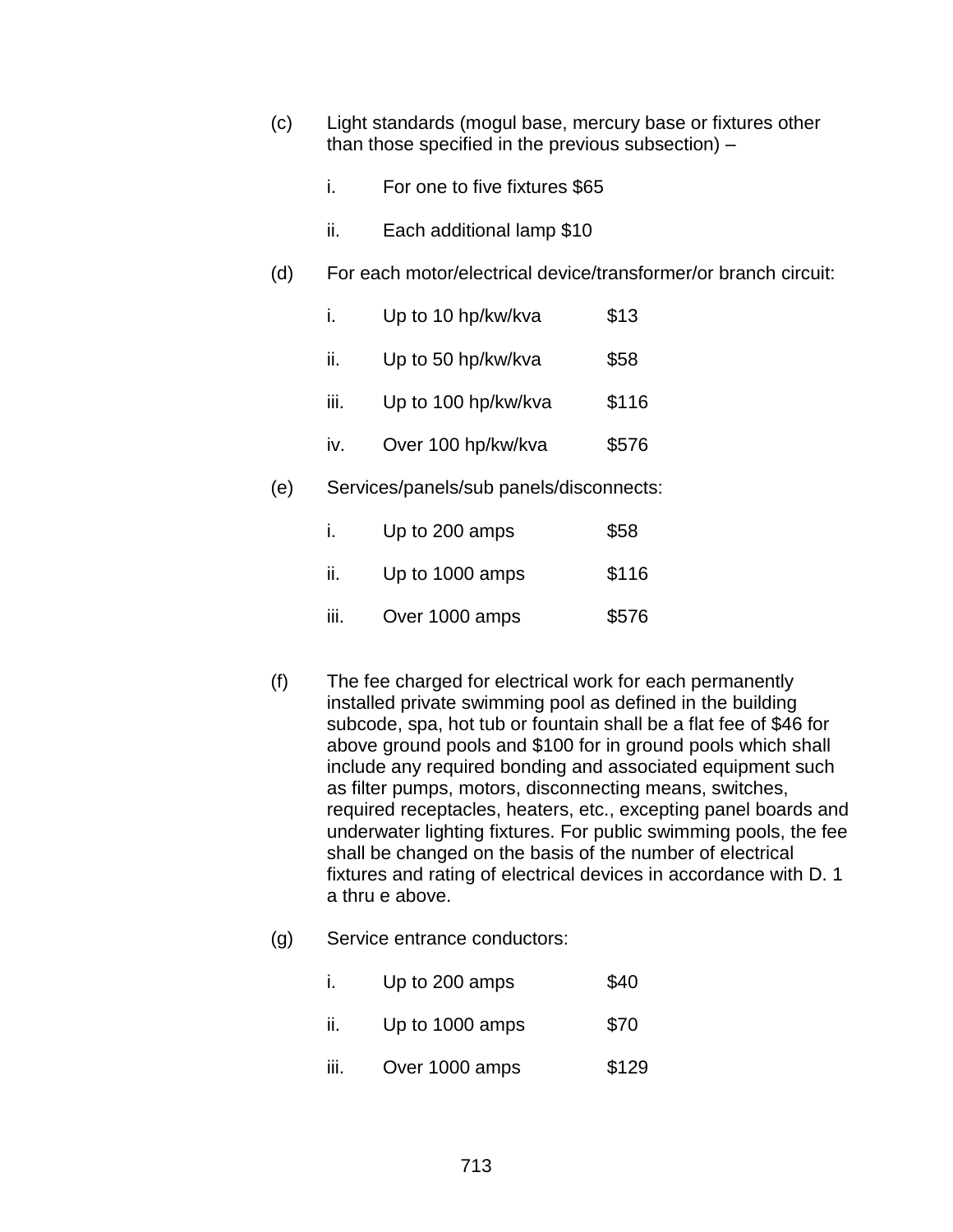- (h) The fee charged for process equipment shall be based on the ampere rating of the overcurrent device protecting the conductor feeding the process equipment or the cutoff device.
- (i) For the purpose of computing fees, all electrical and communication devices, utilization equipment and motors which are not part of premises wiring, except those which are portable plug-in type, shall be counted.
- (j) Annual fee for inspection of pools, spas and hot tubs (NJAC 5:23-2.18C) shall be \$100.
- (k) Photovoltaic systems: Fee based on the designed kilowatt rating as follows:
	- i.  $1$  to 50 kilowatts PV system array \$50 each
	- ii. 51 to 100 kilowatts PV system array \$100 each
	- iii. Greater than 101 kilowatts PV system array \$500 (enter on blank line of application)
- (l) Inverters: Listed under "Amp Motor Control Center/Inverter
	- i. Up to 200 amp \$58
	- ii. Up to 1000 amp \$116
	- iii. Over 1000 amp \$576
- E. Fire Protection Subcode Fees:
	- 1. For fire protection and hazardous equipment:
		- (a) Sprinklers, standpipes, detectors (smoke and heat), preengineered suppression systems, gas and oil fired appliances not connected to the plumbing system, kitchen exhaust systems, incinerators and crematoriums – the minimum permit fee shall be \$65, or the fee shall be as follows:

Sprinklers:

- i. 20 or fewer heads \$82
- ii. 21 heads to and including 100 heads \$151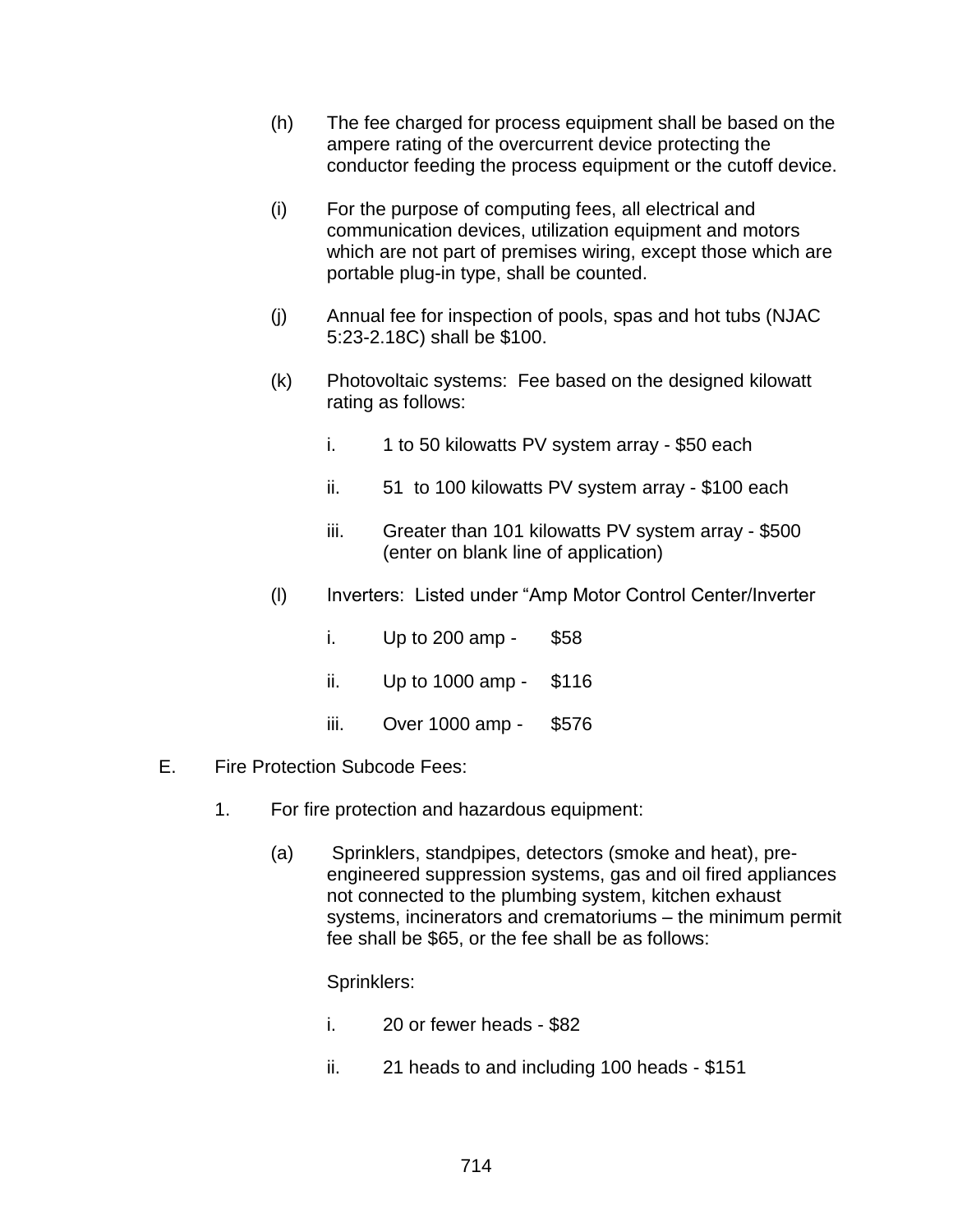- iii. 101 heads to and including 200 heads \$289
- iv. 201 heads to and including 400 heads \$748
- v. 401 heads to and including 1000 heads \$1,036
- vi. 1001 heads and above \$1,323
- (b) The fee for smoke detectors shall be as follows:
	- i.  $1$  to 12 detectors \$45
	- ii. 13-37 detectors \$48
	- iii. 38-62 detectors \$60
	- iv. 63-87 detectors \$72
	- v. 88-112 detectors \$84
	- vi. 113-137 detectors \$96
	- vii. 138 and over detectors \$120
- (c) The fee for each standpipe shall be \$289.
- (d) The fee for each independent pre-engineered system shall be \$116 each. (Wet chemical, dry chemical, CO2 suppression, foam suppression, FM 200 suppression, etc)
- (e) Heating Systems: The fee for each gas or oil fired appliance that is not connected to the plumbing system shall be \$58 per appliance.
- (f) The fee for installation of an above-ground oil tank shall be \$46.
- (g) The fee for each commercial kitchen exhaust system shall be \$150.
- (h) The fee for each incinerator shall be \$460
- (i) The fee for each crematorium shall be \$460.
- (j) The fee for fire pumps shall be \$175 each.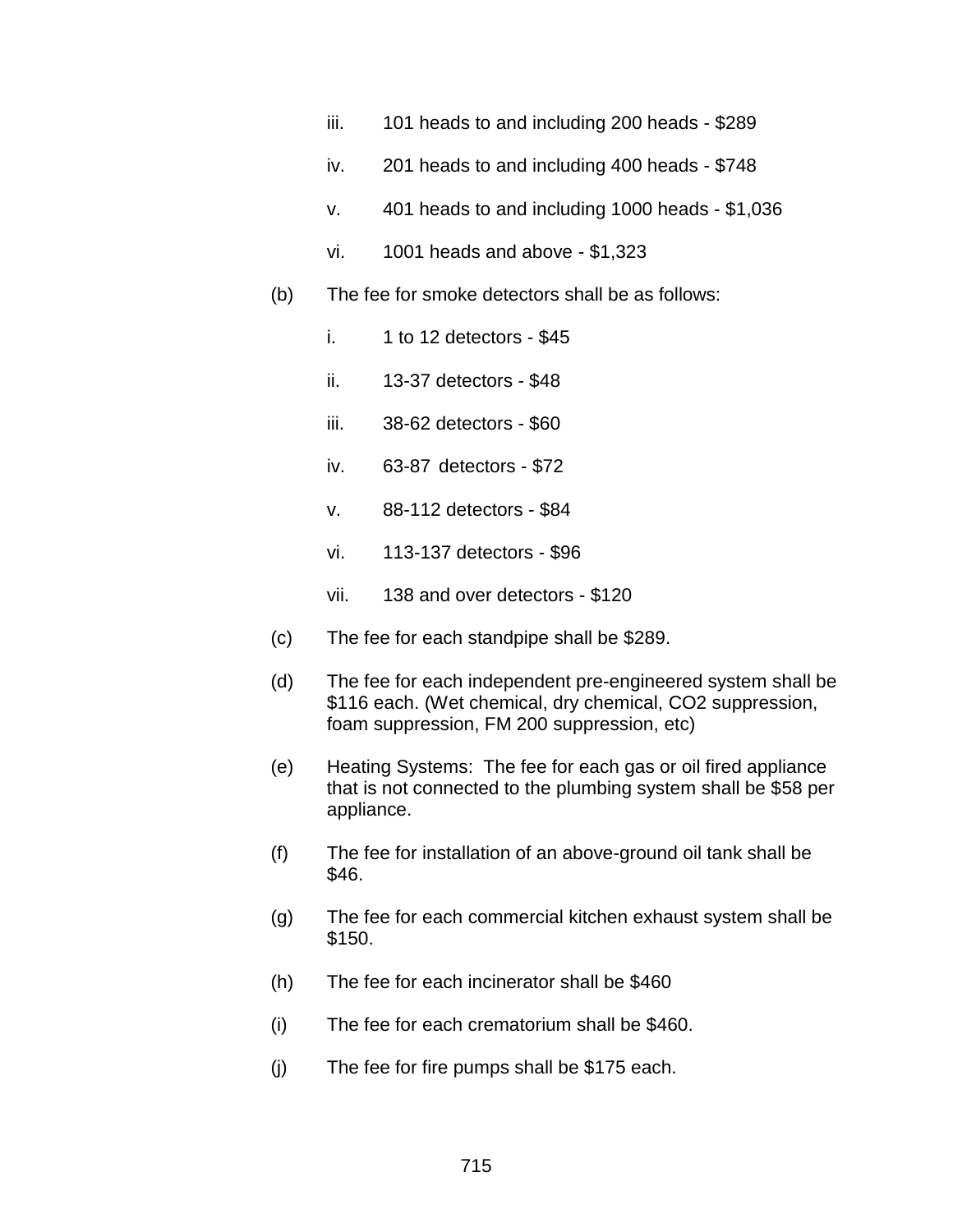- (k) Gasoline and Propane Tanks: The fee shall be \$65 each for above and in ground tanks.
- (l). The fee for supervisory devices (i.e. tampers high/low air) shall be \$15 each.
- (m) The fee for signaling devices (i.e., horn/strobes, bells) shall be \$15 each.
- (n) Dry Pipe Alarm & Pre-Action Valves: The fee shall be \$58 each.
- (o) Smoke Control Systems: The fee shall be \$58 each.
- (p) Permits for the installation of fireplaces, wood stoves and solid fuel burning appliances shall be \$30 per \$1,000 of estimated costs per unit. Minimum fee of \$65 per appliance or device.
- (q) Fireplace Venting/Metal Chimney Liner \$65 each
- F. Fees for certificates and other permits:
	- 1. The fee for demolition or removal permit for a structure of less than 5,000 sq ft in area and less than 30 ft in height, for one- or two-family dwellings (R-3/R-5 of the building subcode), structures on farms including commercial farm buildings under NJAC 5:23-3.2(d) shall be \$82 and \$151 for all other groups.
	- 2. A sign shall be in the amount of \$5 per sq ft of surface area of sign computed on one side only for double-faced signs. The minimum fee shall be \$65.
	- 3. The fee for a certificate of occupancy shall be \$35.
	- 4. The fee for a certificate of occupancy granted pursuant to a change of the use group shall be \$150.
	- 5. The fee for a certificate of continued occupancy issued under NJAC 5:23 shall be \$150
	- 6. The fee for the first issuance and renewal of a temporary certificate of occupancy shall be \$35 and an additional \$30 for each extension.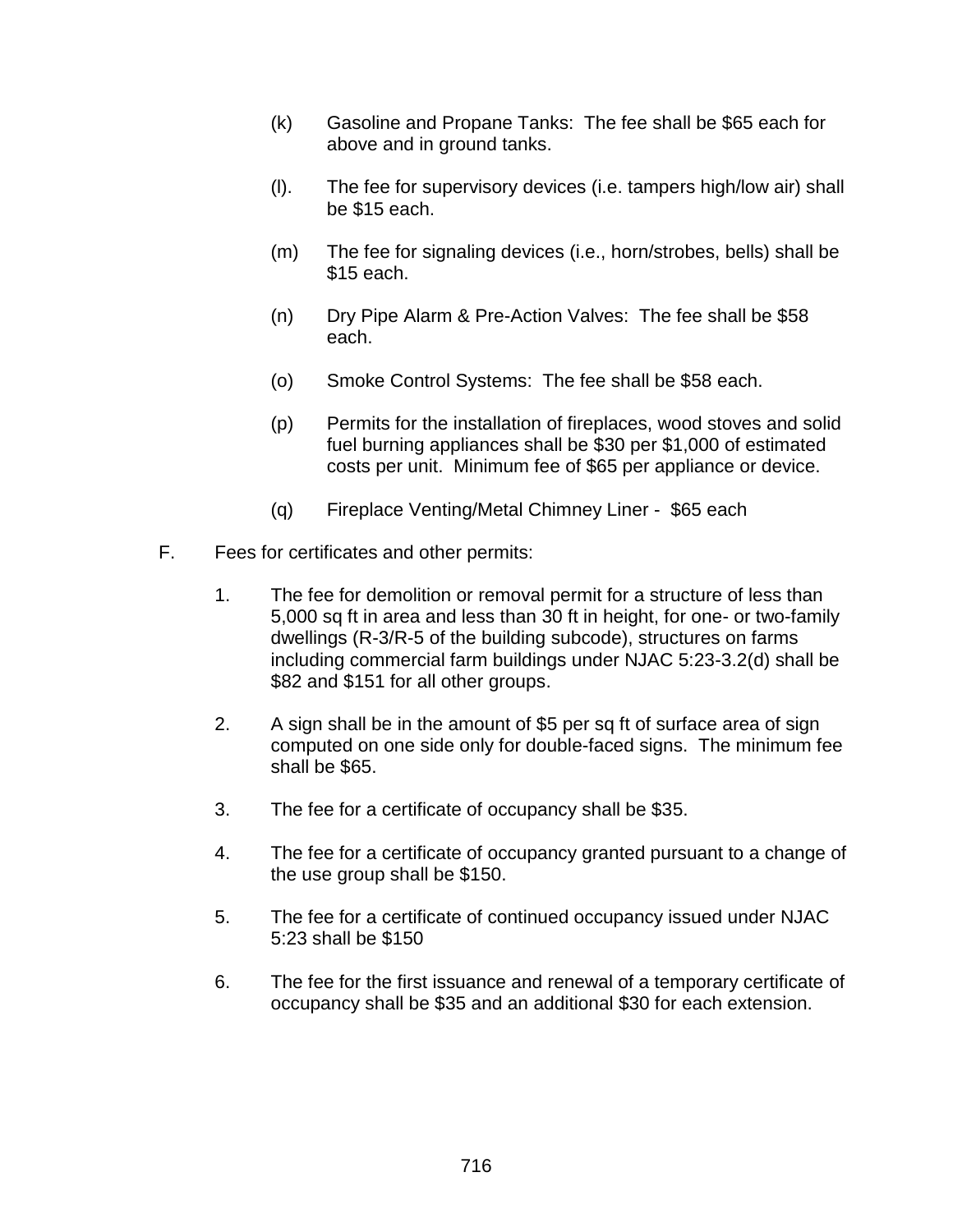- 7. The fee for plan review of a building for compliance under the alternate systems and nondepletable energy source provisions of the energy subcode shall be \$345 for one- and two-family dwellings (group R-3 or R-5 of the building subcode), and for light commercial structures having the indoor temperature controlled from a single point, and \$1,725 for all other structures.
- 8. The fee for an application for a variation in accordance with NJAC 5:23-2.10 shall be \$725 for Class I structures and \$150 for Class II or Class III structures.
- 9. The fee for a permit for lead hazard abatement work shall be \$175. The fee for a lead abatement clearance certificate shall be \$35.
- 10. Permits for the installation of fireplaces, wood stoves and solid fuel burning appliances shall be \$30 per \$1,000 of estimated cost per unit, stove or fireplace, with a minimum fee of \$65 per appliance or device.
- 11. A fee to erect a fence shall be \$10 per \$1,000 of estimated cost provided that in each case there shall be a minimum fee of \$65.
- 12. Fee for reinstatement of expired construction permit shall be at the rate of 75% of the original permit fee. The fee is to be calculated with the use or current fee schedule, less 25% for reinstatement fees.
- 13. The fees for commercial asbestos hazard abatement projects shall be as follows:
	- (a) An administrative fee of \$118.00 for each construction permit issued for an asbestos hazard abatement project.
	- (b) An administrative fee of \$24.00 for each Certificate of Occupancy issued following the successful completion of an asbestos hazard project.
- G. Mechanical systems:
	- 1. Oil/electric heat to gas heat
		- (a) Permits required:
			- i. Building
			- ii. Electric
			- iii. Plumbing
			- iv. Fire
			- v. DCA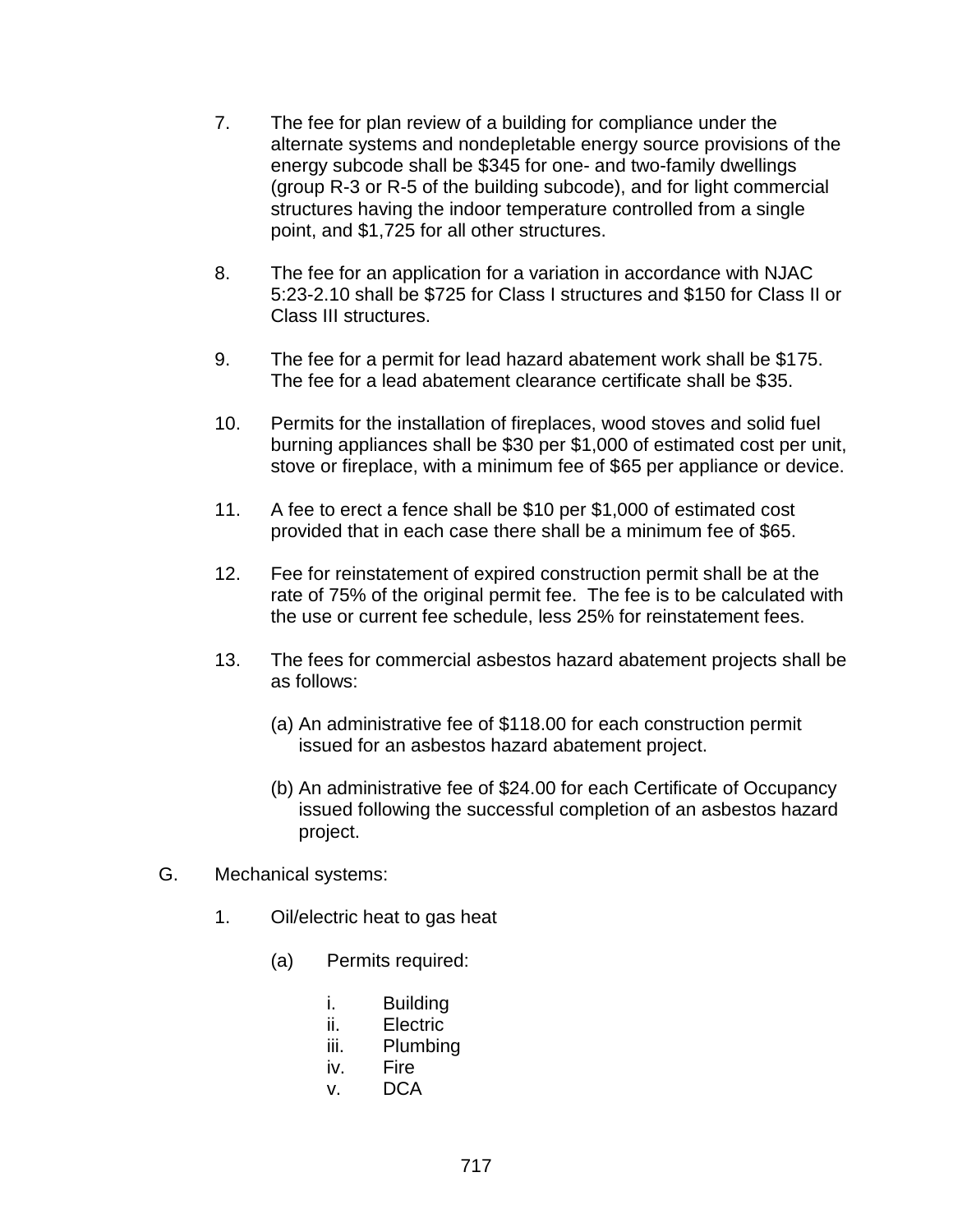- 2. Oil/gas heat to heat pump:
	- (a) Permits required:
		- i. Building
		- ii. Electric
		- iii. DCA
- 3. Oil/electric to propane
	- (a) Permits required:
		- i. Building
		- ii. Plumbing
		- iii. Fire
		- iv. DCA
- H. For cross connections and back flow preventers that are subject to testing, requiring inspection annually, the fee shall be \$46 for each device when they are tested.
- I. Annual permit requirements
	- 1. The fee that is charged for a construction permit shall be charged annually. The fee shall be a flat fee based upon the number of maintenance workers who are employed by the facility, and who are primarily engaged in work that is governed by a subcode. Managers, engineers, and clericals shall not be considered maintenance workers for the purpose of establishing the annual construction permit fee. Annual permits may be issued for building, fire protection, electrical and plumbing.
		- (a) Fees for annual permits shall be as follows:
			- i. One to twenty-five workers (including foreman) \$840 per worker. Each additional worker over 25 - \$292 per worker.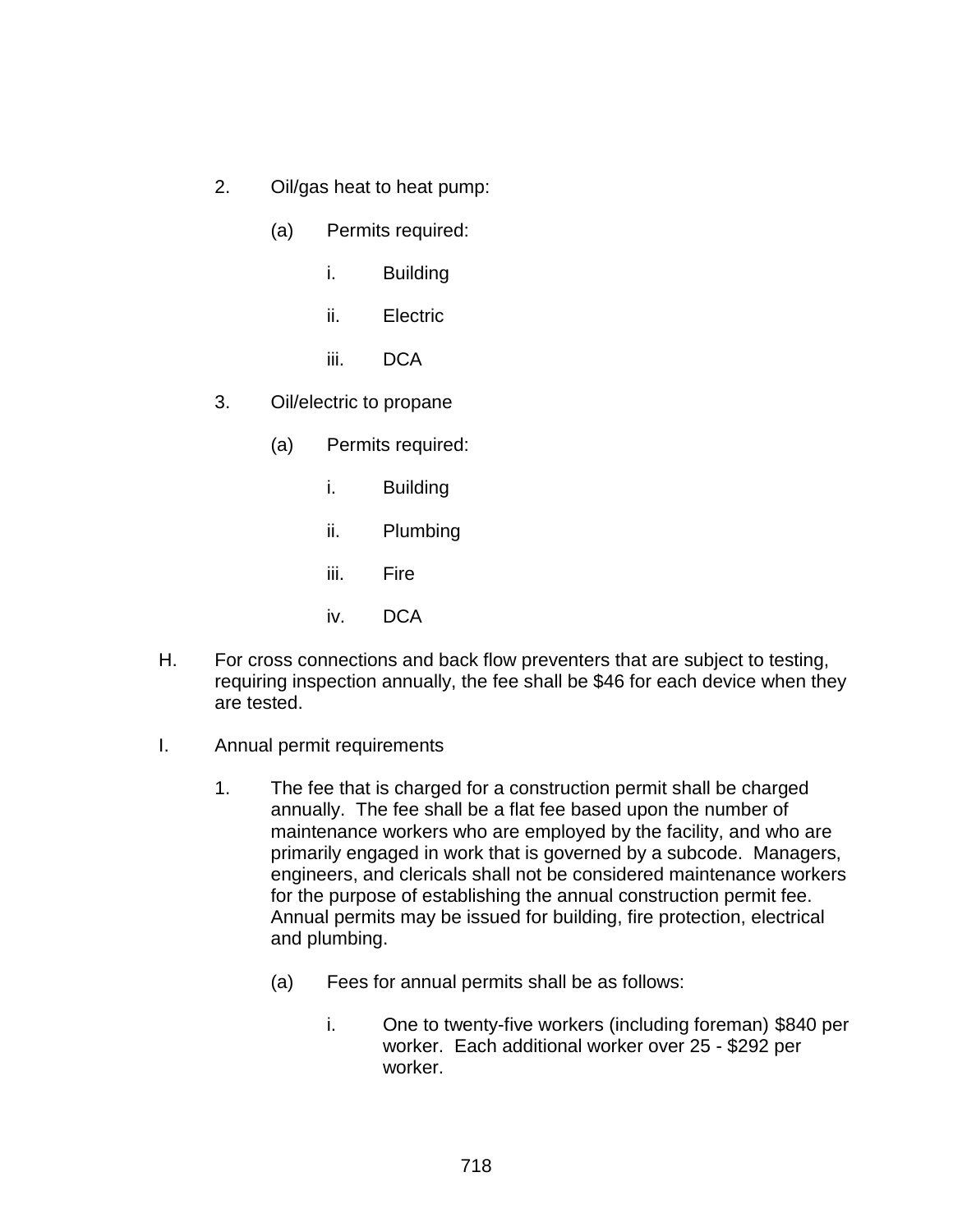- ii. Prior to the issuance of the annual permit, a training registration fee of \$140 per subcode and a list of not more than three individuals to be trained per subcode shall be submitted by applicant to the Department of Community Affairs, Bureau of Code Services, Education Unit along with a copy of the construction permit (Form F 170). Checks shall be made payable to "Treasurer, State of New Jersey". The Department shall register these individuals and notify them of the courses being offered.
- 2. The fees for elevator device inspections and tests shall be as set forth in NJAC 5:23-12.
- 3. The mechanical subcode permit in a structure of group R-3 or R-5 by a mechanical inspector shall be \$54 for the first device and \$13 for each additional device. No separate fee shall be charged for gas, fuel, oil or water piping connections associated with the mechanical inspection.
- 4. The fee for the annual electrical inspection of swimming pools, spas or hot tubs shall be \$100.
- 5. The fee for a permit for the removal of a building or structure from one lot to another or to a new location on the same lot shall be \$20 for each \$1,000 estimated cost for moving and placement in a completed condition at the new location, provided that there shall be a minimum fee of \$65. The new foundation shall be computed as for new construction.
- 6. For charitable, philanthropic, fraternal and religious organizations holding exempt status, the fee shall be 25% of the regular fess to cover the cost of plan review, inspections and administration.
- 7. For plans already reviewed, those plans processed as prototype, there will be a discount of five percent (5%) of the construction permit. Said prototype plan approvals shall be valid for the purpose of applying for the new construction permit. When submitting under prototype plan review, the Construction Code Official shall be notified.
- 8. The fee for a fish pond in R-3 and R-5 use group that meets the definition of a swimming pool shall be flat fee of \$45.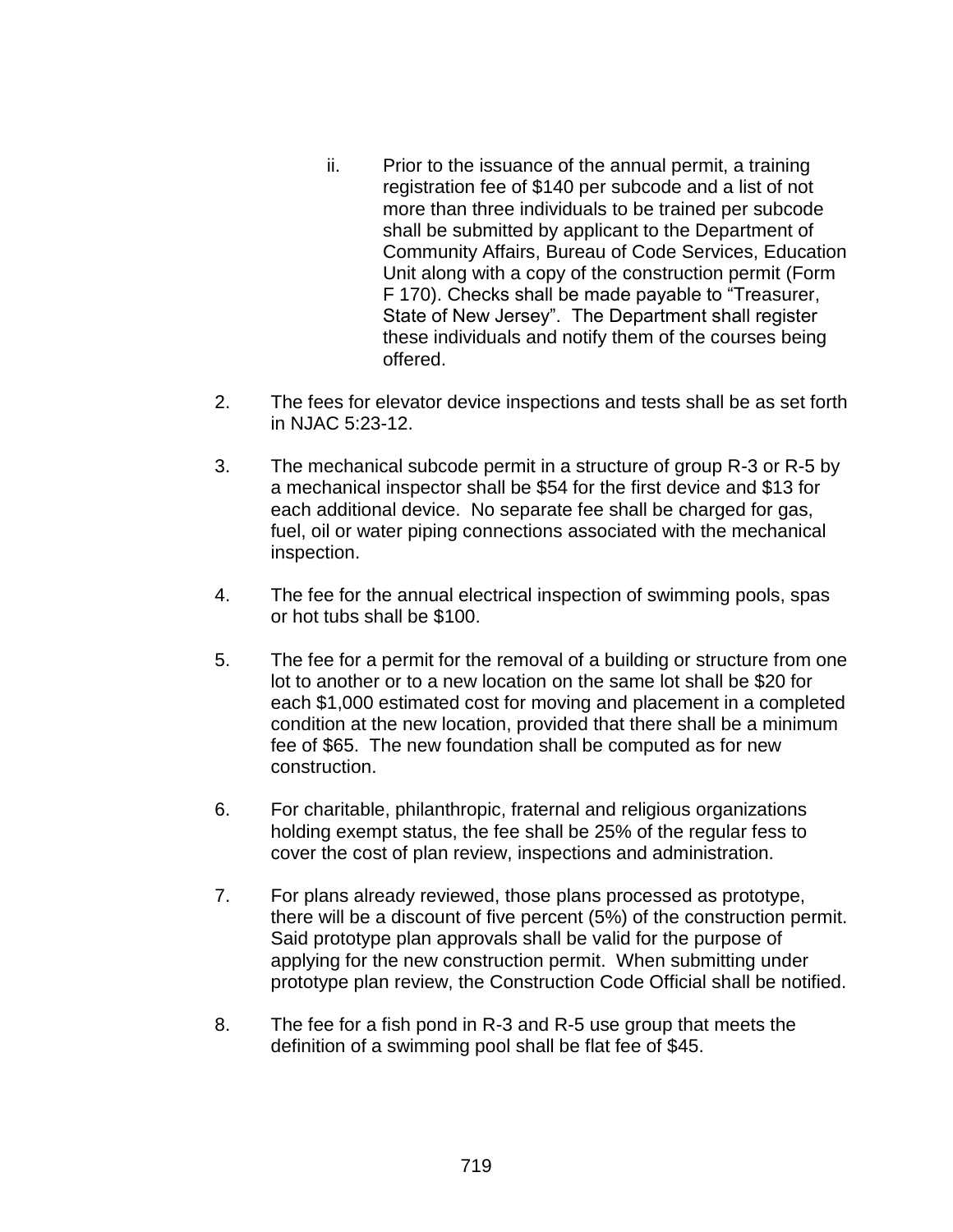- 9. The Township shall remit fees to the Bureau on a quarterly basis, in conjunction with report number R-840A, State Training Fee Report in accordance with NJAC 5:23-4.5(d).
- J. Wavier of construction permit fees for residential accessibility improvements: Pursuant to New Jersey Public Law 1996, Chapter 92 (NJAC 52:27D-127 e) disabled persons, as so defined, or a parent or sibling of a disabled person shall not be required to pay any municipal fee or charge in order to secure a construction permit for any construction, reconstruction, alteration or improvements which promotes accessibility to the disabled person's living unit.

## **Sec. 7.2-9. CERTIFICATE OF OCCUPANCY**.

No building or structure erected, constructed, enlarged or altered shall be occupied and used, in whole or in part, with respect to that erected, constructed, enlarged or altered, for any purpose until a certificate of occupancy shall have been issued by the inspector, certifying that such building or structure conforms to the application or plans on file, with other applicable requirements of the Township ordinances. More specifically, no such Certificate of Occupancy shall be issued to the owner of any building or structure without submission of proof that Township taxes, sewer and water accounts are current. For purposes of this section, placing furniture (excluding washers, dryers, stoves, ranges, cooktops, ovens and refrigerators) in such premises shall constitute rebuttal evidence of occupancy.

Depending upon the nature of the work to be completed, the subcode official shall endorse upon the building permit the need for obtaining a certificate of occupancy at the time of issuance of the permit.

Not withstanding the provisions of the New Jersey State Housing Code and/or the current International Property Maintenance code, all residential structures shall contain smoke detectors and carbon monoxide alarms and ground fault interrupters (hereinafter GFI) to be placed as follows:

A. A smoke detector shall be installed on each level of the dwelling, including basements, and excluding the attic or crawl space, and in each bedroom.

B. A smoke detector and carbon monoxide alarm shall be installed outside each separate sleeping area, within 10 feet of bedrooms.

C. Any receptacle within 72 inches of water source shall be a GFI type or equipped with a circuit breaker of the GFI type with the affected receptacles properly labeled as such.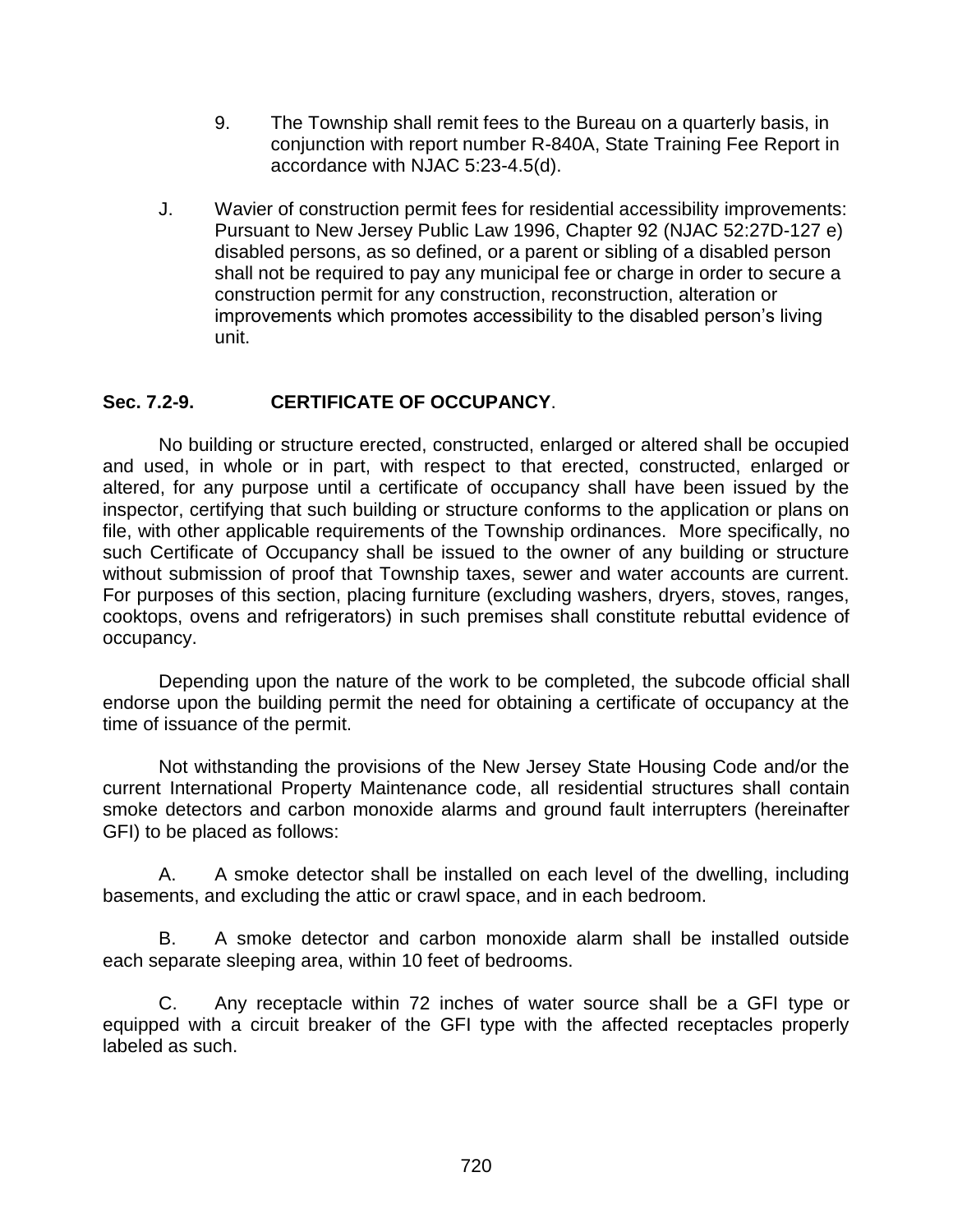The following fees shall be collected for issuing construction code certificates of occupancy:

| 1. | <b>Residential</b>                        | \$30.00 |
|----|-------------------------------------------|---------|
| 2. | Commercial (in multi, each unit)          | 30.00   |
| 3. | Garage                                    | 30.00   |
| 4. | Addition                                  | 30.00   |
| 5. | <b>Temporary Certificate of Occupancy</b> | 28.00   |
| 6. | Special property verification letters     | 10.00   |

## **Sec. 7.2-10. INSPECTIONS.**

The inspector shall make the necessary inspections of every building and construction operation for which a building permit may be issued upon notification from the applicant that the work being performed is ready for inspection as herein required.

Where applicable, there shall be made the following inspections:

- A. Upon completion of trench and prior to pouring footing.
- B. Closing in inspection of the frame work after the structural members are secured in place and before plaster or other finished coverings are installed so as to permit inspection of all wood framing and bracing.
- C. A final inspection is required and shall be made upon completion of the building or structure or any other construction operation requiring a permit and before issuance of the certificate of approval or certificate of occupancy.

Depending upon the nature of the work to be completed, the subcode official shall endorse upon the building permit the inspections which shall be required under the permit. Before the issuance of a permit, the inspector may make such inspection of a lot as is reasonably necessary to examine the property lines to determine the pertinent open spaces and other physical information that he/she may need to determine the issuance of a permit.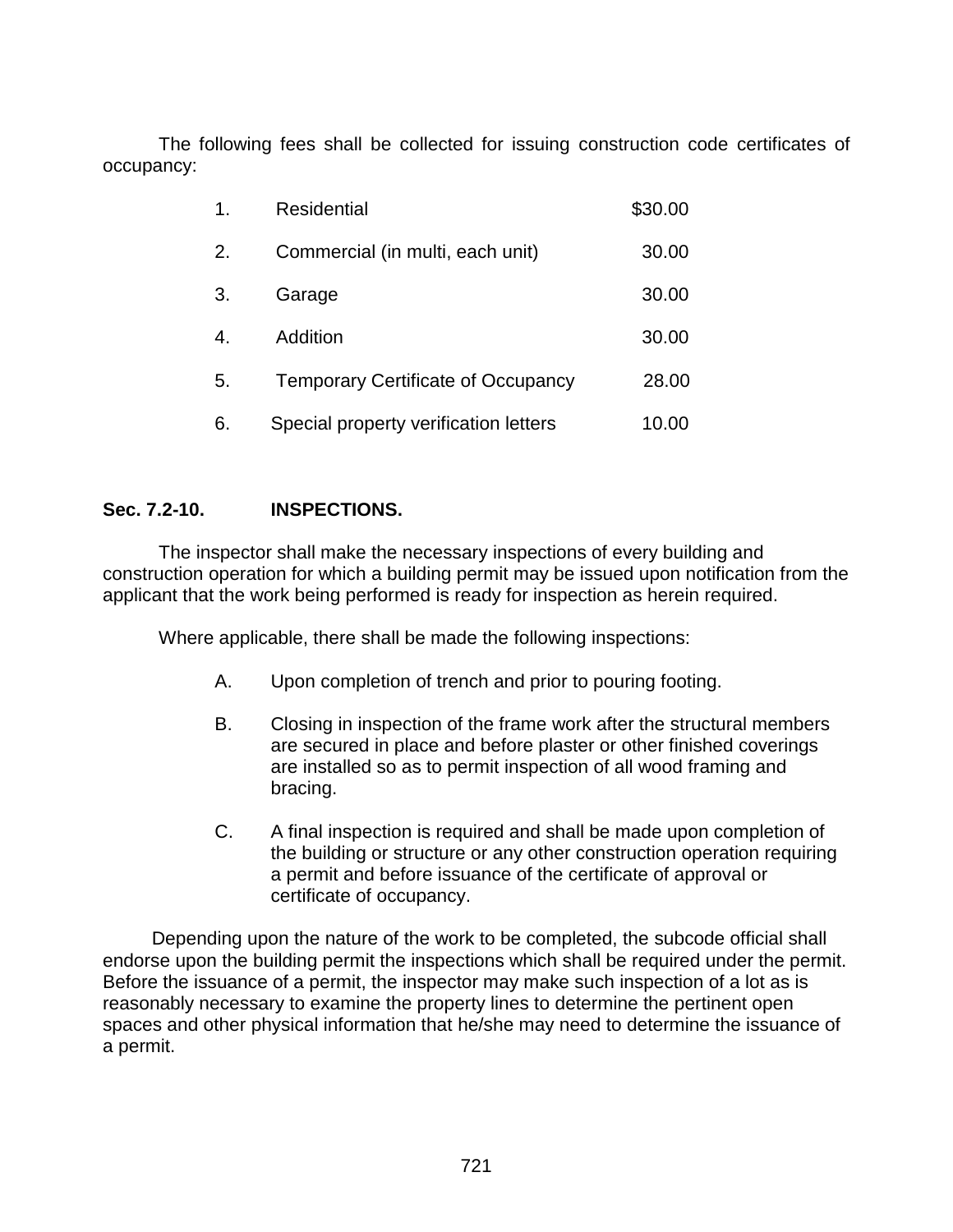## **Sec. 7.2-11 EXEMPTION**

Notwithstanding any other provision of this Article, and consistent with the provisions of NJS 52:27D-126e, any disabled person, or a parent or sibling of a disabled person, shall not be required to pay a construction permit fee for any construction, reconstruction, alteration or improvement which promotes accessibility to his or her own living unit. For the purposes of this section, "disabled person" means a person who has the total and permanent inability to engage in any substantial gainful employment by reason of medically determinable physical or mental impairment, including blindness, and shall include, but not be limited to, any resident of this state who is disabled pursuant to the Federal Social Security Act (42 USC Sec. 416), or the Federal Railroad Retirement Act of 1974 (45 USC Sec. 231, et seq), or is rated as having a 60% disability or higher pursuant to any federal law administered by the United States Veterans Act or person who is qualified for a handicapped identification card in accordance with the provisions of NJS 39:4-24, et seq. For purposes of this paragraph, "blindness" means central visual acuity of 20/200 or less in the better eye with the use of a correcting lens. An eye which is accompanied by a limitation in the fields of vision such that the widest diameter of the visual field subtends an angle no greater than 20 degrees shall be considered as having a central visual acuity of 20/200 or less. It shall be the applicant's responsibility to provide the Construction Code Official with appropriate and sufficient documentation in support of any claim for the exemption provided for in this section.

# **Sec. 7.2-12 PENALTY**

A. For any violation of this Article, upon conviction in the court having jurisdiction, the violator shall be subject to the general penalty provision of these revised ordinances, Section 1.1-6. In addition, the court may impose reasonable abatement terms as part of its order, and the failure to comply with such terms shall give the court continuing jurisdiction over the offense, with power to modify or impose additional penalties at the court's discretion.

B. In the event the Township abates a condition which is the subject matter of a violation then the cost of such abatement shall be at the expense of the owner of the premises in question, with the cost being assessed to said owner. When the cost is certified to the Township Tax Collector, it shall create a lien against the subject property.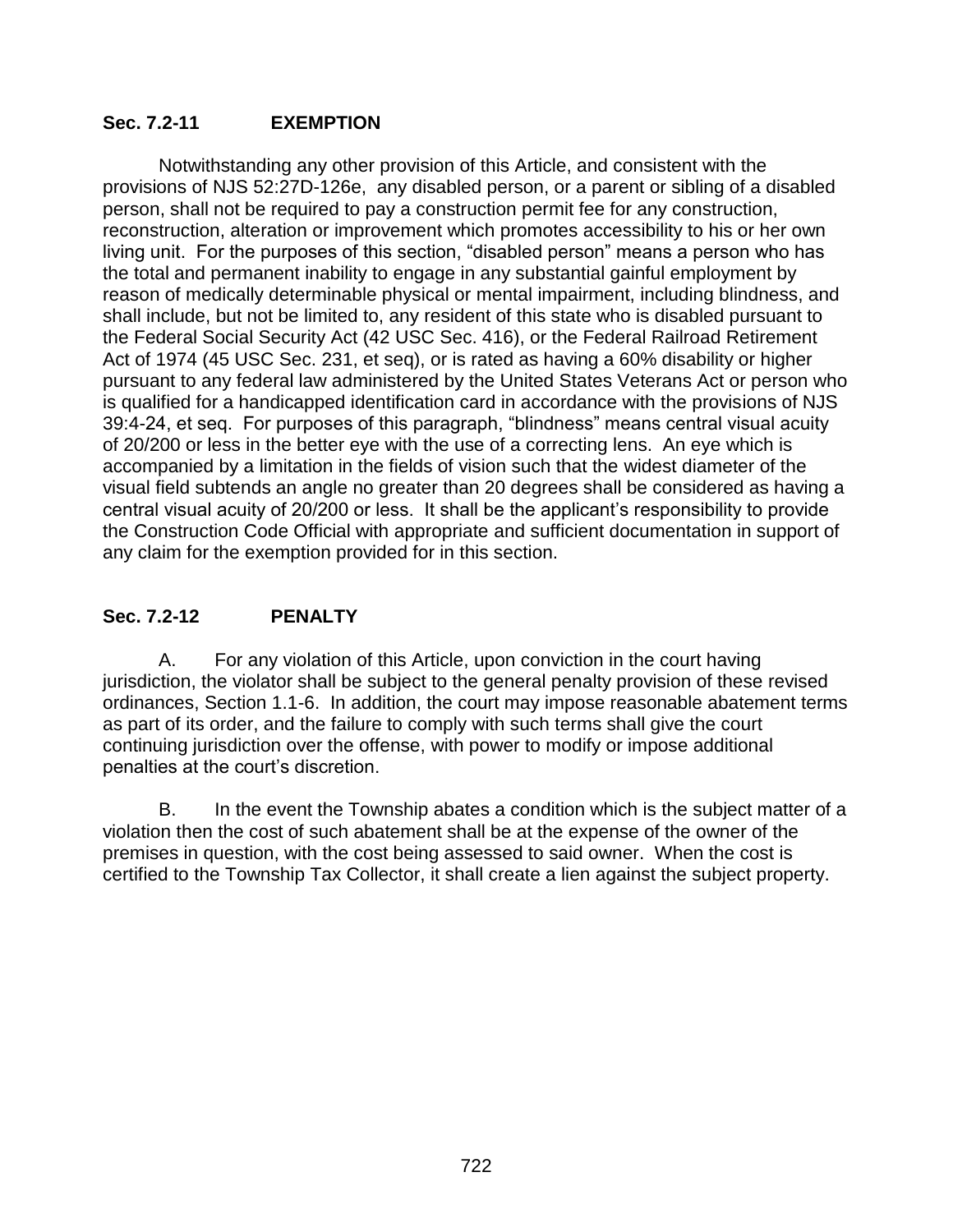# **ARTICLE 3. NUMBERING OF BUILDINGS AND LOTS; DISPLAY**

### **Sec. 7.3-1. DECLARATION OF INTENT; RETROACTIVE EFFECT.**

The intention of this amendment is to apply retroactively and include existing lots and buildings as well as those created after the effective date of this amendment.

#### **Sec. 7.3-2. NUMBERING OF BUILDING AND LOTS.**

All buildings and lots of land established within the Township shall be subject to being numbered for proper identification.

#### **Sec. 7.3-3. ESTABLISHMENT OF NUMBERS.**

The Township Engineer is hereby authorized to file in his office maps of the lots of land established within the Township and designate thereon a system of numbering of such lots for proper identification.

The Engineer is further authorized to assign numbers to buildings erected upon such lots for proper identification.

As standards for such designation and assignment, the Engineer shall give due regard to the need for a logical and uniform sequence of assignment along the streets and roads of the Township to obtain better identification and convenience for location.

## **Sec. 7.3-4. APPLICATION FOR NUMBER; DISPLAY; EXPENSE.**

The property owner shall apply to the Township Engineer to obtain the number assigned to the owner's building, and upon making such application, the Engineer shall issue to the applicant the number assigned to its building.

Thereupon, the owner shall affix and display upon the main building the assigned number in numerical fashion.

No number shall be placed upon any building for the purpose of this Article, unless said number shall be that number which has been assigned under the authority of this Article, and correspond with the numbers placed upon the maps on file with the Engineer. In the absence of an application, the Township Engineer is empowered to notify the property owner of the number assigned to its building, and it shall be the obligation of the owner to affix and display the number in accordance herewith.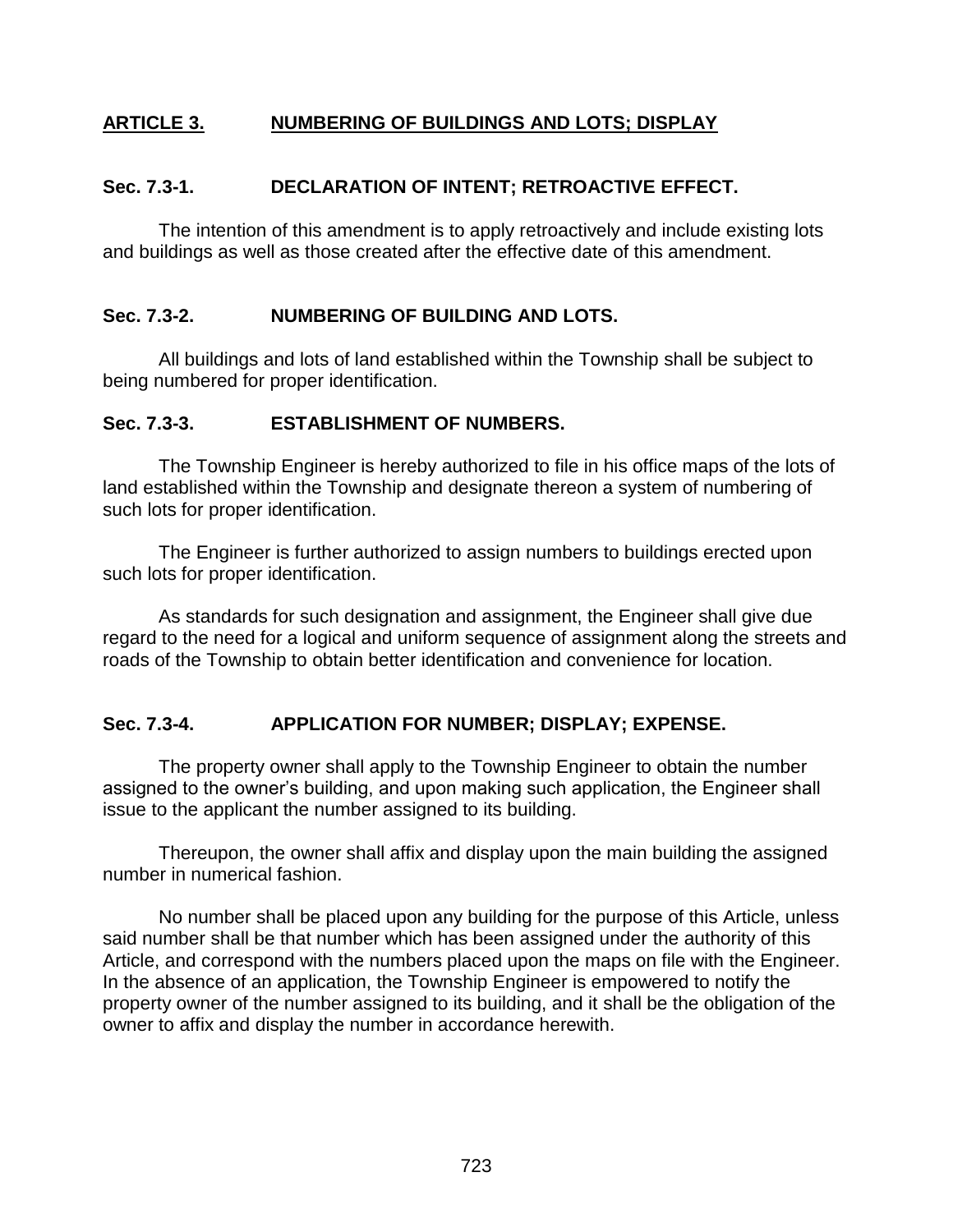## **Sec. 7.3-5. SPECIFICATIONS.**

The size of the number required to be affixed and displayed shall be not less than three inches in height and shall be numerical style. It shall be placed in a conspicuous location upon the front portion of the main building at a location thereon to provide a clear and legible identification of the building.

## **Sec. 7.3-6. PENALTY.**

A person who shall refuse, fail or neglect to comply with the provisions of this Article shall be subject to a penalty upon conviction as described as the general penalty in The Code, Section 1.1-6.

**\_\_\_\_\_\_\_\_\_\_\_\_\_\_\_\_**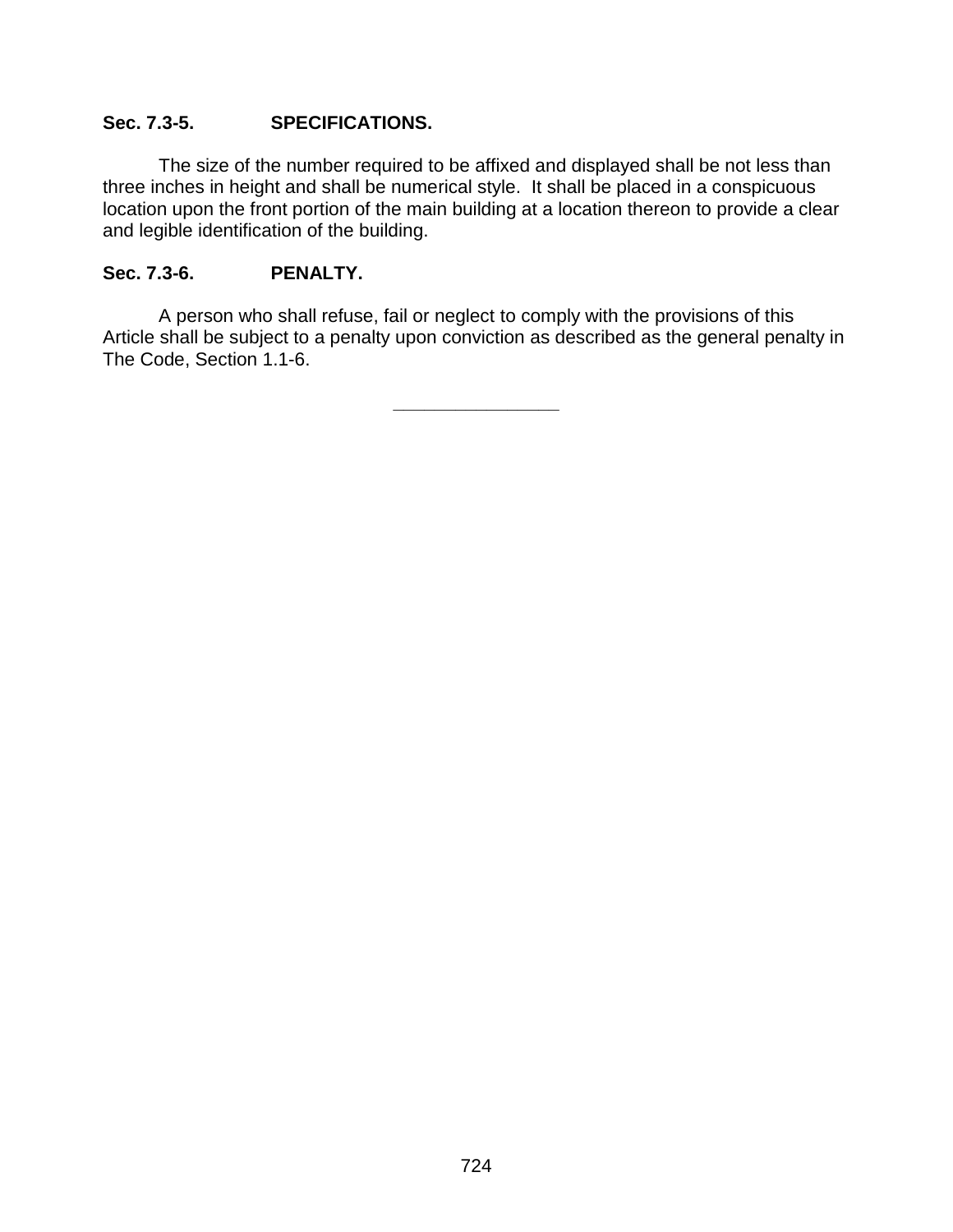## **ARTICLE 4. CONDEMNATION OF UNFIT BUILDINGS**

## **Sec. 7.4-1. DETERMINATION THAT CERTAIN CONDITIONS EXIST.**

There exists in the Township dwellings which are unfit for human habitation due to dilapidation, defects increasing the hazards of fire, accidents or other calamities, lack of ventilation, light or sanitary facilities, or due to other conditions rendering such dwellings unsafe or unsanitary or dangerous or detrimental to the residents of the Township.

## **Sec. 7.4-2a. CREATION OF POSITION OF HOUSING OFFICER.**

A public officer, to be known as the Housing officer, shall be appointed by the Township Committee to exercise the powers prescribed by this Chapter, the term of which office shall be for a term of four (4) years (with the exception of any appointment made subsequent to the adoption of this Ordinance but prior to January 1 of the next succeeding year, in which case the appointment shall be for the four-year period beginning the first day of January plus the balance of the original year of appointment.)

## **Sec. 7.4-2b CREATING THE POSITION OF ASSISTANT HOUSING OFFICER**

A public officer, to be known as the Assistant Housing officer, shall be appointed by the Township Committee to exercise the powers prescribed by this Chapter, the term of which office shall be for a term of four (4) years (with exception of any appointment made subsequent to the adoption of this Ordinance but prior to January 1 of the next succeeding year, in which case the appointment shall be for the four-year period beginning the first day of January plus the balance of the original year of appointment.) The Assistant Housing Officer shall fulfill the duties as set forth in this Chapter in conjunction with the Township's Housing Office and/or to render such services in the absence of the Housing Officer and as directed by the Township Committee. Any reference in Chapter 7 to the Housing Officer shall hereinafter include the Assistant Housing Officer.

## **Sec. 7.4-3. PETITION; INVESTIGATION; ISSUANCE OF COMPLAINT.**

Whenever a petition is filed with the Housing Officer by a public authority or by at least five (5) residents of this Township charging that any dwelling is unfit for human habitation or whenever it appears to the Housing Officer (on their own motion) that any dwelling is unfit for human habitation, the Housing Officer shall, if their preliminary investigation discloses a basis for such charges, issue and cause to be served upon the owner of and parties in interest in such dwelling a complaint.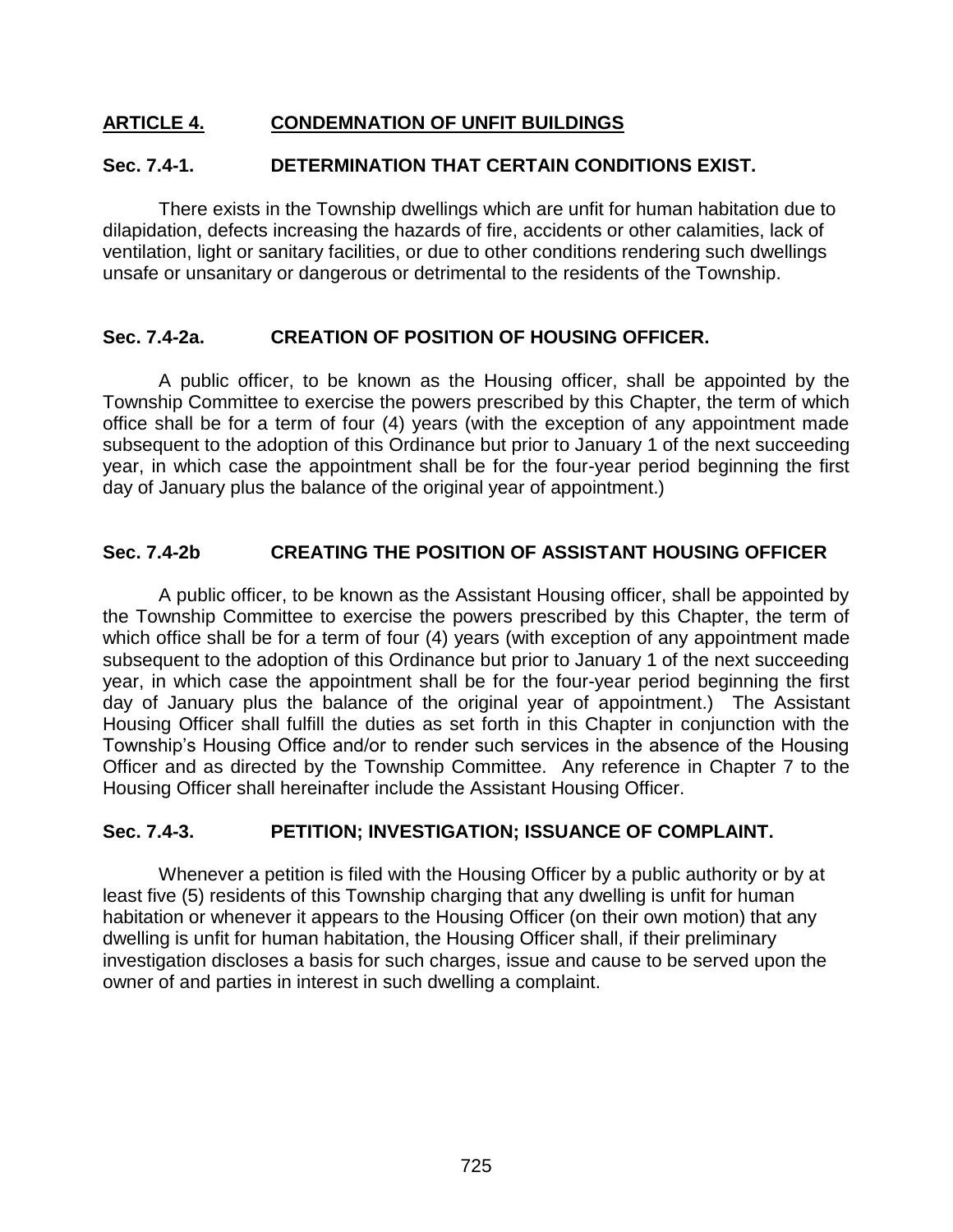# **Sec. 7.4-4. CONTENTS OF COMPLAINT.**

The complaint shall state the charges and contain a notice that a hearing will be held before the Housing Officer (or his designated agent) at a place therein fixed not less than ten (10) days nor more than thirty (30) days after the serving of said complaint; that the owner and parties in interest shall be given the right to file an answer to the complaint and to appear in person, or otherwise, and give testimony at the place and time fixed in the complaint; and that the rules of evidence prevailing in courts of law or equity shall not be controlling in hearings before the Housing Officer.

# **Sec. 7.4-5. CONDITIONS THAT MUST EXIST.**

The Housing Officer may determine that a dwelling is unfit for human habitation if he/she finds that conditions exist in such dwelling which are dangerous or injurious to the health or safety of the occupants of such dwelling, the occupants of neighboring dwellings, or to the residents of the Township; such conditions may include the following (without limiting the generality of the foregoing): defects therein increasing the hazards of fire, accident or other calamities; lack of adequate ventilation, light or sanitary facilities; dilapidation; disrepair; structural defects; uncleanliness.

# **Sec. 7.4-6. HEARING; ORDER.**

If, after such notice and hearing, the Housing Officer determines that the dwelling under consideration is unfit for human habitation, he/she shall state in writing his findings of fact in support of such determination and shall issue and cause to be served upon the owner thereof and parties in interest an order;

- A. If the repair, alteration or improvement of the said dwelling can be made at a reasonable cost in relation to the value of the dwelling, requiring the owner (to the extent and within the time specified in the order) to repair alter or improve the said dwelling to render it fit for human habitation or, at the option of the owner, to vacate and close-the dwelling as a human habitation; or
- B. If the repair, alteration or improvement of the said dwelling cannot be made at a reasonable cost in relation to value of the dwelling requiring the owner (to the extent and specified in the order) to-remove or demolish such dwelling.

# **Sec. 7.4-7. FAILURE TO COMPLY WITH ORDER; REMEDY.**

If the owner fails to comply with an order to repair, alter or improve or, at the option of the owner, to vacate and close the dwelling, the Housing Officer may cause such dwelling to be repaired, altered or improved, or to be vacated and closed; that the Housing Officer may cause to be posted on the main entrance of any dwelling so closed, a placard with the following words: "This building is unfit for human habitation; the use or occupation of this building for human habitation is prohibited and unlawful."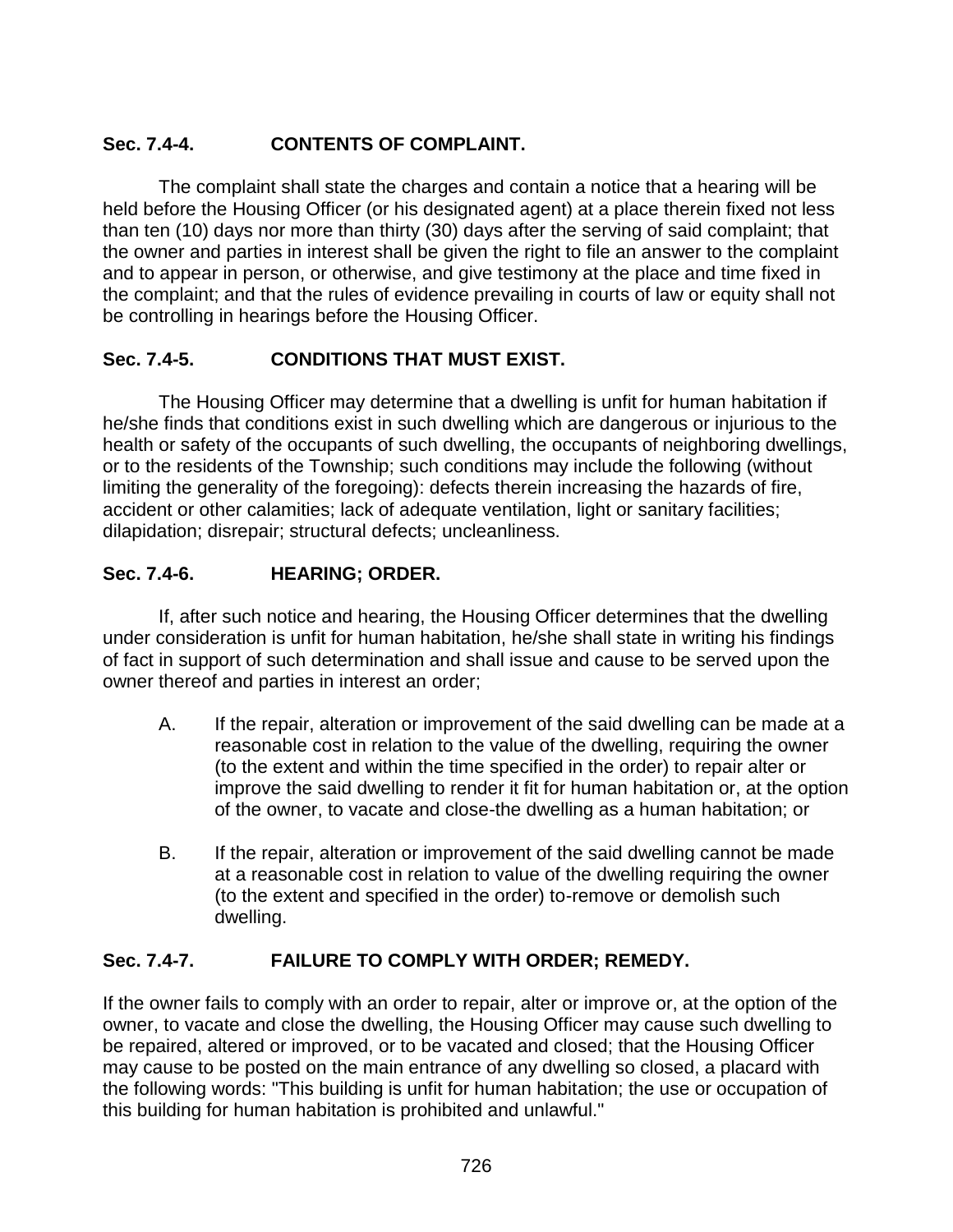## **Sec. 7.4-8. DEMOLITION.**

If the owner fails to comply with an order to remove or demolish the dwelling, the Housing Officer may cause such dwelling to be removed or demolished.

# **Sec. 7.4-9. LIEN; SURPLUS MONEY.**

The amount of the cost of repairs, alterations or improvements or vacating and closing, or removal or demolition shall be a municipal lien against the real property upon which such cost was incurred. If the dwelling is removed or demolished by the Housing Officer, he/she shall sell the materials of such dwelling and shall credit the proceedings of such sale against the cost of the removal or demolition and any balance remaining shall be deposited in the Superior Court, Chancery Division, by the Housing Officer, shall be secured in such manner as may be directed by such Court, and shall be disbursed by such court.

## **Sec. 7.4-10. AUTHORITY FOR ADMINISTRATION.**

Process and procedure for the administration of this Article shall be governed by NJSA 40:48-2.3 to 40:48-2.12 and any amendments that may be made thereto.

# **Sec. 7.4-11. GENERAL POWERS**

The Housing Officer shall have the right to exercise such powers as may be necessary or convenient to carry out and effectuate the purposes and provisions of this Article, including the following power in addition to the others herein granted:

- A. To investigate the dwellings conditions in the Township in order to determine which dwellings therein are unfit for human habitation.
- B. To administer oaths, affirmations, examine witnesses and receive evidence.
- C. To enter upon premises for the purpose of making examinations provided that such entries shall be made in such manner as to cause the least possible inconvenience to the persons in possession.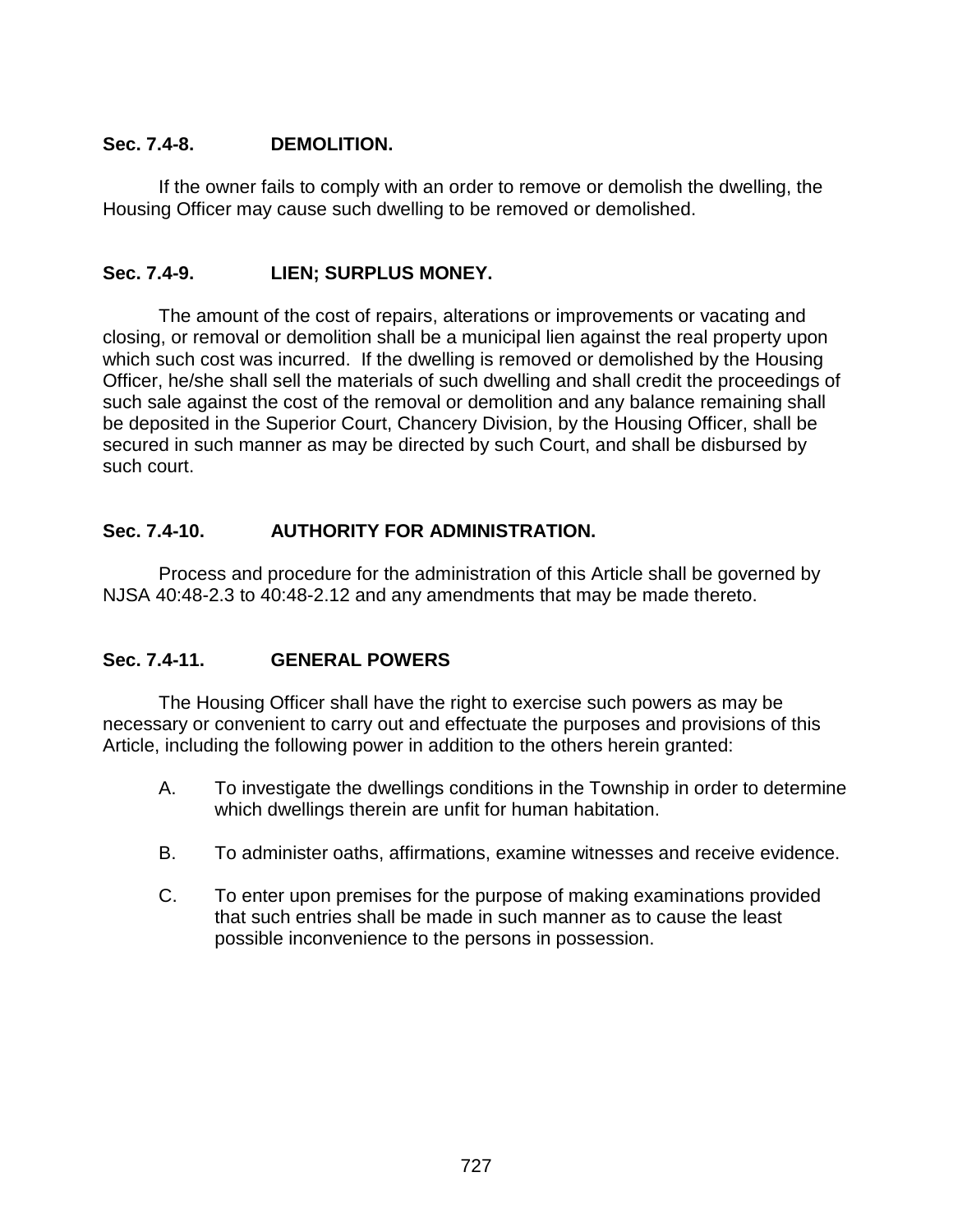## **Sec. 7.4-12. SERVICE OF COMPLAINT OR ORDERS.**

Complaints or orders issued by the Housing Officer pursuant to this ordinance, shall be served upon persons either personally or by registered mail, but if the thereabouts of such persons is unknown and the same cannot be ascertained by said Housing Officer in the exercise or reasonable diligence, and the said Housing Officer shall make an affidavit to that effect, then the serving of such complaint or order upon such persons may be made by publishing the same once each week for two successive weeks in a newspaper printed and published in the Township of Pennsville, a newspaper circulating in the Township, if none be therein published. A copy of such complaint or order shall be posted in a conspicuous place on the premises affected by the complaint or order, and a copy of such complaint or order shall be duly recorded or lodged for record with the county recording officer.

## **Sec. 7.4-13. STANDARDS.**

Pursuant to the provisions of NJSA 40:49-5.1, et seq, and the current version of the "International Property Maintenance Code" as may be amended or supplemented are hereby accepted, adopted, and established as standards to be used as a guide in determining the fitness of a building for human habitation, occupancy or use. Copies are on file in the office of the Township Clerk and are available to persons desiring to use and examine same.

# **Sec. 7.4-14. CONSISTENT INTENT.**

Nothing in this ordinance shall be construed to abrogate or impair the power of the Township or any officer or department to enforce any provisions of its ordinances or regulations, nor to prevent or punish violations thereof, and the powers conferred by his ordinance shall be in addition and supplemental to the powers conferred upon the Township by any other law or ordinance.

The provisions of the Code set forth in Section 1.1-2 dealing with the severability of parts and section 1.1-6 dealing with general penalty shall apply to the provisions of this ordinance.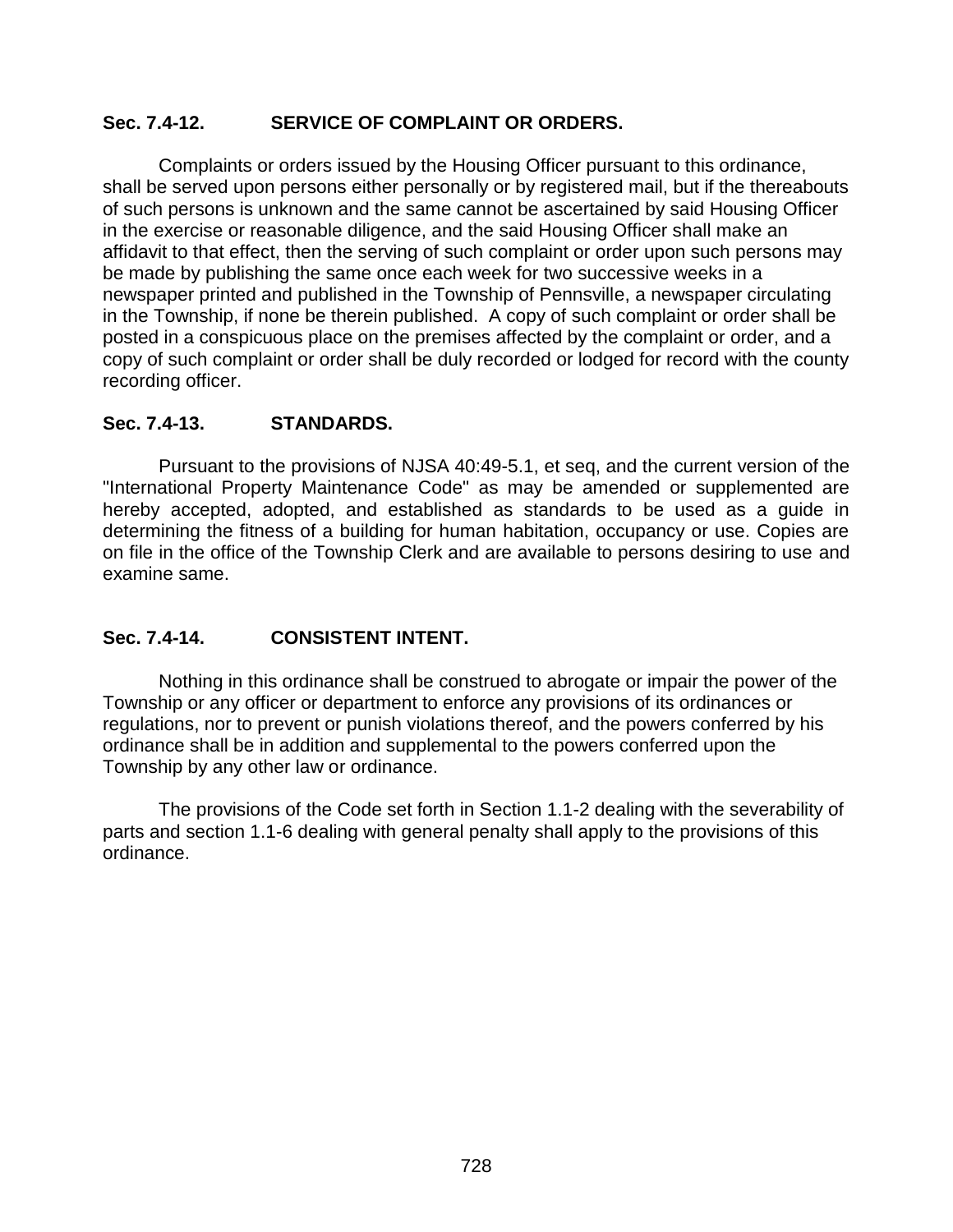## **ARTICLE 4A. AUTHORIZING THE INSPECTION OF DWELLINGS**

### **Sec. 7.4A-1. PERSON AUTHORIZED.**

The Housing Officer of the Township of Pennsville be and he/she is hereby designated as the officer to exercise the powers prescribed by the within ordinance, and he/she shall serve in such capacity without any additional salary.

#### **Sec. 7.4A-2. STANDARDS.**

Pursuant to the provisions of NJSA 40:49-5.1 and the Current Version of the "International Property Maintenance Code" as may be amended or supplemented, are hereby accepted, adopted and established as standards to be used as a guide in determining whether dwellings in this municipality are safe, sanitary and fit for human habitation and rental. Copies are on file in the office of the Township Clerk and are available to all persons desiring to use and examine the same.

#### **Sec. 7.4A-3. INSPECTION; ENTRY.**

The Housing Officer is hereby authorized and directed to make inspections to determine the condition of dwellings, dwelling units, rooming units and premises located within the Township of Pennsville in order that he/she may perform his duty of safeguarding the health and safety of the occupants of dwellings and of the general public. For the purpose of making such inspections the Housing Officer is hereby authorized to enter, examine and survey at all reasonable times all dwellings, dwelling units, rooming units and premises. The owner or occupants of every dwelling, dwelling unit and rooming unit, or the person in charge thereof, shall give the Housing Officer free access to such dwelling, dwelling unit or rooming unit and its premises at all reasonable times for the purpose of such inspection, examination on and survey. Every occupant of a dwelling or dwelling unit shall give the owner thereof, or his agent or employee, access to any part of such dwelling or dwelling unit, or its premises, at all reasonable times for the purpose of making such repairs or alterations as are necessary to effect compliance with the provisions of this ordinance or with any lawful rule or regulation adopted or any lawful order issued pursuant to the provisions of this ordinance.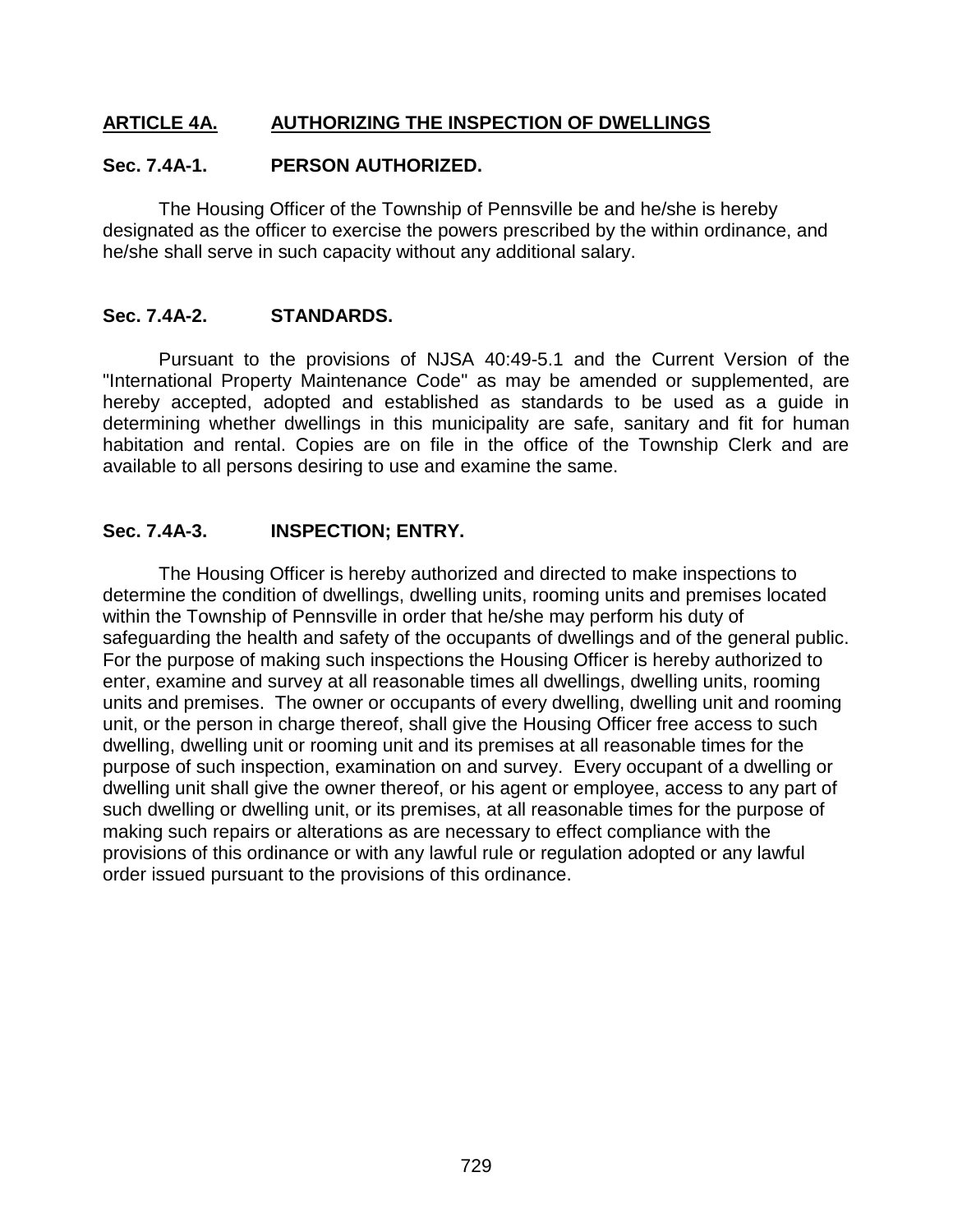## **Sec. 7.4A-4. NOTICE OF VIOLATION.**

Whenever the Housing Officer determines that are reasonable grounds to believe that there has been a violation of any provision of this ordinance, or of any rule or regulation adopted pursuant thereto, he/she shall give notice of such alleged violation to the person or persons responsible therefor as hereinafter provided. Such notice shall (a) be put in writing; (b) include a statement of the reasons why it is being issued; (c) allow a reasonable time-for the performance of any act it requires; and (d) be served upon the owner or his agent, or the occupant, as the case may require; provided that such notice shall be deemed to be properly served upon such owner or agent, or upon such occupant, if a copy thereof is served upon him/her personally; or if a copy thereof is sent by registered mail to his last known address; or if a copy thereof is posted in a conspicuous place in or about the dwelling affected by the notice; or if he/she is served with such notice by any other method authorized or required under the laws of this State. Such notice may contain an outline of remedial action, which, if taken, will affect compliance with the provisions of this ordinance and with rules and regulations adopted pursuant thereof: (e) The notice shall also state that in the event of non-compliance, the owner of the premises in question shall be subject to penalties as set forth in Sec. 7.4A-11.

## **Sec. 7.4A-5. REQUEST FOR HEARING; PETITION.**

Any person affected by any notice which has been issued in connection with the enforcement of any provision of this ordinance, or of any rule or regulation adopted pursuant thereto, may request and shall be granted a hearing on the matters before the Housing Officer, provided such person shall file in the office of the Housing Officer a written petition requesting such hearing and setting forth a brief statement of the grounds therefor within ten days after they say the notice was served.

## **Sec. 7.4A-6. HEARING; POSTPONEMENT.**

Upon receipt of such petition the Housing Officer shall set a time and place for such hearing and shall give the petitioner written notice thereof. At such hearing, the petitioner shall be given an opportunity to be heard and to show why such notice should be modified or withdrawn. The hearing shall be commenced not later than ten days after the day on which the petition was filed; provided that upon application of the petitioner the Housing Officer may postpone the date of the hearing for a reasonable time beyond such 10-day period, if in his judgment the petitioner has submitted a good and sufficient reason for such postponement.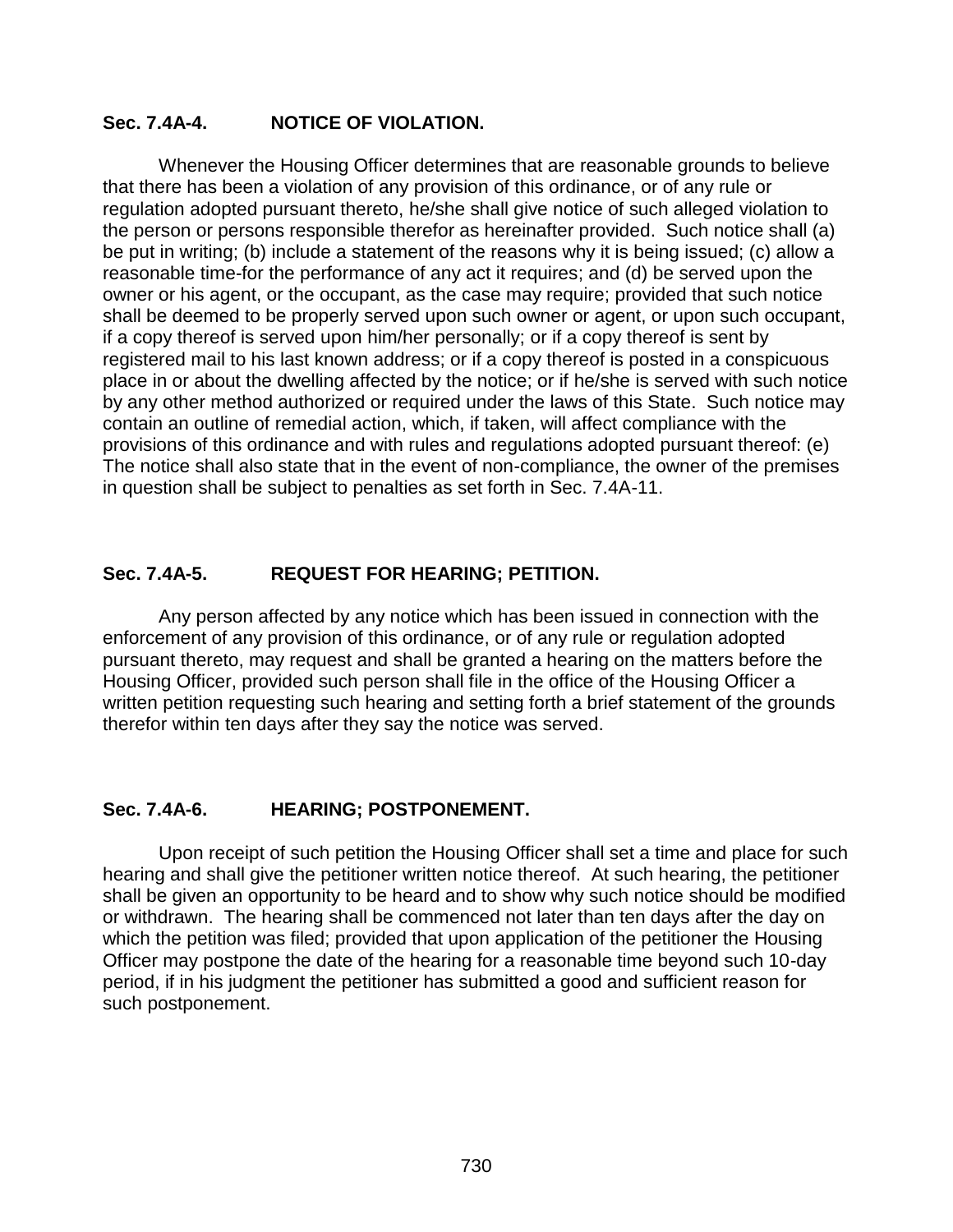## **Sec. 7.4A-7. SUSTAIN, MODIFY OR WITHDRAW NOTICE; APPEAL.**

After such hearing, the Housing Officer shall sustain, modify, or withdraw the notice, depending upon his findings as to whether the provisions of this Ordinance and of the rules and regulation adopted pursuant thereto have been complied with. If the Housing Officer sustains or modifies such notice, it shall be deemed to be an order. Any notice served pursuant to this Ordinance shall automatically become an order if a written petition for a hearing is not filed in the office of the Housing Officer within ten days after such notice is served. The proceedings at such hearing, including the findings and decision of the Housing Officer shall be summarized, reduced to writing, and entered as a matter of public record in the office of the Township Clerk. Such record shall also include a copy of every notice or order issued in connection with the matter. Any person aggrieved by the decision of the Housing Officer may seek relief therefrom in any court of competent jurisdiction, as provided by the laws of the State.

## **Sec. 7.4A-8. EMERGENCY; PETITION FOR HEARING; ORDER.**

Whenever the Housing Officer finds that an emergency exists which requires immediate action to protect the public health, or safety, he/she may, without notice or hearing, issue an order reciting the existence of such an emergency and requiring that such action be taken as he/she deems necessary to meet the emergency. Notwithstanding the other provisions of this ordinance, such order shall be effective immediately. Any person to whom such order is directed shall comply therewith immediately, but upon petition to the Housing Office shall be afforded a hearing as soon as possible. After such hearing, depending upon his findings as to whether the provisions of this Ordinance and of the rules and regulations adopted pursuant thereto have been complied with, the Housing Officer shall continue such order in effect, or modify it, or revoke it.

## **Sec. 7.4A-9. RULES AND REGULATIONS.**

The Housing Officer is hereby authorized and empowered to make and adopt such written rules and regulations as he/she may deem necessary for the proper enforcement of the provisions of this ordinance, provided, however, that such rules and regulations shall not be in conflict with the provisions of this ordinance, nor in anywise alter, amend or supersede any of the provisions thereof. The Housing Officer shall file a certified copy of all rules and regulations which he/she may adopt in his office and in the office of the Clerk of the Township.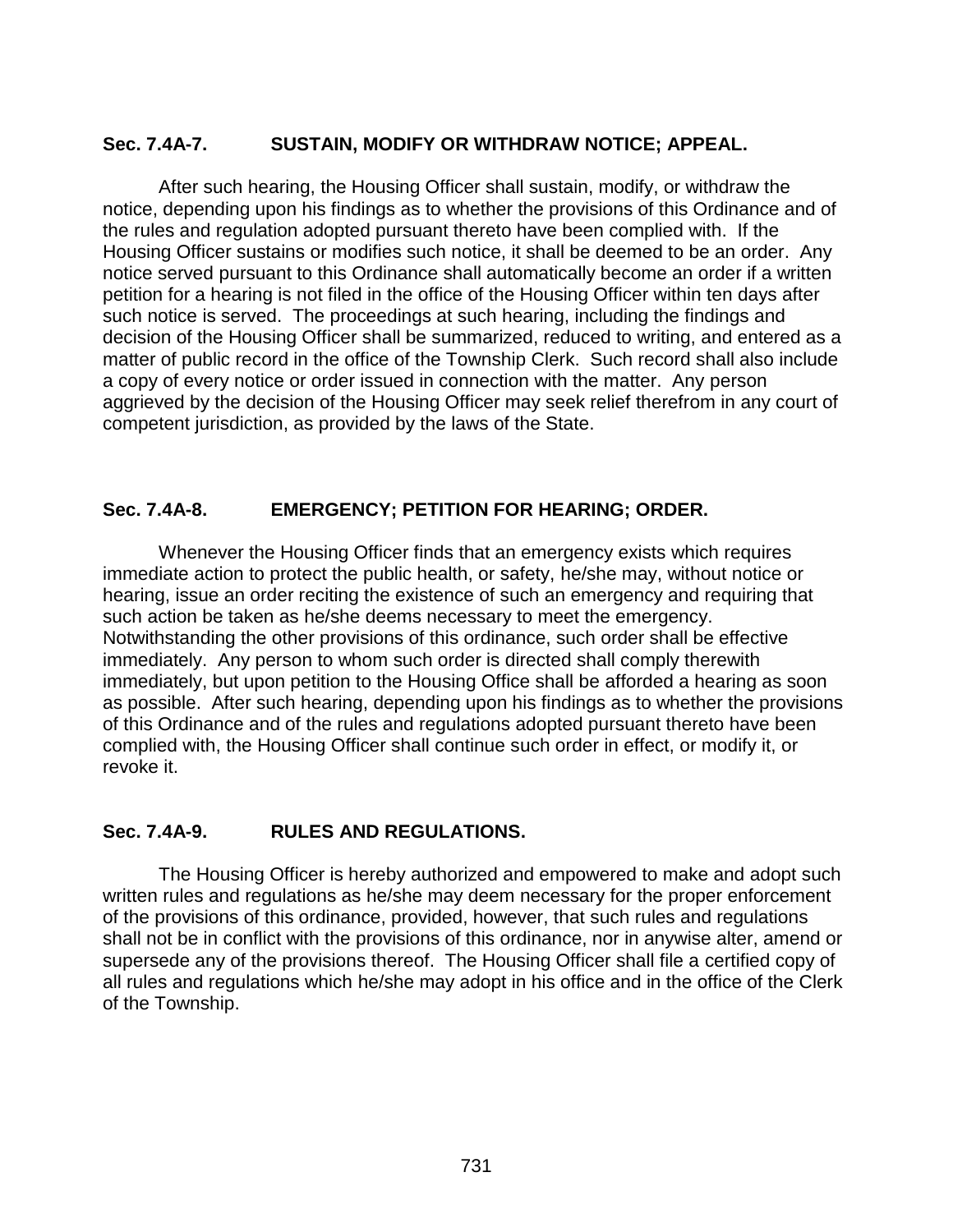#### **Sec. 7.4A-10. OCCUPANCY PROHIBITED.**

No person shall occupy as owner occupant or rent to another for occupancy any dwelling or dwelling unit for the purpose of living therein which does not conform to the provisions of the "New Jersey State Housing Code" and the current version of the "International Property Maintenance Code" established hereby as the standards to be used in determining whether a dwelling is safe, sanitary and fit for human habitation.

The provisions of Revised Ordinances of the Township, Section 1-2 dealing with severability of parts and Section 1.1-6 dealing with general penalty shall apply to the provisions of this Ordinance.

#### **Sec. 7.4A-11 PENALTY**

A. For any violation of this Article, upon conviction in a court having jurisdiction, the violator shall be subject to the general penalty provision of these revised ordinances, Section 1.1-6. In addition, the court may impose reasonable abatement terms as part of its order, and the failure to comply with such terms shall give the court continuing jurisdiction over the offense, with power to modify or impose additionally penalties at the court's discretion.

B. In the event the Township abates a condition which is the subject matter of a violation, then the cost of such abatement shall be at the expense of the owner of the premises in question, with the cost being assessed to said owner. When the cost is certified to the Township Tax Collector, it shall create a lien against the subject property.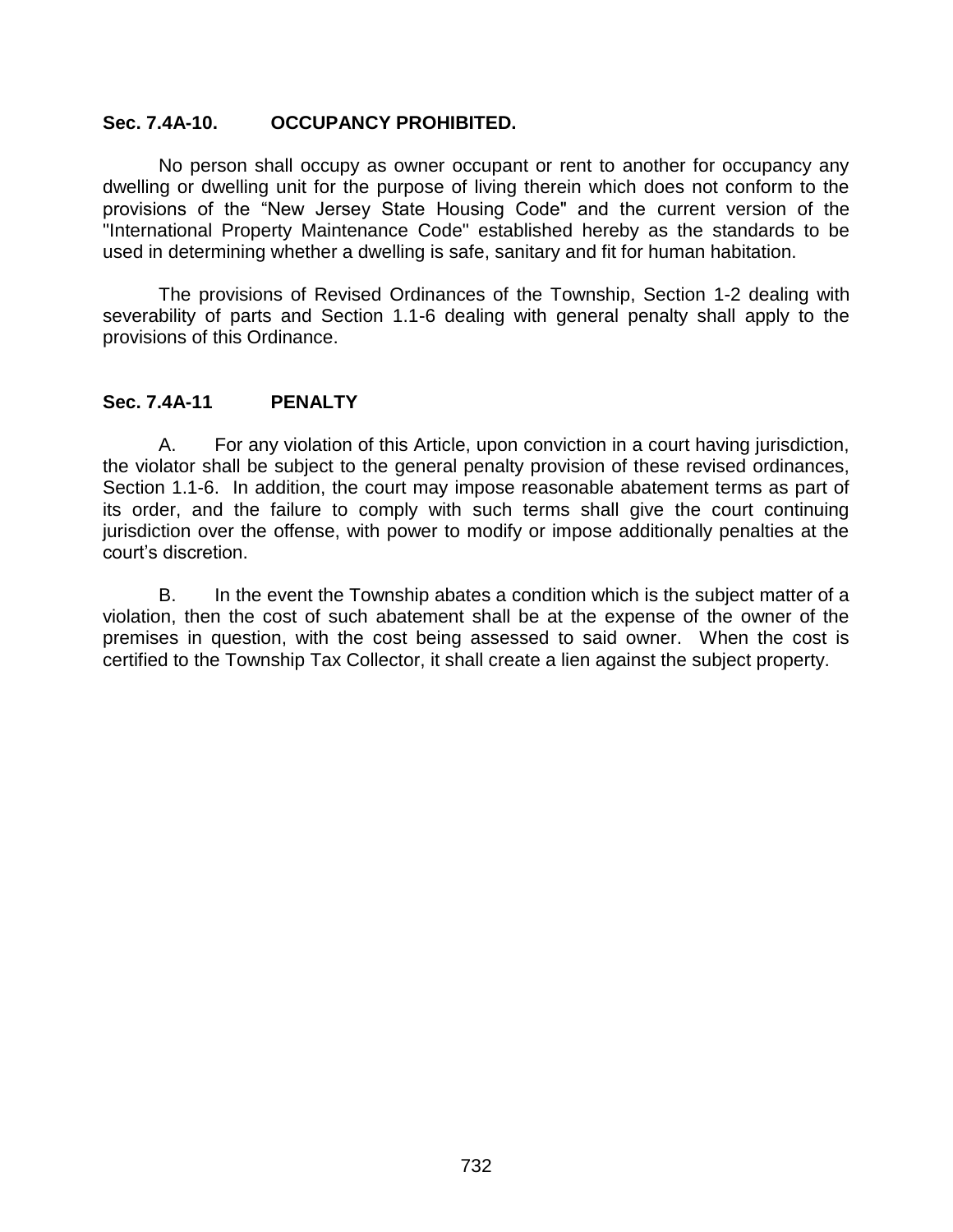## **ARTICLE 4B. INSPECTION OF PREMISES PRIOR TO CHANGE IN OCCUPANCY; ISSUANCE OF CERTIFICATION OF OCCUPANCY**

## **Sec. 7.4B-1. PERSON AUTHORIZED.**

The Housing Officer of the Township of Pennsville be and he/she is hereby designated as the officer to exercise powers and duties prescribed by this Article.

## **Sec. 7.4B-2. STANDARDS.**

Pursuant to the provisions of Chapter 2 l, P .L. 1946 (NJSA 40:49-5.1) the "New Jersey State Housing Code" and the current version of the "International Property Maintenance Code" as approved by the State Departments and filed in the Secretary of State's Office is hereby accepted, adopted and established as standards to be used as a guide in determining whether dwellings in this municipality are safe sanitary and fit for human habitation and rental. Copies of the "New Jersey State Housing Code" and the current version of the "International Property Maintenance Code" have been placed on file in the office of the Township Clerk and are available to all persons desiring to use and examine the same.

## **Sec. 7.4B-3. DECLARATION OF INTENT.**

This Article is to regulate against sub-standard dwelling structures in features of structure, equipment; maintenance or occupancy, and intends to abate such conditions which adversely affect the public health and safety and which contribute to create blight conditions. The inspection of dwelling structures and determination of such adverse conditions to cause correction thereof will promote the public health, safety and welfare of the community by enforcement of acceptable housing standards.

## **Sec. 7.4B-4. DEFINITION; DWELLING STRUCTURE.**

A dwelling structure shall mean a building or portion of a building containing a room or space or group of rooms or spaces combined to provide living facilities for one or more persons with facilities for living, sleeping and cooking. This shall include, but not limited to, an apartment unit and mobile home.

# **Sec. 7.4B-5. PROHIBITION; REQUIREMENT OF CERTIFICATE.**

No person, firm or corporation which owns, operates or manages any dwelling structure, as defined herein, shall rent, lease, let or permit to be occupied such dwelling structure without first securing a certificate of occupancy from the Township; nor shall any person, firm or corporation acquiring or purchasing, in any manner, occupy any such dwelling structure or allow, abet or permit same to be occupied by any other person without first securing such certificate of occupancy.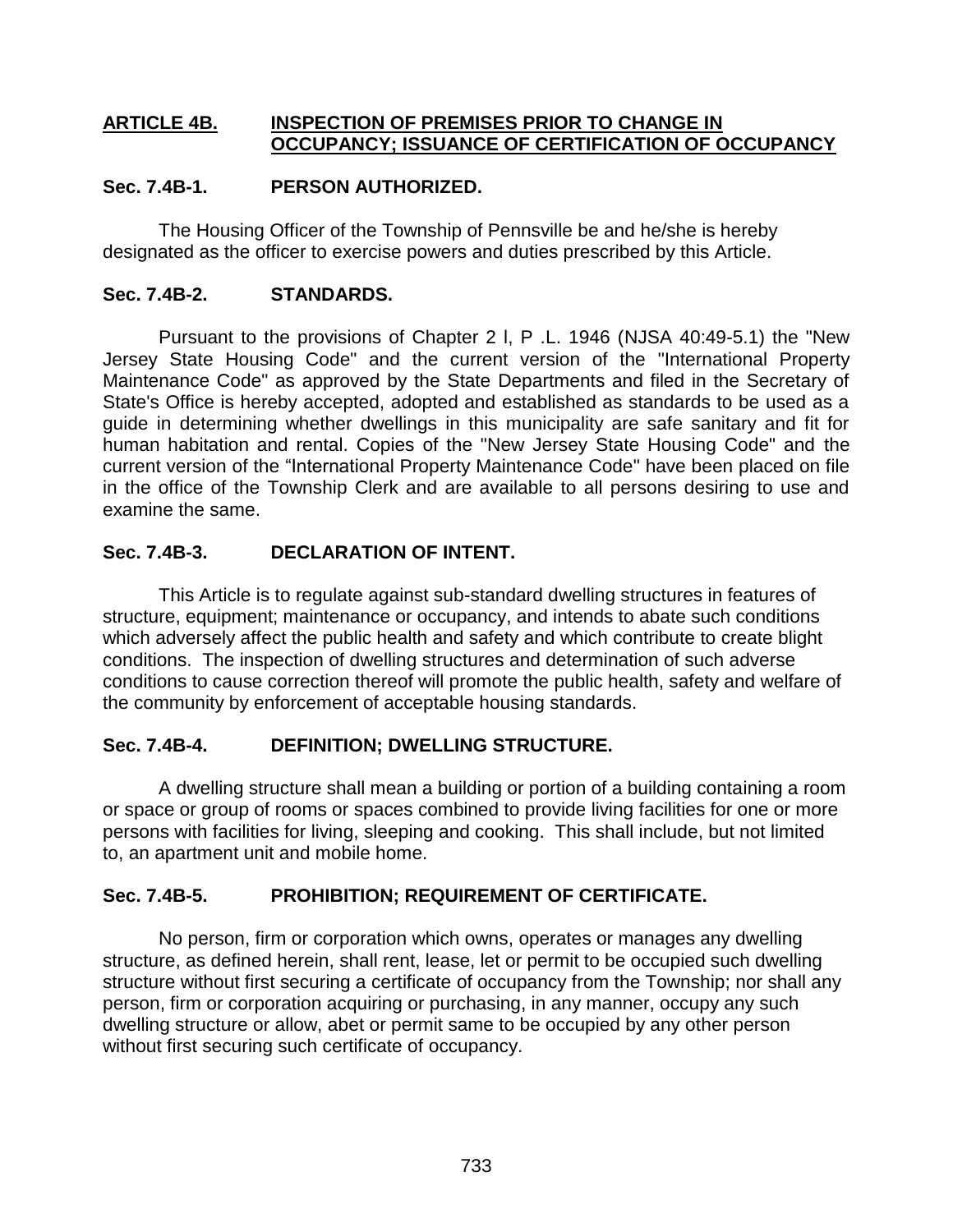## **Sec. 7.4B-6. APPLICATION; INSPECTION.**

Application to secure a certificate of occupancy shall be made to the Housing Officer's Office upon approved form, submitting all required information.

Upon making of said application, the Housing Officer shall arrange for inspection of the dwelling structure to determine that its condition complies with the regulations governing zoning, the building, plumbing, electrical, health and safety, fire or fire prevention and minimum housing standards and any rules or regulations established pursuant there to as referred to in Sec. 7.4B-2 of this Article. No Certificate of Occupancy shall be issued to the owner of any building or structure whose real property taxes are not current, except when the application results from a change of ownership of the dwelling or structure, in which case the housing officer may issue a conditional Certificate of Occupancy, with the condition being payment of taxes by the settlement agent at the time of transfer to title.

# **Sec. 7.4B-7. ENTRY AND EXAMINATION.**

By the making of said application, the applicant shall consent to and give free access to such dwelling structure to the examining officer for the purpose of making examination of the premises and issuance of the certificate.

## **Sec. 7.4B-8. NOTICE OF CONDITIONS.**

Upon completion of inspection, the examining officer shall give notice to the applicant of any repairs or alterations of such dwelling structure which are necessary to effect compliance with the provisions of this Article. Such notice shall be in writing, setting forth the repairs or alterations to be made and served upon the applicant or its agent

## **Sec. 7.4B-9. ISSUANCE OF CERTIFICATE.**

A certificate of occupancy shall be issued by the Housing Officer and/or the Construction Official, if

- A. Upon inspection, the premises are in compliance with requirements, or
- B. Upon reinspection and completion of required repairs or Alterations.
	- 1. No occupancy shall be authorized and no certificate shall be issued therefor during the time that such required repairs or alterations are being made, and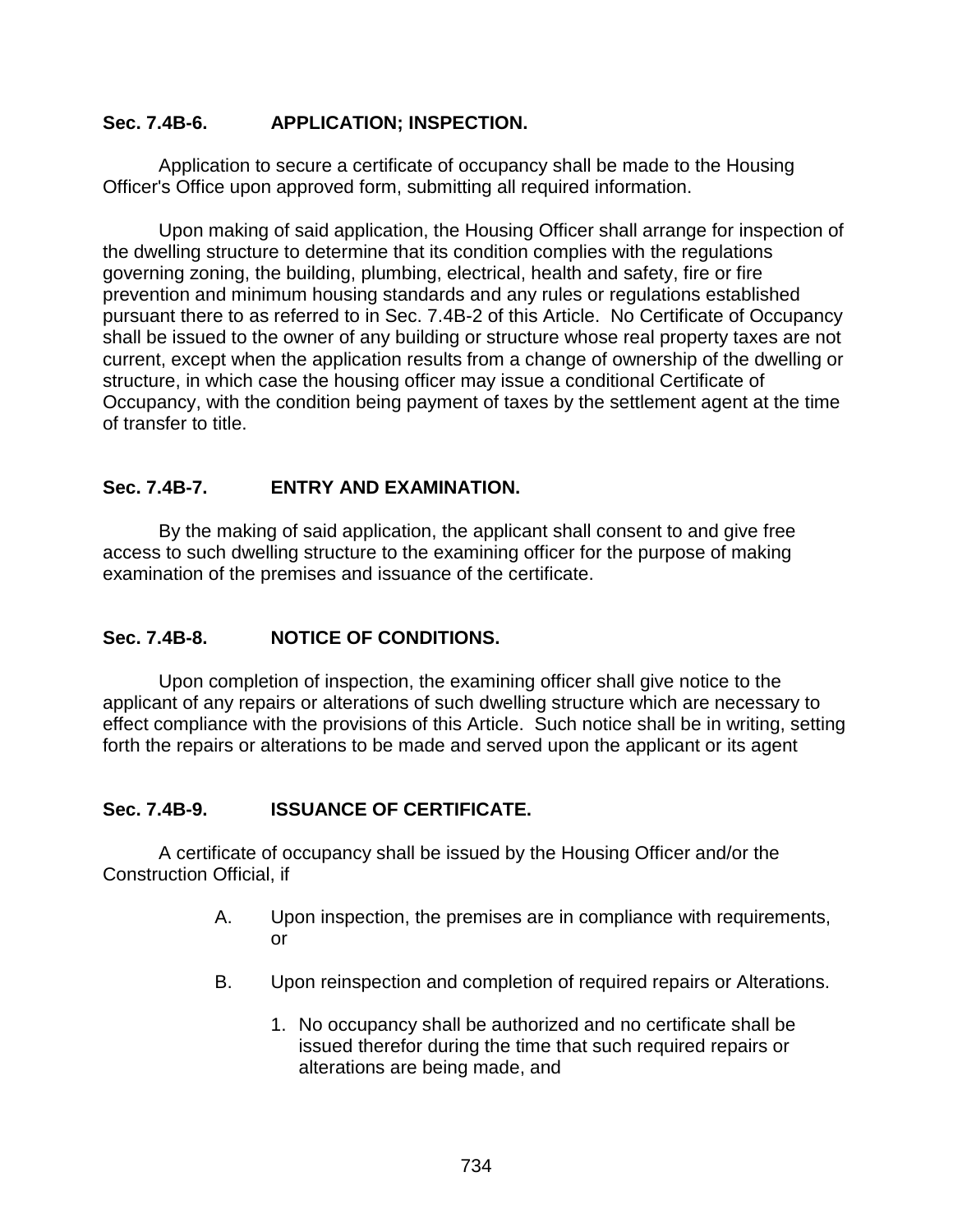C. Upon production of documentation by the applicant that Township taxes, sewer and water bills are current and there are no outstanding open building permit(s), violations of the Township's housing ordinance, the codes set forth in Paragraph 7.4B-2 above, and/or judgments of a court of competent jurisdiction prohibiting occupancy of the premises in question.

Notwithstanding the provisions of the New Jersey State Housing Code and/or the current version of the International Property Maintenance code, all residential structures shall contain smoke detectors, carbon monoxide alarms and ground fault interrupters (hereinafter GFI) to be placed as follows:

- A. A smoke detector shall be installed on each level of the dwelling, including basements, and excluding the attic or crawl space, and in each bedroom.
- B. A smoke detector and carbon monoxide alarm shall be installed outside each separate sleeping area, within 10 feet of bedrooms.
- C. Any receptacle within 72 inches of a water source shall be a GFI type or equipped with a circuit breaker of the GFI type with the affected receptacles properly labeled as such.

The following fees shall be collected for issuant Certificates of Occupancy:

# **HOUSING OFFICER INSPECTION/REINSPECTION**

| Inspection of apartment unit, mobile home which is<br>for sale, house for rent (for occupancy) | \$50.00 per house/unit  |
|------------------------------------------------------------------------------------------------|-------------------------|
| First inspection of above (for same certificate)                                               | \$50.00 per house/unit  |
| Second or subsequent inspection<br>(for each for same certificate)                             | \$100.00 per house/unit |
| <b>COMMERCIAL INSPECTION</b>                                                                   | \$35.00                 |
| Performed by the Construction Code Department                                                  | \$120.00                |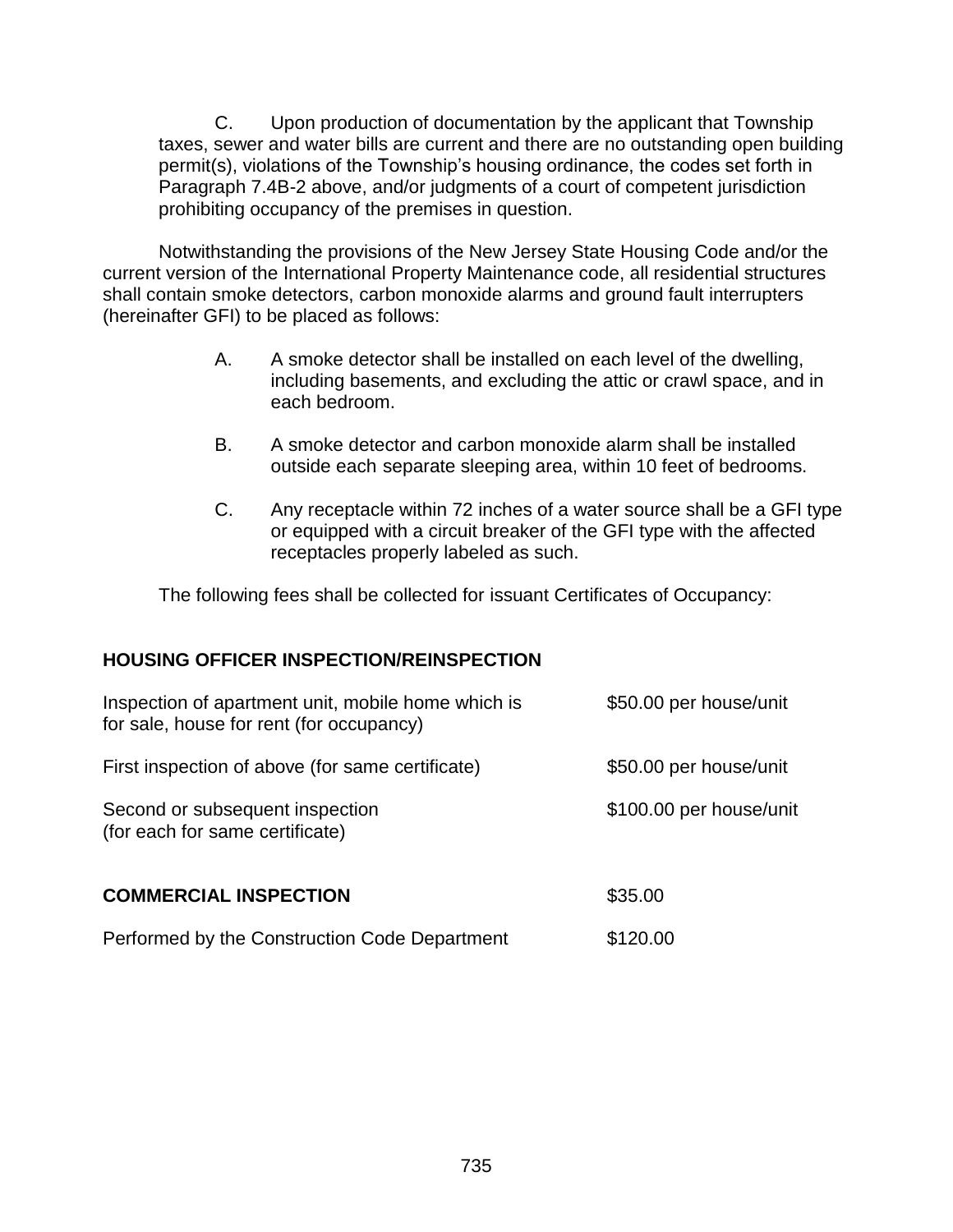## **Sec. 7.4B-10. APARTMENT COMPLEXES – CERTIFICATION OF OCCUPANCY INSPECTIONS AND ISSUANCES OF CERTIFICATES OF OCCUPANCY.**

An apartment complex owner, or its agents, servants or employees, may request a Certificate of Occupancy inspection when one of their apartments is empty even if they have not found a new tenant. In such cases the applicant shall supply the Housing Officer or his designated representative with the name of the tenant within thirty (30) days of the inspection, which name will be added to the application, with a copy retained by the Housing Officer and with a copy being sent by regular mail to the applicant. (Regular mail to be deemed received unless returned.) In no event shall an apartment complex permit re-occupancy of a vacant apartment without the apartment being inspected in accordance with the provisions of this chapter.

# **Sec. 7.4B-11 PENALTY**

Upon conviction of violation of this ordinance by a court of competent jurisdiction, the violator shall be subject to the general penalty provision of Revised Ordinances Sec. 1.1-6.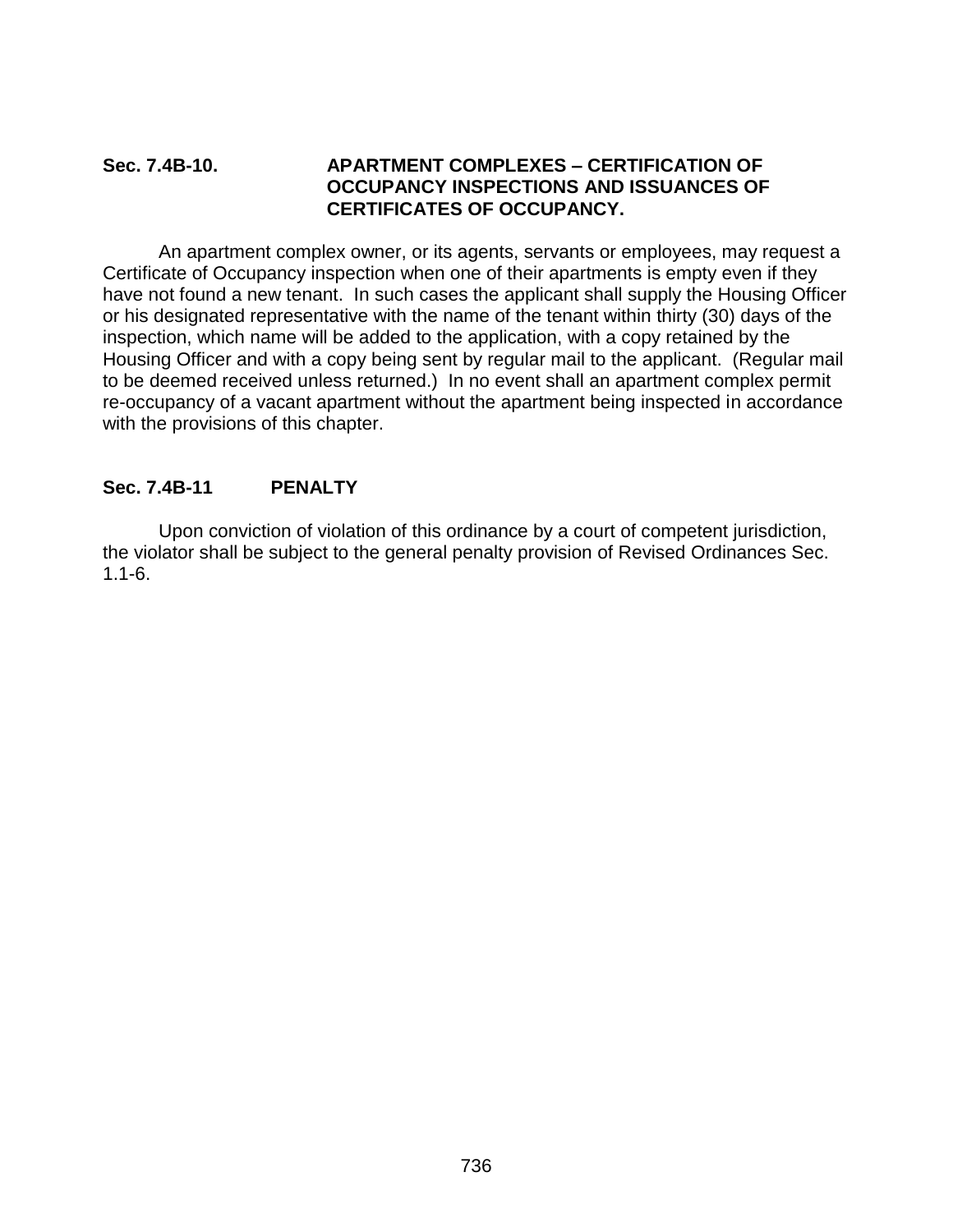# **ARTICLE 4C. ABANDONED PROPERTIES INSPECTION FEE**

# **7.4C -1 Abandoned Properties Inspection Fee**

Inspection of a single family dwelling in order to determine occupancy and the set of the set of the set of the set of the set of the set of the set of the set of the set of the set of the set of the set of the set of the set of the set of the set of the set of the set of

\*(\$25.00 of which shall be paid to the Housing Officer as set forth in the Township's Salary Ordinance)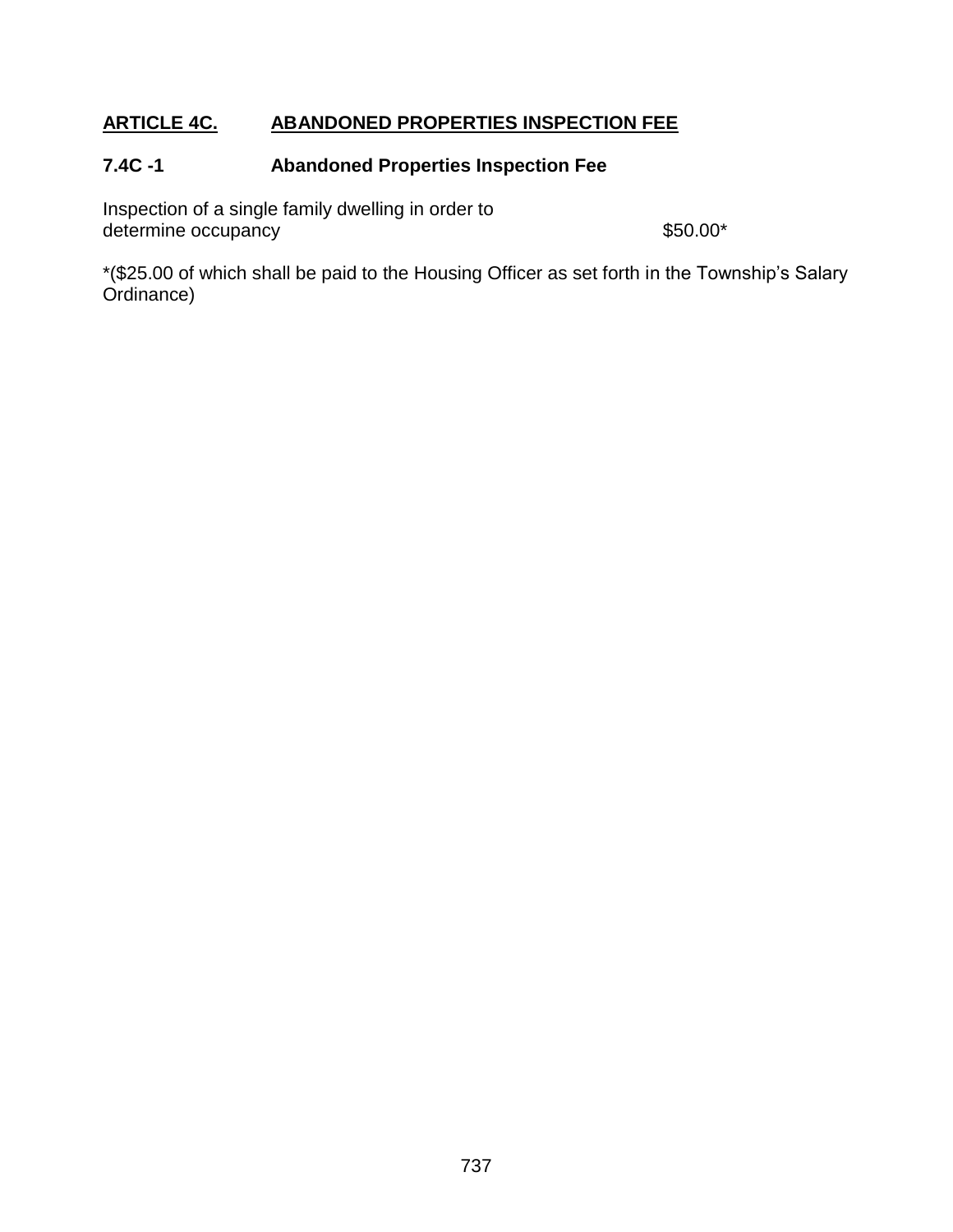## **ARTICLE 5. MINIMUM CONSTRUCTION REQUIREMENTS FOR RESIDENTIAL STRUCTURES**

## **Sec. 7.5-1. SPECIFICATIONS.**

- A. Foundations and Masonry
	- 1. The lowest finished grade of the lot at the exposed base of the structure shall be established to be not less than one foot above the crown of the existing or proposed grade of the street, whichever shall be the greater. The proper grade specification shall be that as determined by the Township Engineer.
- B. Design and Other Requirements.
	- 1. In any new construction, concrete curb, gutter and sidewalk shall be required to be installed on the property in accordance with the procedures and specifications of the Revised Land Development Ordinances.
	- 2. In construing paragraph (B.1) above, in any application for residential construction, the Township Committee may determine that the requirement for the installation of curb, gutter or sidewalk may be waived for any of the reasons set forth below:
		- (a) A hardship would result in the use of the property other than financial; or
		- (b) An impractical physical result to the property would occur; or
		- (c) Such improvement would not be supported by the development of surrounding properties in the neighborhood.

In the making of his determination, the Township Committee may accept the recommendations of the Township Engineer, but such determination shall be based upon actual circumstances and be strictly construed against the applicant, and giving due regard to the standards set forth in the Land Development Ordinances of the Township.

In the alternative, the Township Committee may require any applicant who requests a waiver from the installation of either, curb, gutter or sidewalk along their property frontage to post the estimated construction value of said improvement as determined by the Township Engineer in an interest bearing escrow account to be maintained by the Township Treasurer. After passage of five years from the date of deposit, if the Township has not used said funds to construct the curb, gutter and sidewalk along the frontage of said property, the said funds and all accrued interest shall be returned to the applicant.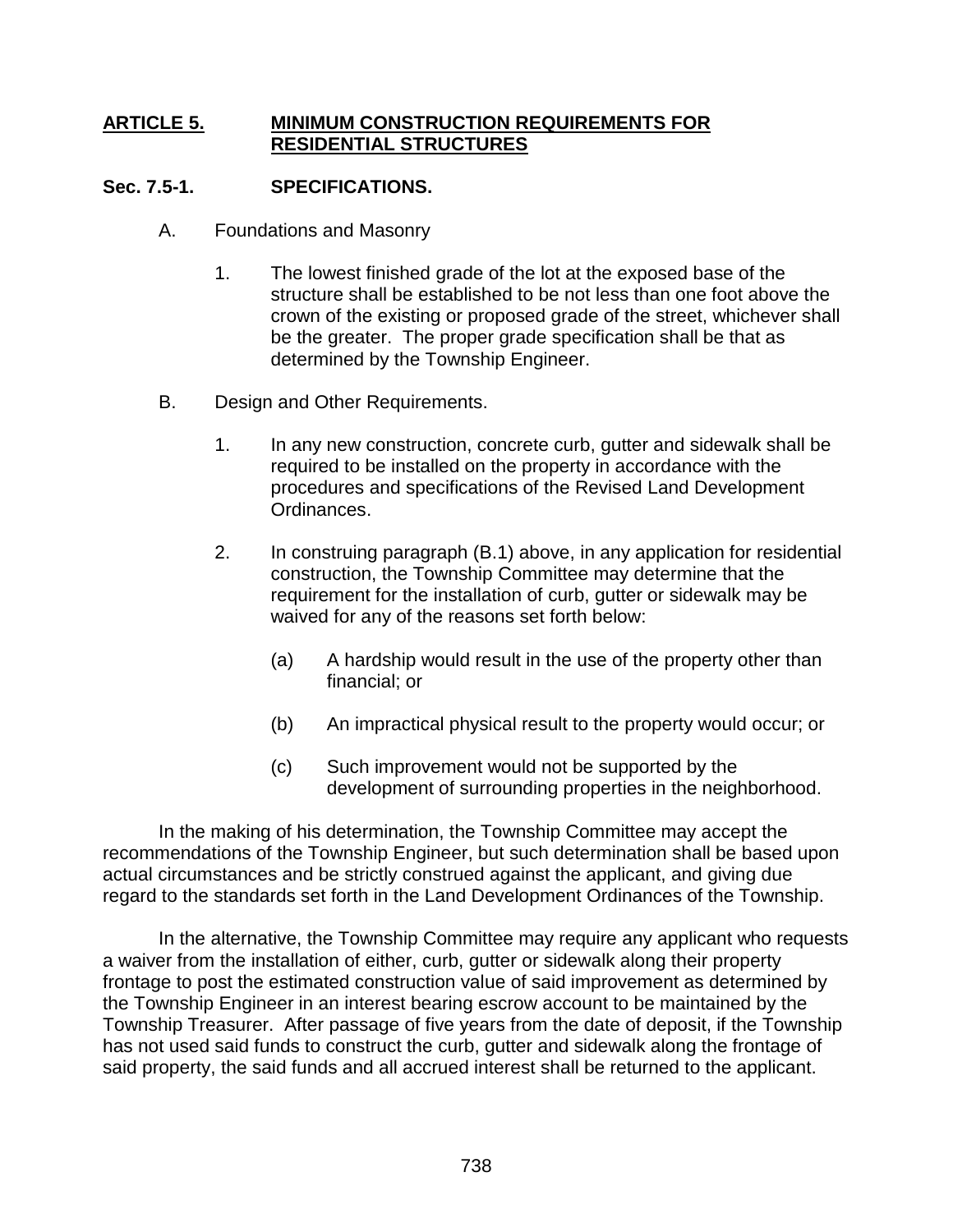# **ARTICLE 6. MAINTENANCE OF EXTERIOR PREMISES**

### **Sec. 7.6-1. PURPOSE.**

There exists in the Township a need to enforce against the conditions under which some property is allowed to remain or failed to be maintained which is an annoyance to neighboring owners and to the community.

This is an ordinance to promote the public health, safety and welfare of the inhabitants of the Township in all existing premises by establishing minimum requirements for the safe and sanitary maintenance of lands whether occupied or vacant in both residential and non-residential areas, and to provide for the administration, enforcement and penalties of such conditions.

This ordinance is related to the manner in which lands are maintained concerning structural deficiencies, the growth of vegetation thereon and the accumulation of trash and garbage.

## **Sec. 7.6-2a RESPONSIBILITY FOR UNLAWFUL CONDITIONS:**

The owner or occupant of any improved residential tract of land located within the Township of Pennsville shall be responsible for compliance with this section. The owner of any unimproved tract of land located within the Township of Pennsville which is four acres in size or less and which adjoins an improved residential tract of land shall also be responsible for compliance with this section.

## **Sec. 7.6-2b UNLAWFUL CONDITIONS**

It shall be unlawful for any person, firm, or corporation to maintain, control, occupy, or use any real property in this Township when any of the following conditions exist:

A. To have on the premises weeds or plant growth in excess of (10) inches in height or length measured by standard rule (254 mm. metric).

"Weeds or plant growth" shall be defined for this paragraph to mean all grasses, annual plants and vegetation other than trees, shrubs, cultivated flowers and gardens.

The extent of such unlawful growth on any premises does not require that the entire area be so overgrown; and it shall be sufficient to be in violation hereof; if at least ten (10%) of the total growing area is so covered with such unlawful weeds or plant growth.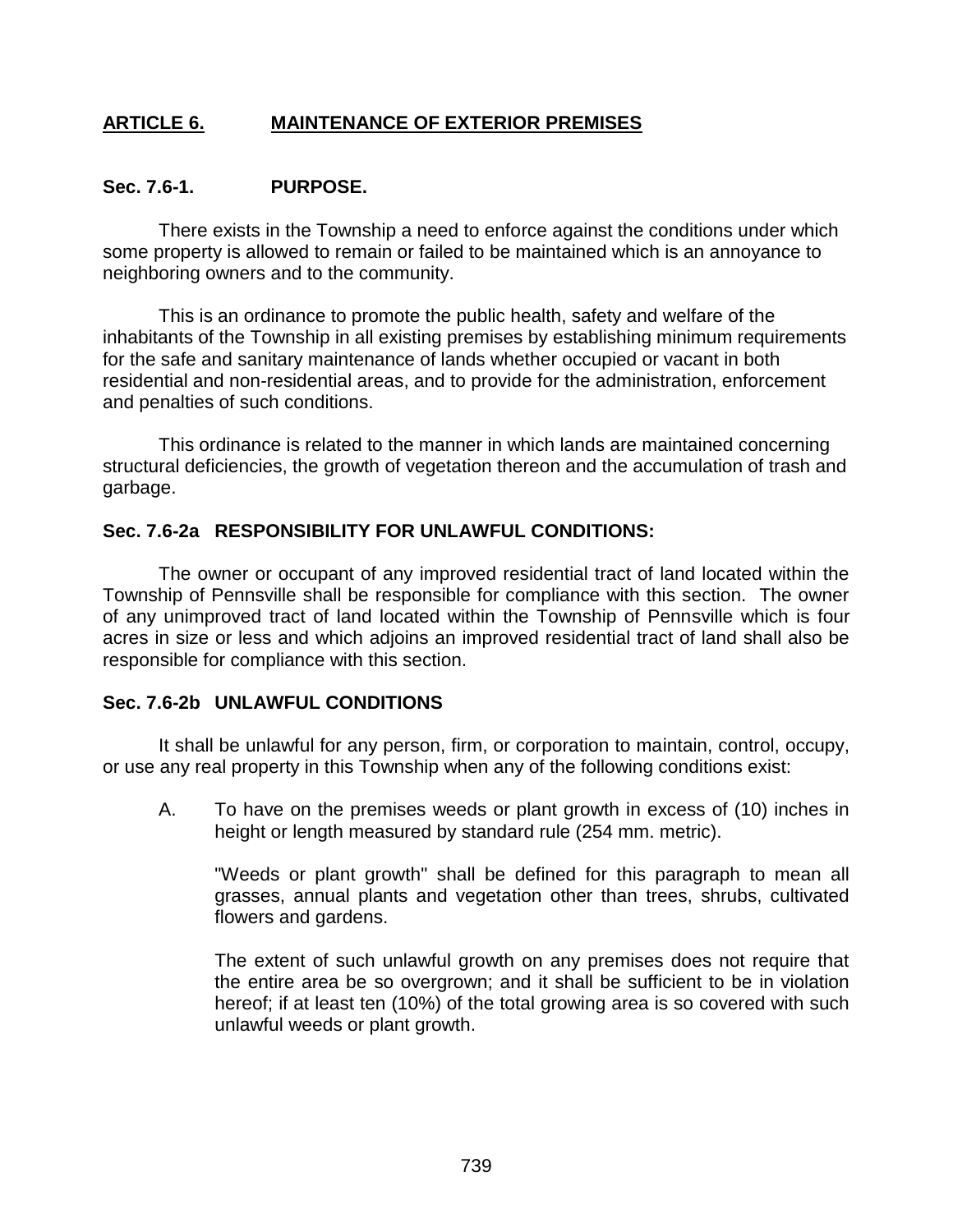B. To have on the premises an accumulation of trash or garbage which is not stored in leak proof containers with close fitting covers, intended to be disposed of by curbside pickup, which accumulation gives an unclean or unsanitary appearance.

The provisions of Chapter 20, Pennsville Recycling Program, shall be standards for definition and proper maintenance method for this Article.

- C. A swimming pool containing more than residual water (meaning less than 2 inches) when the premises is uninhabited.
- D. An unoccupied structure with one or more broken windows.
- E. Broken tree trunks or branches.
- F. An accumulation of trash or debris that constitutes a safety or health hazard.
- G. Structural deficiencies which could lead to the collapse or partial collapse of a building or structure, thus endangering the public.

The Township may abate the above conditions by cutting the grass, removing trash and garbage, pumping the pool, boarding up windows, trimming the trees, and supporting or demolishing sections of a premises that is in danger of collapse.

None of the above paragraphs shall include municipal lands held in reserve or for the specific purpose of solid waste management.

## **Sec. 7.6-3. ENFORCEMENT OFFICER; DUTIES AND POWERS.**

The Housing Officer shall be the enforcement officer of this Article. In the absence of such officer and there are existing exigent circumstances requiring immediate attention, the Zoning Administrative Officer shall act as such enforcement officer.

The enforcement officer shall have the authority and responsibility to:

- A. Issue notices or orders to abate unlawful or unsafe conditions of maintenance. Only one such notice shall be required in any calendar year. In the event of a complaint in a subsequent year only one additional notice will be issued for that calendar year and each calendar year thereafter.
- B. Enter the premises at reasonable times to inspect or perform duties under this Article; if he/she is interfered within the making of such entry, he/she is empowered to seek such judicial relief as deemed needed.
- C. Arrange for the coordination of other offices to fulfil inspection or other enforcement matters herein.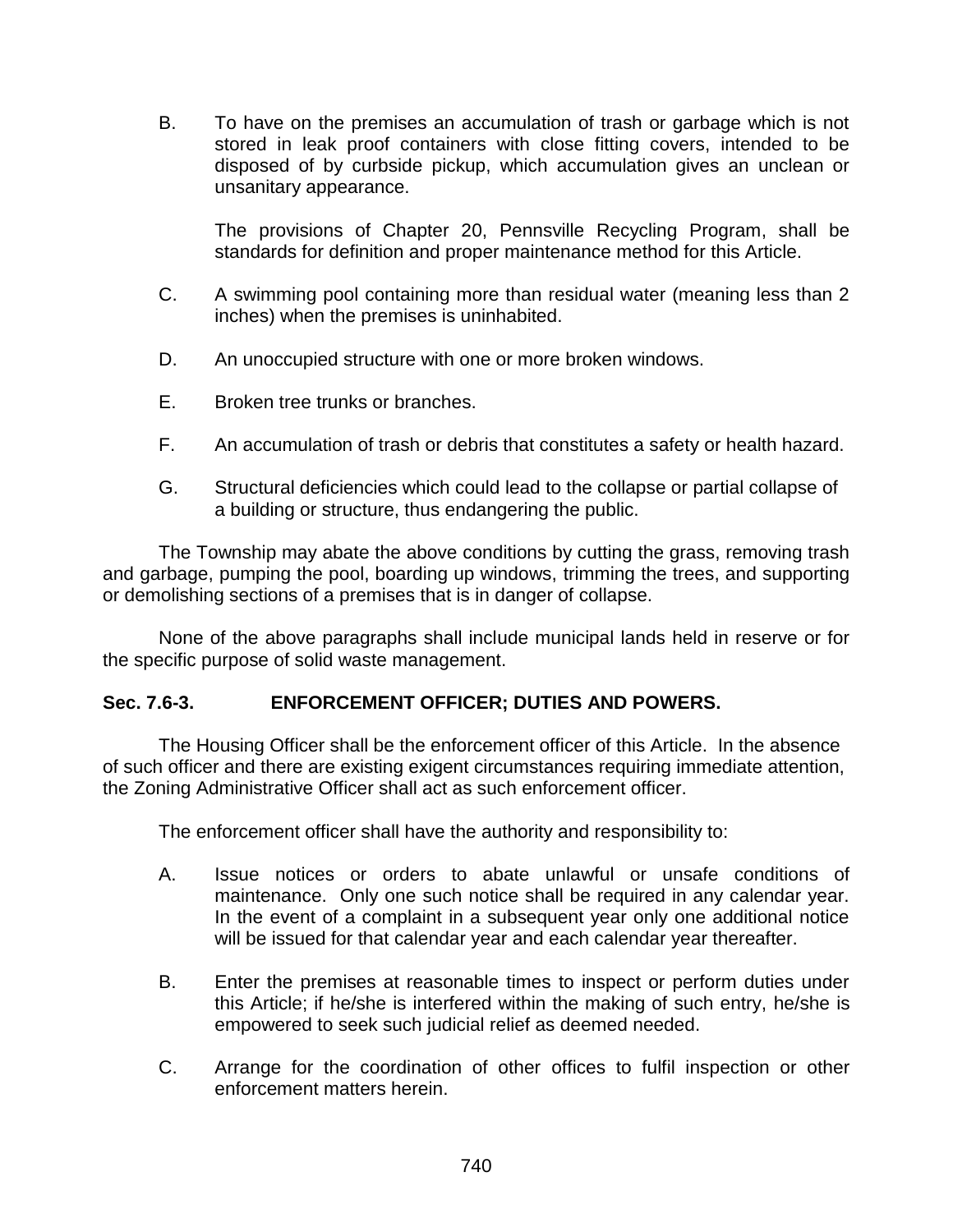- D. Keep records of all business and activities undertaken under the authority of this Article.
- E. Institute enforcement actions and other acts in connection therewith, including abatement of the nuisance, either with or without prior notice.

The giving of such notice, after the initial notice in any one calendar year, shall not be required to effectuate the purpose of this Article. After the first notice in any one calendar year the enforcement officer may proceed with a formal complaint or, in his discretion, abate the condition, again without giving second or subsequent notice. The Initial Notice shall state that the Township may abate similar conditions in the future without giving prior notice.

The notice set forth above shall direct to each responsible party to abate the nuisance setting forth the following facts:

- A, The location of the premises involved;
- B. A statement of the complained conditions;
- C. A time by which abatement shall occur which shall be not more than 7 days following receipt of such notice;
- D. A statement that the failure to comply with the terms of the notice shall result in either the filing of a formal complaint in the court of competent jurisdiction and/or abatement of the condition by the Township;
- E. A statement of the penalty for violation hereof; or assessment of the cost of abatement; and
- F. The names of all parties noticed.

The failure to include the responsible party shall not, however, be grounds to invalidate the proceedings against any other party;

In the event the condition or conditions complained of are not corrected or removed within the time permitted, the enforcement officer shall either institute a complaint before the court having jurisdiction to seek the relief or penalty provided for herein, or cause and abatement of the condition in question.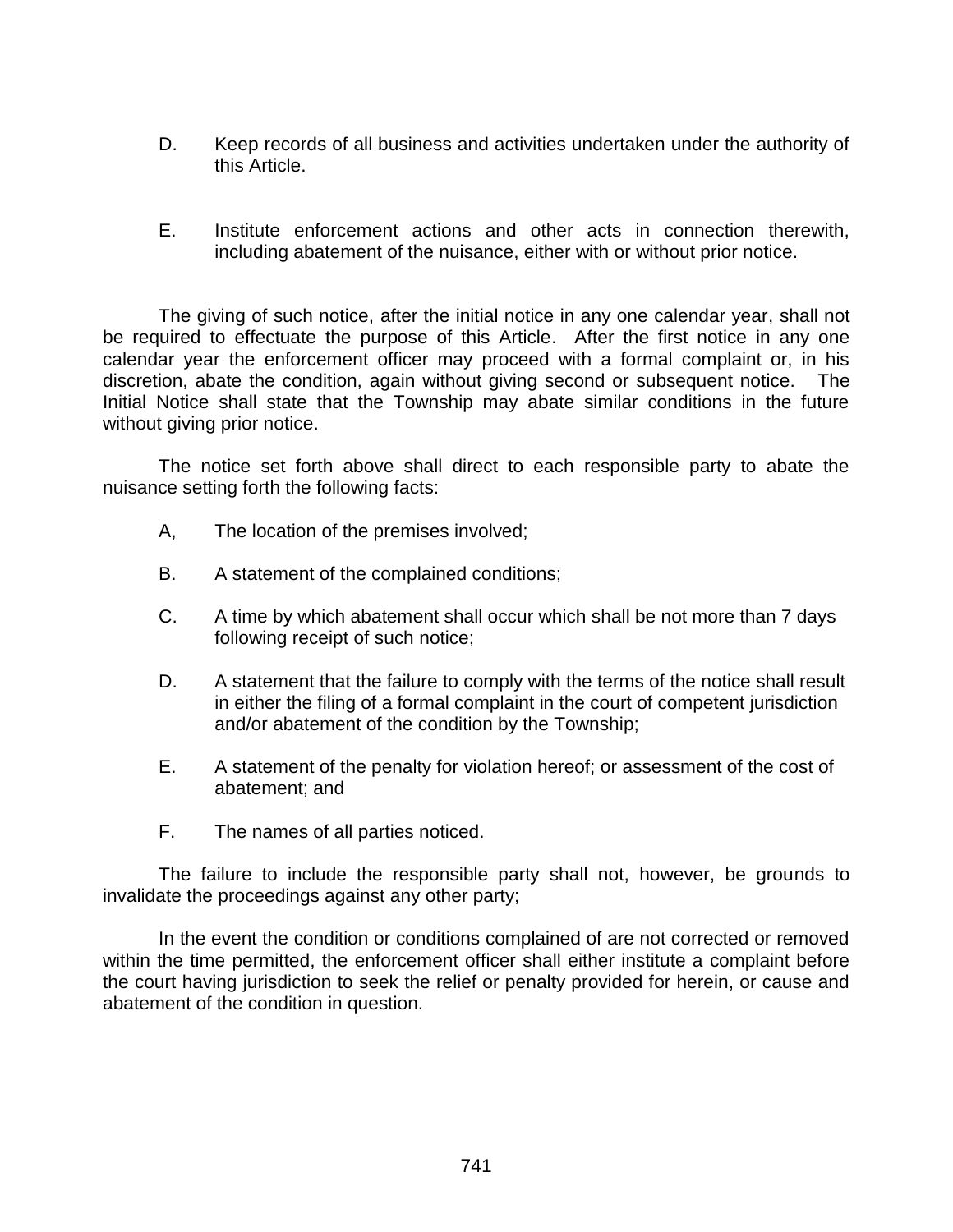## **Sec. 7.6-4. SERVICE OF NOTICE.**

The Notice in Sec. 7.6-3 shall be deemed to have been given if made by personal service or by certified mail directed to the responsible person or persons according to the address of the premises involved; or, in the event no address is listed for the premises, then directed to the name of the owner as appears upon the tax assessment record of the Township.

In the event the property is posted with a common type realtor's sign indicating the premises are offered for sale, the realtor shall be considered a responsible party as the owner's agent and a Notice shall also be provided to the office of such agency.

## **Sec. 7.6-5. PENALTY – NUISANCE FEE SCHEDULE**

- A. For any violation of this Article, upon conviction in the court having the jurisdiction, the violator shall be subject to the General Penalty provision of Revised Ordinances, Sec. 1.1-6. In addition, the court may impose reasonable abatement terms as part of its order and the failure to comply with such terms shall give the court continuing jurisdiction of the offense with power to modify or impose additional penalty within said Section.
- B. In the event the Township abates the condition, a bill will be sent to the owner of the premises with a notice that it must be paid within 30 days. Then the cost of said abatement shall be at the expense of the owner of the premises in question with the cost being assessed to said owner, and when the cost is certified to the Township Tax Collector, it shall create a lien against the subject property. The "cost" as set forth above shall be established by the Township Committee by way of Resolution and amended thereafter as they deem appropriate. The notice as set forth above will set forth the possible penalty provided for by Section 1.1-6 of these ordinances as well as the potential cost as set forth on the nuisance fees schedule.
- C. In the event the abatement process involves use of inmates from the Salem County Correctional Facility, the property owner (and/or lenders, as the case may be) shall only be charged for the use of Township equipment and personnel, and, more specifically, there shall be no labor charge for services rendered by the inmates as set forth above.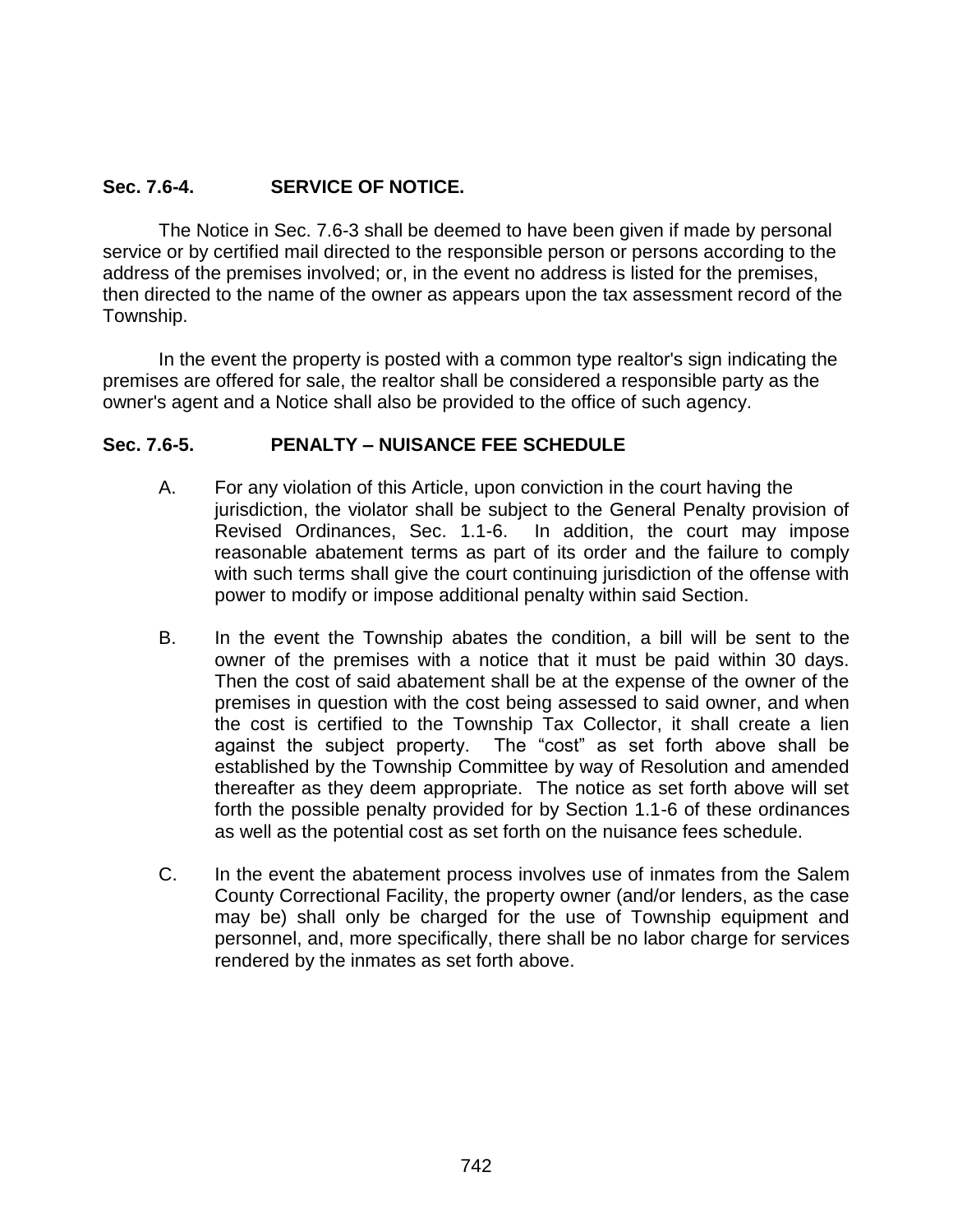# **Sec. 7.6-6. SEVERABILITY.**

The provision of The Code, Sec. 1.1-2, Severability of Parts, shall apply to this Article.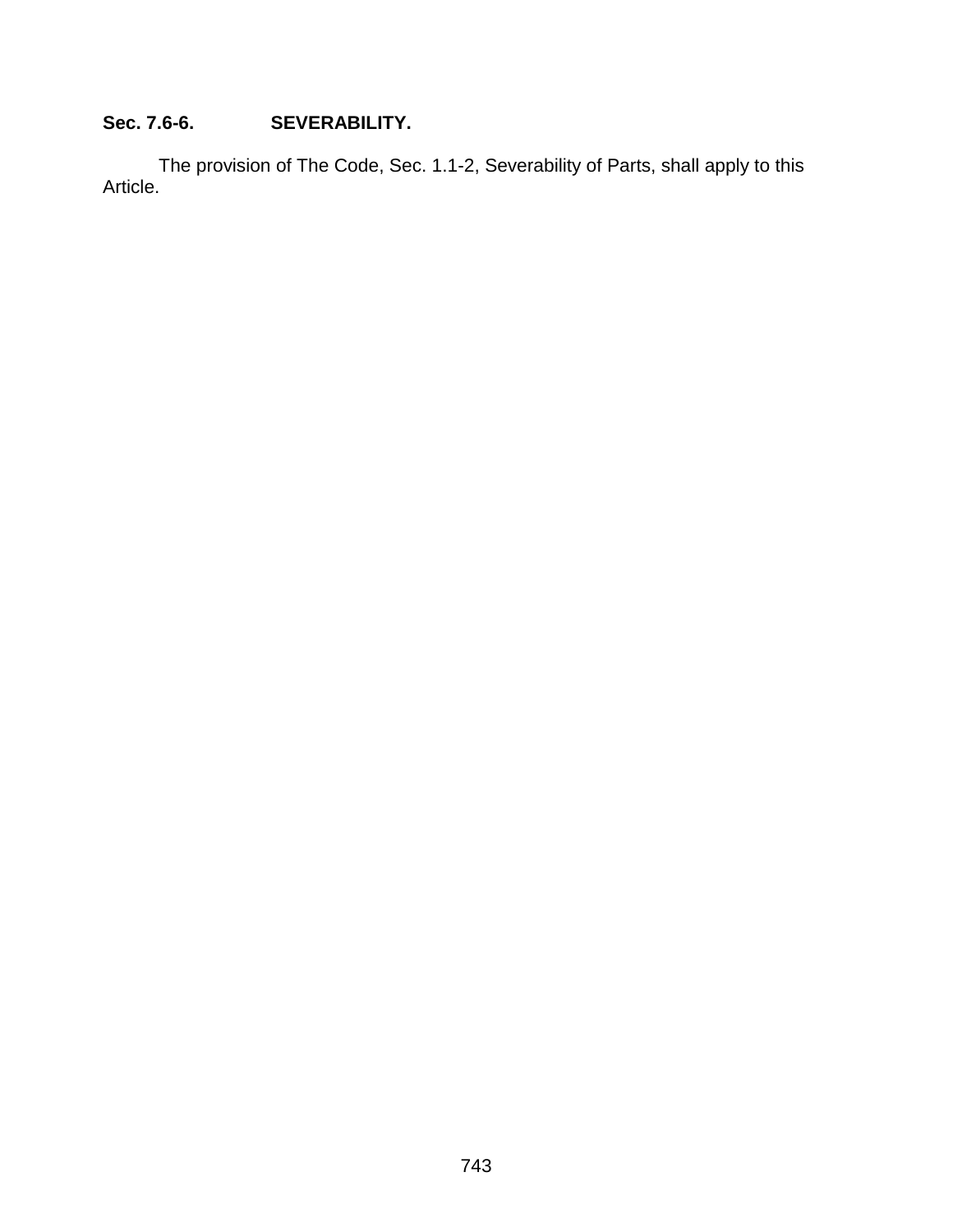# **ARTICLE 7 FIRE DAMAGED PROPERTIES – PAYMENT OF BACK TAXES AND DEMOLITION COSTS FROM THE PROCEEDS OF FIRE INSURANCE POLICIES**

## **Sec. 7.7-1 RESTRICTION ON PAYMENT OF CLAIMS**

No insurance company authorized to issue fire insurance policies in the State of New Jersey shall pay to a claimant any claim in excess of Two Thousand Five Hundred Dollars (\$2,500) for fire damages on any real property located within the Township of Pennsville pursuant to any fire insurance policy issued or renewed after the adoption of his Ordinance and the filing of this Ordinance with the State Commissioner of Insurance until such time as:

- A. All taxes and assessments and all other municipal liens or charges due and payable, including anticipated costs of demolition appearing on the official certificate of search for municipal liens pursuant to NJSA 54:5-12 shall have been paid either by the owner of such real property or by the insurance company; or
- B. The Township of Pennsville submits to the insurance company a copy of a resolution adopted pursuant to Section 2 of this ordinance.

In the event that an appeal is taken on the amount of any lien or charge, other than an appeal on the assessed valuation of real property pursuant to NJSA 54:3-21, the insurance company shall withhold seventy-five percent (75%) of the full amount of lien or charge being contested pending termination of all proceedings, at which time such moneys and all interest accruing thereon, at a rate paid on interest-bearing accounts in banking institutions or savings and loan associations in the State of New Jersey, shall be disbursed in accordance with the final order or judgment of the court.

# **Sec. 7.7-2 COST OF DEMOLITION**

The Township Fire Chiefs shall immediately notify the Township Clerk in the event that a structure on real property located within the Township of Pennsville has been damaged or destroyed by fire. In the event of receiving such a notice, the Clerk shall immediately request that the Township's Construction Code Official and Fire Official inspect the property, after which they shall prepare a report containing their opinion with regard to the extent of the damage of the premises in question and whether it can be repaired and/or whether the property should be demolished. The reports shall be forwarded to the Township Clerk within seven (7) days of notice to the above mentioned officials. Upon receipt of the notice, the Clerk shall immediately list the matter for discussion by the Township Committee at their next regular meeting. In the even the Committee determines that the property must be demolished, they will authorize the Township Clerk to solicit quotes and/or bids for the cost of demolition, which quotes and/or bids shall be returned to the Clerk within ten (10) days of posting. Thereafter the Clerk shall advise the Committee of the amount of the quotes. The Committee, utilizing such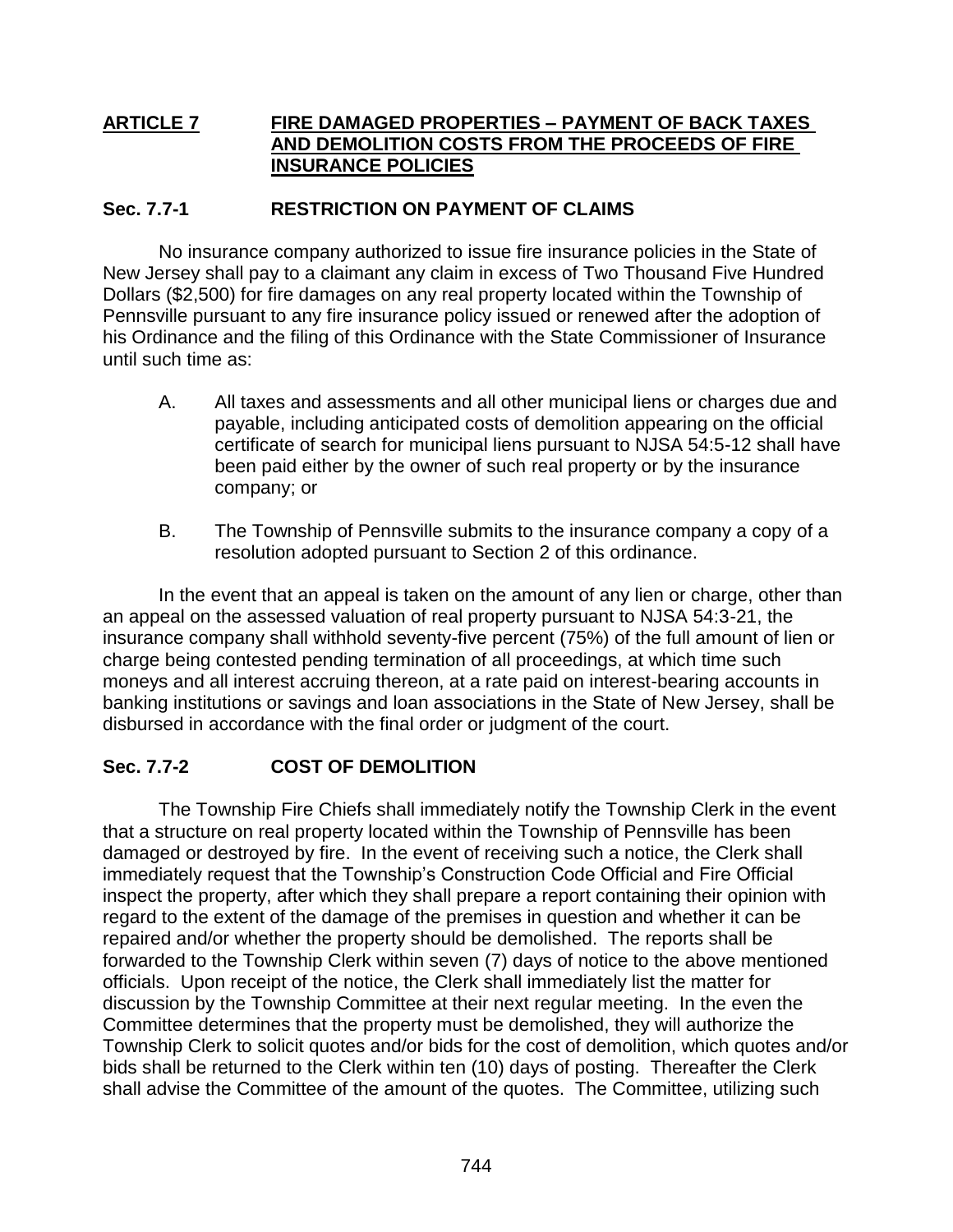quotes, shall determine the cost of demolition, which amount shall be certified by the Township Clerk to the Township Tax Collector who shall then add the cost of demolition to the tax account in question.

# **Sec. 7.7-3 AGREEMENT FOR INSTALLMENT PAYMENTS**

The Township Committee of the Township of Pennsville may, by resolution, enter into an agreement with the owner of any fire-damaged property, situated in the Township of Pennsville, to pay in full all delinquent taxes, assessments or other municipal liens by installments pursuant to NJSA 54:5-19 or for the redemption of a tax sale lien or installment payments to Article 7 of Chapter 5 of Title 54 of the Revised Statutes of New Jersey, if the Township Committee is satisfied that the claim for fire damages is to be used to restore or improve the fire-damaged property.

In the event of such a resolution, a certified copy of said resolution shall be sent to the insurance company authorizing the insurance company to make full payment on the claim to the insured.

# **Sec. 7.7-4 PAYMENT TO MORTGAGEE**

Notwithstanding the provisions of Sec. 7.7-1 of this Ordinance, an insurance company may pay proceeds of a fire insurance policy to a mortgagee of fire-damaged real property where the fire insurance policy, at the time of loss, listed the mortgagee as a named insured, provided that said payment may not be in an amount which exceeds the mortgage contract.

Any claim on behalf of the Township of Pennsville made in accordance with the provisions of this Ordinance and P.L. 1978, c. 184, shall be paramount to any other claims on the proceeds of the fire insurance policy, except the claim of a holder of a mortgage on the fire-damaged property, where the fire insurance policy at the time of the loss listed the mortgagee as a named insured, in which event the claim of the mortgagee to the proceeds shall be paramount to the municipal lien only to the extent of the amount due and payable to the mortgagee under the mortgage contract.

## **Sec. 7.7-5 AMENDMENT OR MODIFICATION OF OFFICIAL CERTIFICATE OF SEARCH**

The official certificate of search may, from time to time, be altered by the bonded official responsible for preparing such certificates in order to cancel any error or omissions or to add any municipal liens or related charges due and payable subsequent to the preparation of the official certificate.